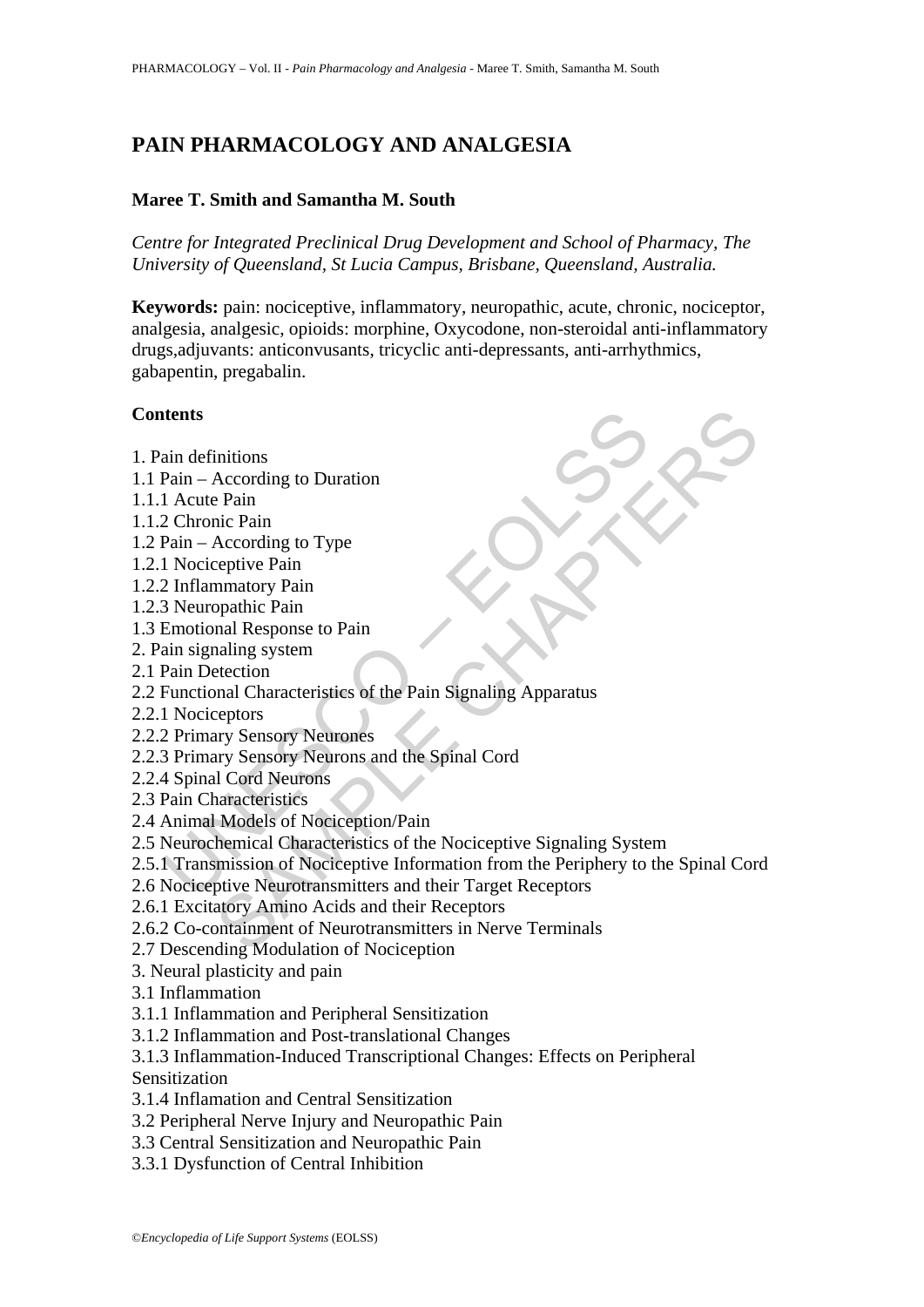- 3.4 Non-Neuronal Cells in the DRG and the CNS
- 3.4.1 Satellite Glia Cells in the DRG
- 3.4.2 Activated Microglia and Astrocytes in the CNS
- 4. Endogenous pain relief system
- 4.1 Processing of low-intensity stimuli
- 4.2 Processing of high-intensity stimuli

4.3 Opioids

- 4.3.1 Heterodimeric Opioid Receptors
- 4.4 Tolerance to Opioids
- 4.4.1 Innate Tolerance
- 4.4.2 Acquired Tolerance
- 4.4.3 Tolerance to Opioid-Related Side-Effects
- 4.4.4 Prevention of the Development of Analgesic Tolerance
- 5. Strategies for producing pain therapeutics
- 5.1 Modulation of the NMDA Receptor-NOS Cascade
- 5.1.1 NMDA receptor antagonists
- 5.1.2 Nonsteroidal Anti-Inflammatory Drugs (NSAIDs)
- 5.1.3 NOS inhibitors
- 5.1.4 SP antagonists
- 5.2 Inhibition of Pro-nocieptive Neurotransmitter Release
- 5.2.1 N-type Calcium Channel Blockers
- 5.2.2 Gabapentinoids
- 5.3 Voltage-Gated Sodium Channels as Potential Drug Targets in Persistent Pain States
- 5.3.1 Nav1.8
- 5.3.2 Nav1.9
- 5.3.3 Sodium Channels in Inflammatory Pain
- 5.3.4 Sodium Channels in Neuropathic Pain
- trategies for producing pain therapeutics<br>
Modulation of the NMDA Receptor-NOS Cascade<br>
1 NMDA receptor antagonists<br>
2 Nonsteroidal Anti-Inflammatory Drugs (NSAIDs)<br>
3 NOS inhibition<br>
4 SP antagonists<br>
4 SP antagonists<br>
1 So for producing pain therapeutics<br>
So for producing pain therapeutics<br>
A receptor antagonists<br>
A receptor antagonists<br>
A receptor antagonists<br>
teroidal Anti-Inflammatory Drugs (NSAIDs)<br>
inhibitors<br>
atagonists<br>
are Calcium 5.4 Transient Receptor Potential Vanilloid Receptor-1 (TRPV1) as a Potential Drug Target
- 5.5 Purinergic (P2X) Receptors
- 5.6 Nerve Growth Factor (NGF) and trkA Receptors
- 5.7 Brain-Derived Neurotropic Factor (BDNF) and trkB Receptors
- 5.8 Nicotinic Cholinergic Agonists
- 5.9 Neuronal Nicotinic Cholinergic Antagonists
- 5.10 Anti-opioid Peptides
- 5.10.1 CCK-8
- 5.10.2 Dynorphin A
- 5.11 Adenosine
- 5.12 Cannabinoids
- 6. Pain assessment and pain assessment tools
- 7. Pharmacological treatment of pain: analgesics and adjuvants
- 7.1 Treatment of Pain in the Clinical Setting
- 7.2 Major Aims of the Treatment of Clinical Pain
- 7.3 Pharmacological management of pain: current treatment guidelines
- 7.4 Controlled or Sustained Release Oral Formulations
- 8. Analgesic Agents
- 8.1 Non-opioid Analgesics
- 8.1.1 Paracetamol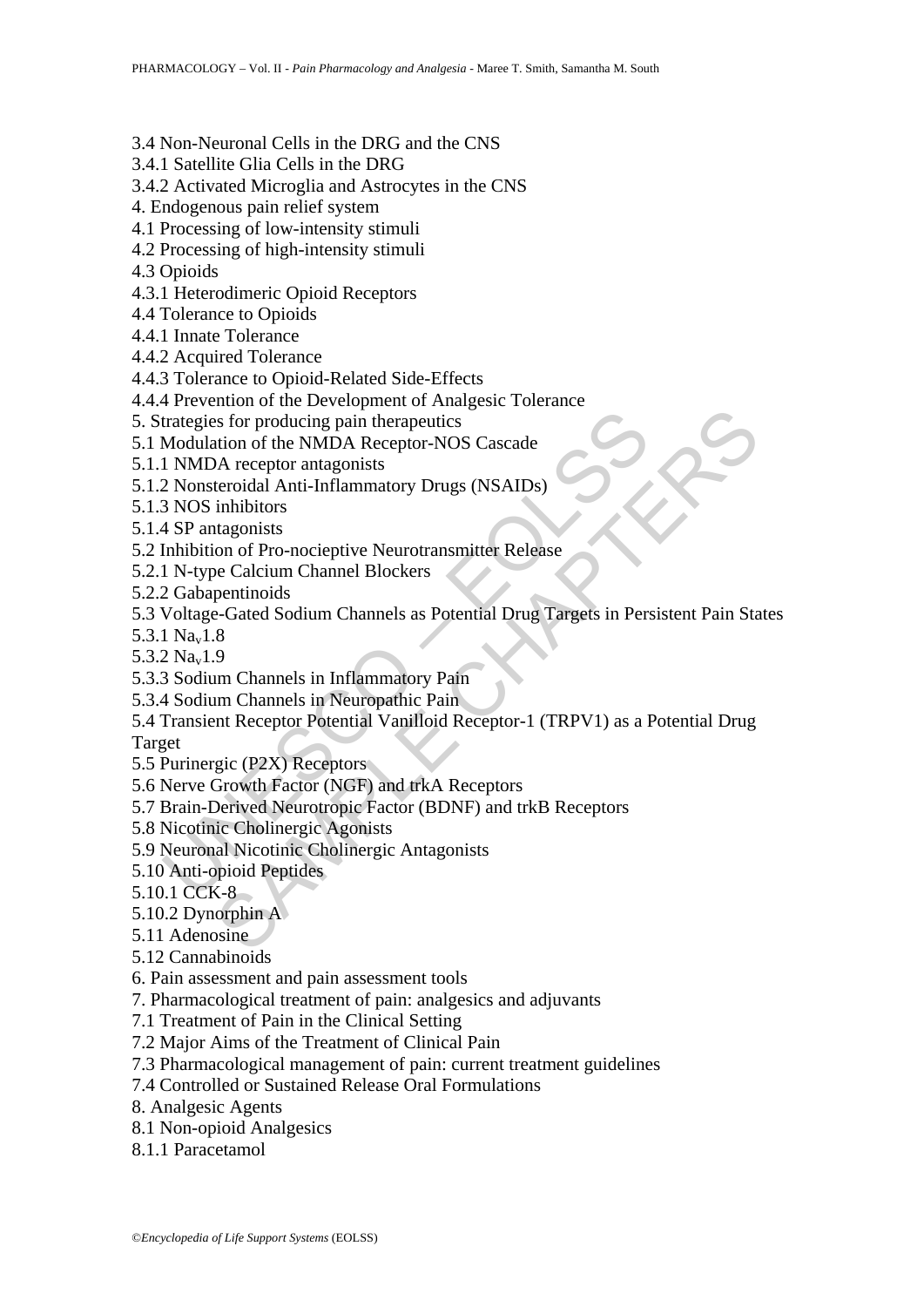8.1.2 Non-steroidal anti-inflammatory drugs, (NSAIDs)

8.2 Opioid Analgesics

8.3 Commonly Prescribed Opioid Analgesics

8.3.1 Strong Opioid Analgesics

8.3.2 Weak Opioid Analgesics

8.3.3 Partial Opioid Agonists/Antagonists: Buprenorphine

8.4 Opioid-Related Adverse effects

8.5 Adjuvant analgesics

8.5.1 Tricyclic Antidepressants

8.5.2 Anticonvulsants

8.5.3 Anti-arrhythmics

8.6 Topical Agents

8.6.1 Lignocaine (lidocaine)

- 8.6.2 Capsaicin
- 8.7 NMDA receptor antagonists

8.7.1 Ketamine

8.7.2 Dextromethorphan

8.8 Alpha(2)-Adrenergic Receptor Agonists

8.9 Invasive Procedures

8.9.1 Neurolytic Celiac Plexus Blockade

8.9.2 Implantable Intrathecal Drug Delivery

8.9.3 Spinal Cord Stimulation

9. Conclusion

Glossary

Bibliography

Biographical Sketches

# **Summary**

2 Capsaicin<br>
NMDA receptor antagonists<br>
1 Ketamine<br>
1 Ketamine<br>
2 Dextromethorphan<br>
Alpha(2)-Adrenergic Receptor Agonists<br>
Invasive Procedures<br>
1 Neurolytic Celiac Plexus Blockade<br>
2 Implantable Intrathecal Drug Delivery<br> The completion and provides in the sum of the sometion of the system.<br>
The complete chapter and the international Association for the Study of Pain as "an unplead emotional experience associated with actual or potential ti Pain is defined by the International Association for the Study of Pain as "an unpleasant sensory and emotional experience associated with actual or potential tissue damage, or described in terms of such damage". Pain may be described according to severity (mild, moderate, severe), duration (acute or chronic) or type (nociceptive, inflammatory, neuropathic). In the last two decades, considerable research directed at enhancing our collective understanding of the neurobiology of pain has revealed that persistent ongoing pain secondary to tissue inflammation or peripheral nerve injury is underpinned by considerable complexity and plasticity in the pain signaling system. Following tissue or peripheral nerve injury, there is sensitization of the somatosensory system so that innocuous stimuli are detected as painful (allodynia) or there is a heightened response to painful stimuli (hyperalgesia).

Although a large number of "pain" targets for potential modulation by small molecules or biologics have been identified with several of these molecules now in preclinical or clinical development, these potential new pain medicines are yet to reach the clinic. Hence, pain is currently managed according to the World Health Organisation's 3-step Analgesic Ladder. For mild pain, non-opioid analgesics such as paracetamol (acetaminophen) and nonsteroidal anti-inflammatory drugs are recommended, with adjuvants (e.g. antidepressants, anticonvulsants or anti-arrhythmics) added as required if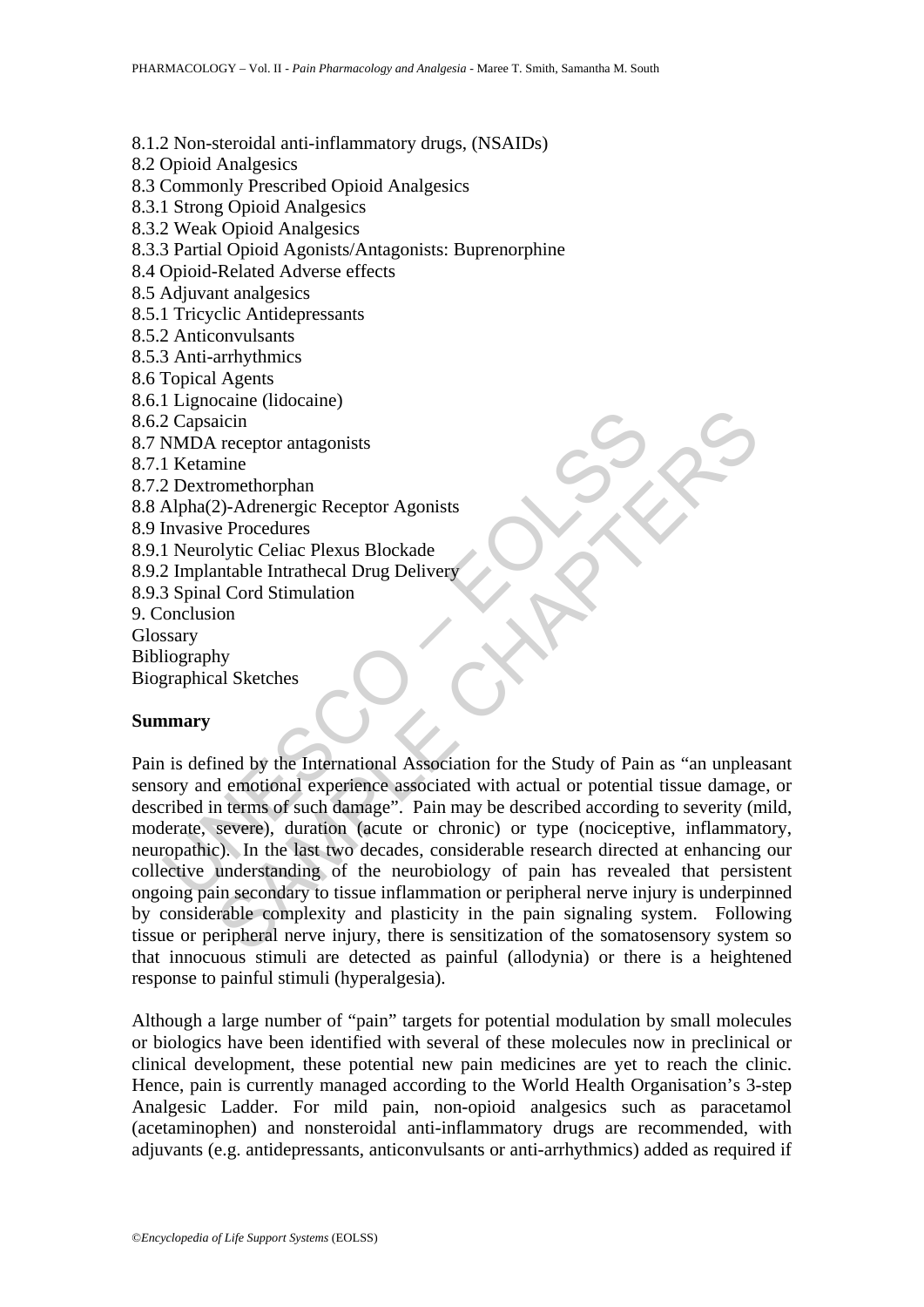pain has a neuropathic component. For moderate pain, weak opioids such as codeine and tramadol are added to non-opioids and/or adjuvants, as required. For moderate to severe pain, strong opioids are recommended with morphine as the drug of choice due to its ready availability worldwide at low cost. Strong opioids may be co-administered with non-opioids and with adjuvants, as required. In the next decade, a new generation of pain medicines is likely to reach the market, thereby expanding the armamentarium of drugs available to clinicians for the management of persistent on-going pain.

# **1. Pain Definitions**

Pain is defined by the International Association for the Study of Pain (IASP) as "an unpleasant sensory and emotional experience associated with actual or potential tissue damage, or described in terms of such damage" (Merskey and Bogduk, 1994). Individuals may describe their pain in terms of its severity, duration and type. As a patient's emotional response to a painful stimulus contributes significantly to the pain experience, there are often large inter-individual differences in reports of pain severity evoked by apparently similar stimuli. Hence, there are no objective measures that can be used with validity to compare the severity of one person's pain with that of another. Instead, a number of pain rating scales have been devised and validated for quantifying changes in pain severity within individuals (Melzack and Katz, 2006).

# **1.1 Pain – According to Duration**

# **1.1.1 Acute Pain**

viduals may describe their pain in terms of its severity, duration to is entirely a painful simulate ent's emotional response to a painful stimulus contributes signifiarience, there are often large inter-individual differe In may describe their pain in terms of its severity, duration and type. *I*<br>motional response to a painful stimulus contributes significantly to the<br>there are often large inter-individual differences in reports of pain sev The IASP has defined acute pain as "pain of recent onset and probable limited duration; it usually has an identifiable temporal and causal relationship to injury or disease" (Merskey and Bogduk, 1994). Acute pain such as that which occurs following surgery, trauma, burns or myocardial infarction, may be regarded as an adaptive response with a physiologically important role. Acute pain generally comprises two phases. The first phase (lasting seconds) "alerts" the individual to potentially dangerous stimuli and the second, subchronic phase (lasting hours to days) may be regarded as a "protective" mechanism characterized by "guarding" of the injured tissue as a means of promoting healing and recovery (Merskey and Bogduk, 1994).

# **1.1.2 Chronic Pain**

Chronic pain is defined as "pain lasting for long periods of time. It commonly persists beyond the time of healing of an injury and frequently there may not be any clearly identifiable cause" (Merskey and Bogduk, 1994). Persistent pain is often regarded as a maladaptive response that confers no physiological advantage, such that the pain state itself has become the "disease", requiring treatment (Cousins, 2007). Persistent pain may have multiple components including nociceptive pain, inflammatory pain and neuropathic pain, which are variously defined as follows (Devor and Seltzer, 1999):

# **1.2 Pain – According to Type**

# **1.2.1 Nociceptive Pain**

Nociceptive pain refers to the normal, acute pain sensation evoked by activation of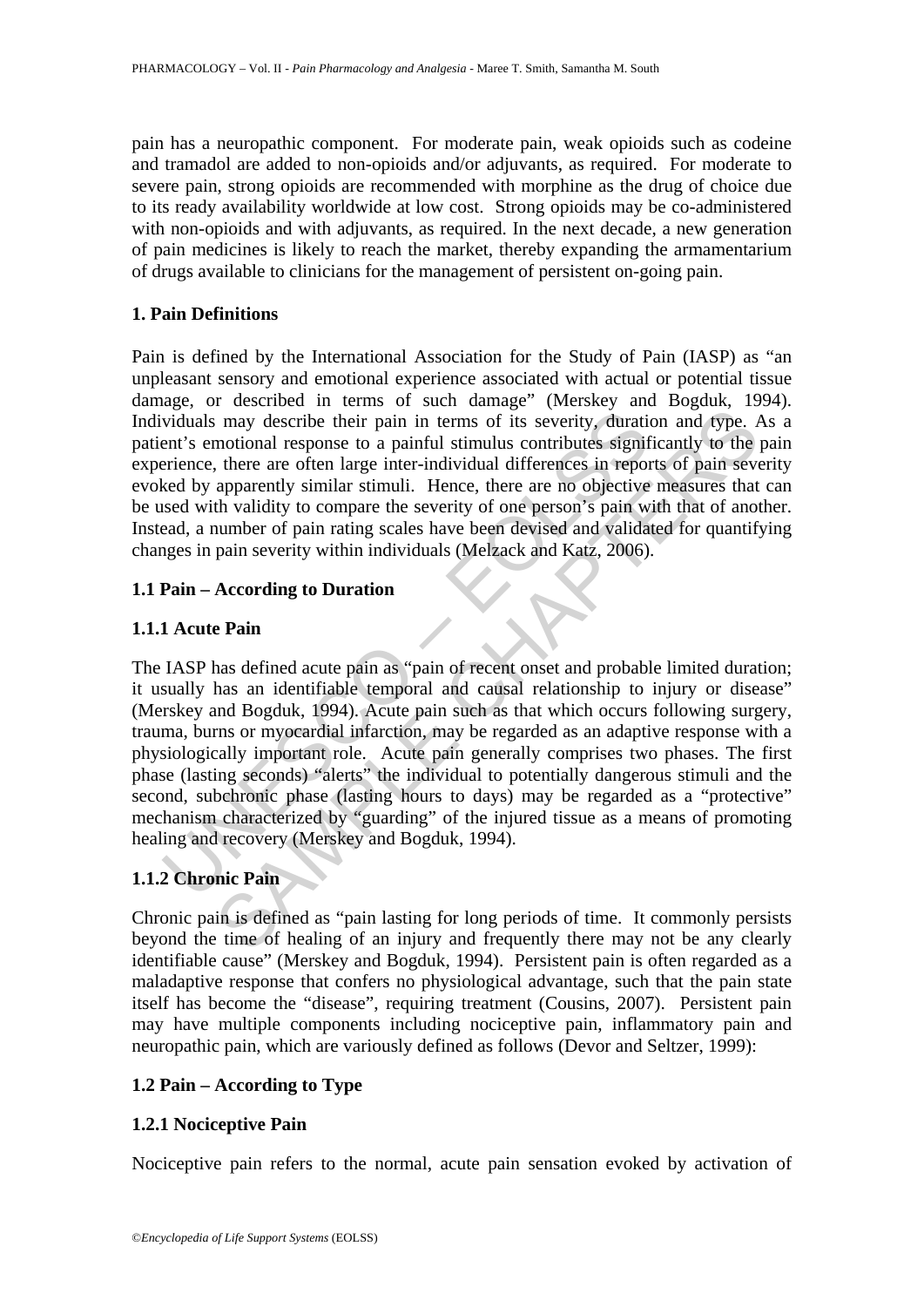specialized primary afferent nerve fibres (nociceptors) located in undamaged or previously undamaged skin, viscera and other organs in the absence of sensitization.

#### **1.2.2 Inflammatory Pain**

Inflammatory pain such as arthritis may be defined as hypersensitivity that arises in inflamed tissue following sensitization of peripheral nerve terminals.

#### **1.2.3 Neuropathic Pain**

Neuropathic pain is defined by the IASP as pain due to a dysfunction of, or damage to, a nerve or group of nerves, primarily peripheral nerves, although pain due to central nervous system (CNS) damage ("central pain") may share these characteristics. Examples of peripheral neuropathic pain are painful diabetic neuropathy, post-herpetic neuralgia (post-shingles pain), HIV-AIDS (human immunodeficiency virus-acquired immunodeficiency syndrome) neuropathy and chemotherapy-induced neuropathic pain. The most common types of central neuropathic pain are post-stroke pain, pain in multiple sclerosis and spinal cord injury pain.

At present, persistent inflammatory and neuropathic pains present great challenges to general practitioners and pain specialists alike, because the currently available drugs used to treat these conditions have significant limitations. Moreover, opioids that are effective for the relief of moderate to severe nociceptive pain are often considerably less effective for the relief of neuropathic pain, particularly when administered by systemic routes.

# **1.3 Emotional Response to Pain**

mples of peripheral neuropathic pain are painful diabetic neurop-<br>anglia (post-shingles pain), HIV-AIDS (human immunodeficiee<br>nunodeficiency syndrome) neuropathy and chemotherapy-induced<br>most common types of central neurop of peripheral neuropathic pain are painful diabetic neuropathy, post-herr<br>post-shingles pain), HIV-AIDS (human immunodeficiency virus-acquered incorporation) syndman immunodeficiency virus-acquered incomponent and conditio Although the IASP definition of pain recognizes its multi-dimensional nature, incorporating a patient's emotional response to a noxious stimulus, it is only relatively recently that brain imaging techniques have begun to explore this latter aspect in humans, and most research attention has focused on brain imaging of acute pain (Kupers and Kehlet, 2006). By contrast, in the last two decades, there have been considerable advances in our collective understanding of the neurobiology of pain, particularly persistent pain, which has revealed many novel potentially "druggable" targets for the development of new pain therapeutics for human use (Pace et al., 2006; Schaible, 2007). Hence, this chapter has been structured in two parts, with the first providing an overview of the pain signaling system, highlighting recent advances in our understanding of the neurobiology of pain with emphasis on potential targets for the development of new pain therapeutics. The second provides an overview of medications currently used for managing acute and chronic pain.

# **2. Pain Signaling System**

#### **2.1 Pain Detection**

Put simply, pain signals from peripheral tissue exposed to damaging or potentially damaging stimuli are detected by nociceptors located in the affected tissue and whose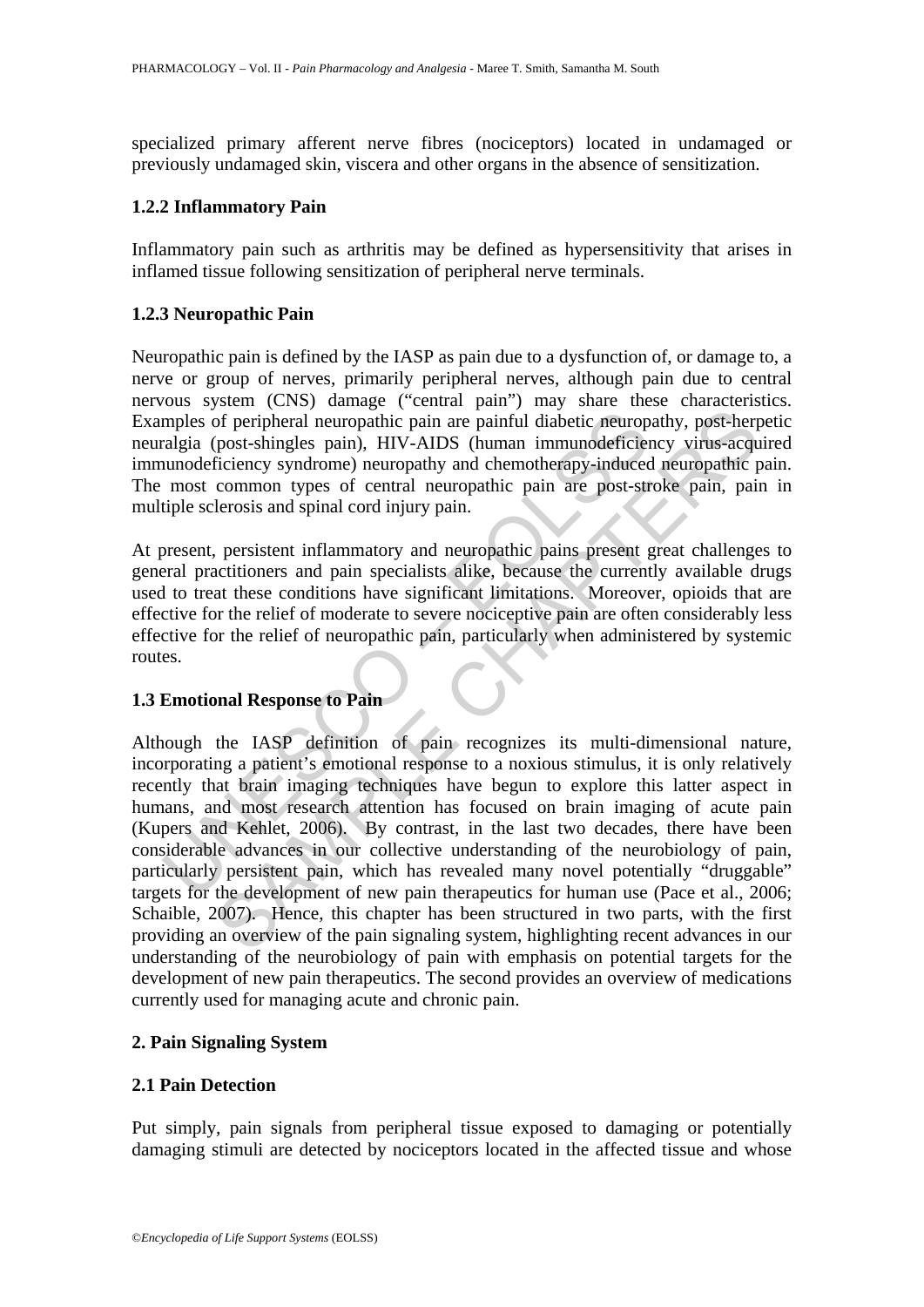cell bodies are located in the dorsal root ganglia (Sherrington, 1906). Nociceptive (pain) signals are transmitted via nociceptive primary afferent nerve fibres (so-called firstorder neurones) to the outer layers (laminae I and II) of the dorsal aspect of the spinal cord (dorsal horn) (Sherrington, 1906). Nociceptive signals are then relayed from the dorsal horn by second-order neurones via spinothalamic tracts to higher centres in the brain, which may in turn activate descending inhibitory mechanisms to reduce the severity of the perceived pain to tolerable levels (Figure 1) (Sherrington, 1906; Dubner, 2004; Yaksh, 2006).

#### **2.2 Functional Characteristics of the Pain Signaling Apparatus**

#### **2.2.1 Nociceptors**

iceptors (Figure 1) in the skin (cutaneous), muscle, joints, visc<br>
ct noxious (damaging or potentially damaging) stimuli (Sherringt<br>
ggregate to a broad range of physical (heat, cold, pressure)<br>
ants, inflammatory mediato s (Figure 1) in the skin (cutaneous), muscle, joints, viscera and dura<br>ous (damaging or potentially damaging) stimuli (Sherrington, 1906), resp<br>te to a broad range of physical (heat, cold, pressure) or chemined (i<br>flammato Nociceptors (Figure 1) in the skin (cutaneous), muscle, joints, viscera and dura that detect noxious (damaging or potentially damaging) stimuli (Sherrington, 1906), respond in aggregate to a broad range of physical (heat, cold, pressure) or chemical (acid, irritants, inflammatory mediators) stimuli, but only at intensities capable of causing tissue damage (Millan, 1999; Caterina et al., 2000). Nociceptive information is relayed from the nociceptors to the CNS via axons that are either small (2-6 μm) myelinated Aδ-fibres with a conduction velocity in the range  $4-30$  m/s, or thin  $(0.4-1.2 \text{ µm})$ , unmyelinated C-fibres with conduction velocities  $\langle 2.5 \text{ m/s.} \rangle$  Additionally, cutaneous mechanoreceptors are often supplied by large ( $> 10 \mu m$ ), fast (30-100 m/s) myelinated Aβ fibres that, in the absence of tissue or nerve injury, are responsive only to touch, vibration, pressure and other modes of non-noxious, low intensity mechanical stimuli (Woolf et al., 1994; Millan, 1999; Willis and Coggeshall, 2004). Generally, a single discharge of an individual nociceptor is not perceived as noxious and many nociceptors need to be recruited for "pain" to be perceived (Millan, 1999; Willis and Coggeshall, 2004). However, in the presence of persistent inflammation or nerve injury, Aβ fibres undergo phenotypic change such that non-noxious stimuli may become encoded as noxious stimuli (Dubner, 2004).

# **2.2.2 Primary Sensory Neurones**

The cell bodies of primary afferent sensory neurons that innervate the limbs and trunk are located in sensory ganglia associated with spinal nerves (dorsal root ganglia). The axons of these primary afferent sensory neurones give rise to a peripheral branch that innervates various tissue types and a central branch that travels through a dorsal root to enter the spinal cord and synapse with second-order neurones (Todd and Koerber, 2006). Fibres that innervate skin are referred to as cutaneous sensory neurons, whereas afferent fibres inervating abdominal or pelvic viscera are termed visceral afferents (Todd and Koerber, 2006). Together, these primary sensory neurones are a means for providing ongoing surveillance of the external environment as well as the ongoing state of the body itself (Todd and Koerber, 2006).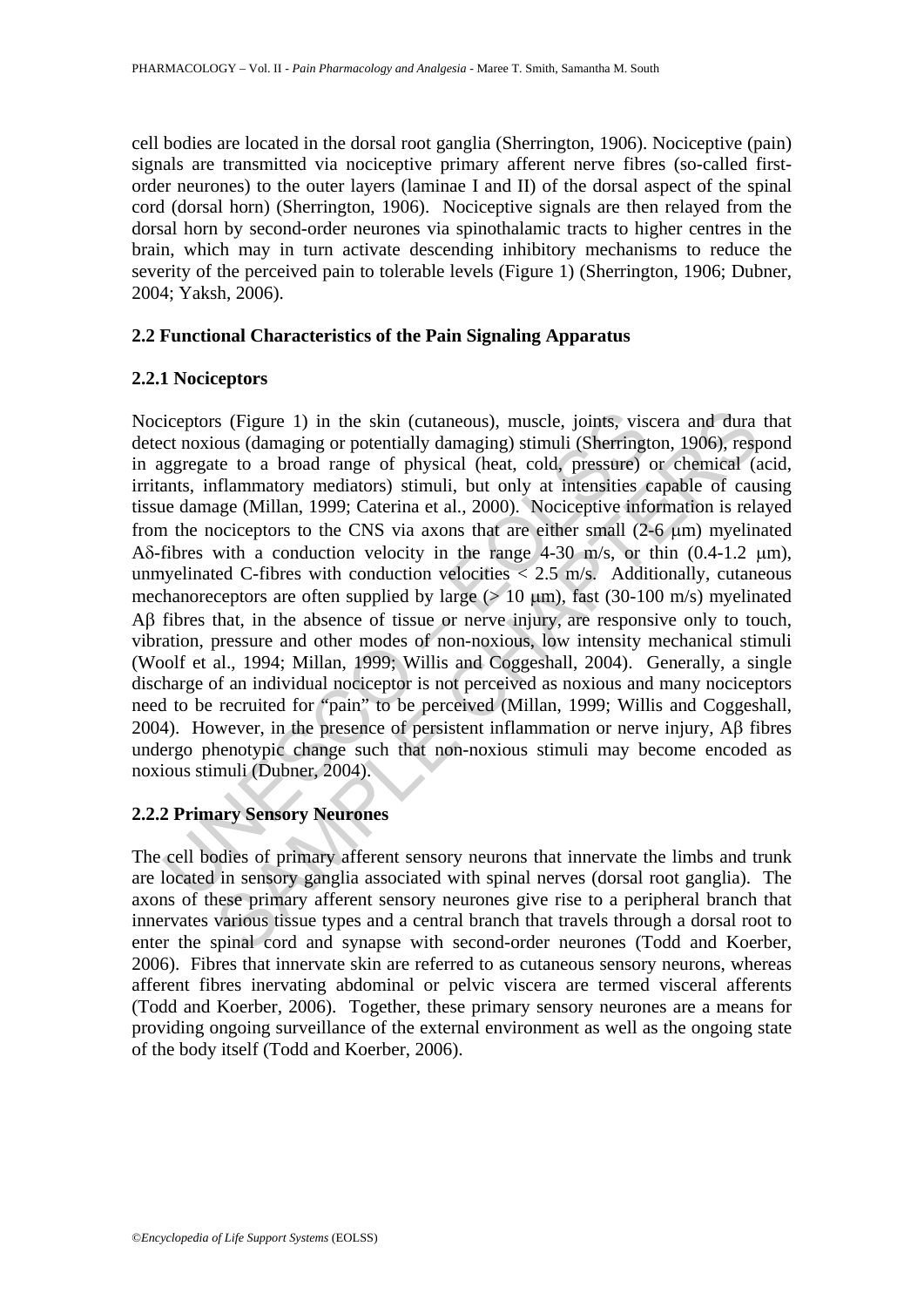

Figure 1. Nociceptive signals are detected by specialized primary afferent nerve fibres (nociceptors) located in the injured peripheral tissue from where they are transmitted to the dorsal horn of the spinal cord. Nociceptive signals are then relayed to higher centres in the brain, which may result in activation of the descending inhibitory system to

reduce the severity of the perceived pain. (See also Figure 6)

# **2.2.3 Primary Sensory Neurons and the Spinal Cord**

The central terminals of nociceptive primary afferents mainly terminate in the superficial layers (laminae I and II) of the dorsal horn, the site of the first synapse in ascending pathways that convey sensory information to the brain (Todd and Koerber, 2006). However, it should be noted that myelinated and unmyelinated fibres that signal the presence of innocuous mechanical and thermal stimuli also project to these same laminae (Todd and Koerber, 2006). Low-threshold Aβ mechanoreceptors terminate in deeper laminae (Willis and Coggeshall, 2004). The rostrocaudal and mediolateral location of the central terminals of primary afferents in the dorsal horn encodes the location of the afferents' peripheral receptive field, generating a somatotopic map of the body surface in the horizontal plane of the dorsal horn (Woolf and Salter, 2006). At the level of individual nerve territories, the map is organized such that neighbouring peripheral fields occupy contiguous parts of the spinal cord (Woolf and Salter, 2006).

# **2.2.4 Spinal Cord Neurons**

Dorsal horn neurones can be classified as (i) projection neurons, (ii) local interneurons, or (iii) propriospinal neurons (Willis and Coggeshall, 2004). Although projection neurons are the primary output from the spinal cord, transfering sensory information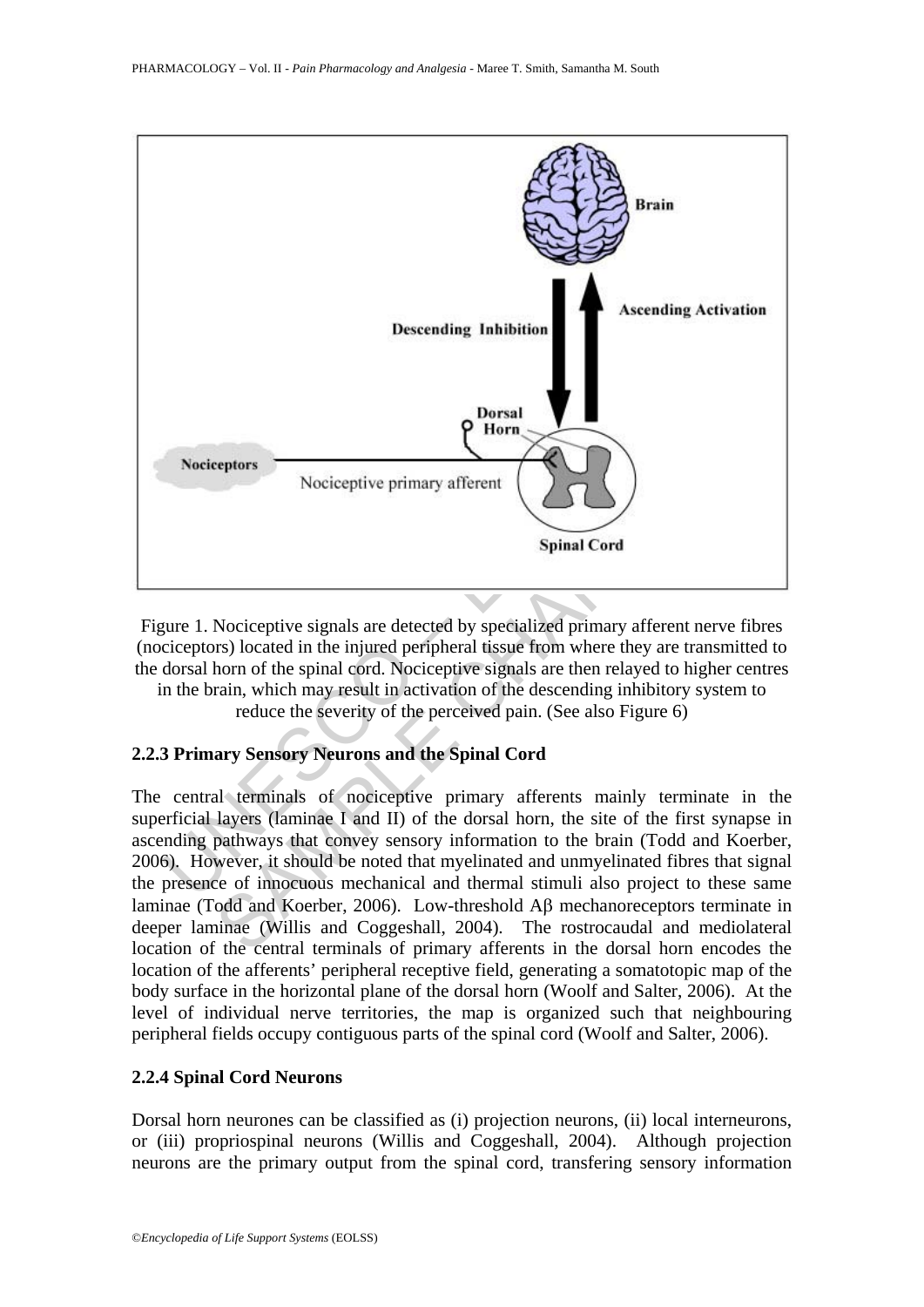from the spinal cord to the brain, they represent a small minority of the total number of cells in the dorsal horn (Woolf and Salter, 2006).

#### **2.2.4.1 Projection Neurons and the Spinal Cord**

Neurons with axons that project to the brain are present in relatively large numbers in lamina I and are scattered through the deeper part of the dorsal horn (laminae III-VI) and the ventral horn. Those in lamina I and many of those from deeper laminae have axons that cross the midline and ascend to a variety of supraspinal targets including the thalamus, midbrain periaqueductal grey matter, lateral parabrachial area of the pons and various parts of the medullary reticular formation (Todd and Koerber, 2006). Projection neurons are also involved in the activation of descending control systems, which in turn modulate dorsal horn neurons through both excitatory and inhibitory mechanisms (Woolf and Salter, 2006).

#### **2.2.4.2 Spinal Interneurons**

volf and Salter, 2006).<br> **4.2 Spinal Interneurons**<br>
majority of the dorsal horn neuronal population is comprised o<br>
mizing in the same segment generally close to the eell body, althou<br>
mon for cells to give rise to axons t I Salter, 2006).<br> **SAMPLE CONTEXT AND THE CONSTANT CONTEX CONTEX CONTEX CONTEX CONTEX CONTEX CONTEX CONTENT (SOMET SAMPLE CONTENT AND CONTENT AND CONTENT AND CONTENT (SOME paramma-amino-butyric acid (GABA) and/or glycine a** The majority of the dorsal horn neuronal population is comprised of interneurons that arborize in the same segment generally close to the cell body, although it is also quite common for cells to give rise to axons that extend into other laminae (Todd and Koerber, 2006; Woolf and Salter, 2006). Dorsal horn inter-neurones may be inhibitory cells that use gamma-amino-butyric acid (GABA) and/or glycine as their principal neurotransmitter, and excitatory glutamatergic cells (Todd and Spike, 1993). GABAergic cells comprise ∼25-30% of neurones in lamina 1/II and ∼40% of those in lamina III (Todd and Sullivan, 1990). Many inhibitory interneurons are spontaneously active, and in this way maintain an ongoing tonic inhibitory control over dorsal horn nociceptive processing (Woolf and Salter, 2006). Excitatory glutamatergic interneurons identified by the presence of vesicular glutamate transporters (VGLUTs), are present in large numbers of axons in the spinal cord (Todd et al., 2003). Within the dorsal horn, VGLUT1-expressing neurons are largely restricted to the deeper laminae (III-VI) with VGLUT present mainly on the central terminals of myelinated primary afferents (Todd et al., 2003) whereas VGLUT2 is present on numerous axon terminals that are more evenly distributed throughout the dorsal horn (Todd et al., 2003).



#### **Bibliography**

- - -

Abbadie C., Trafton J., Liu J., Mantyl P.W., Basbaum A.I. (1997) Inflammation increases the distribution of dorsal horn neurons that internalize the neurokinin-1 receptor in response to noxious and non-noxious stimulation. *J Neurosci* **17**, 8049-8060. [Study showing that after inflammation, dorsal horn circuits are reorganized compared with the non-inflamed state and that this reorganization demonstrates a critical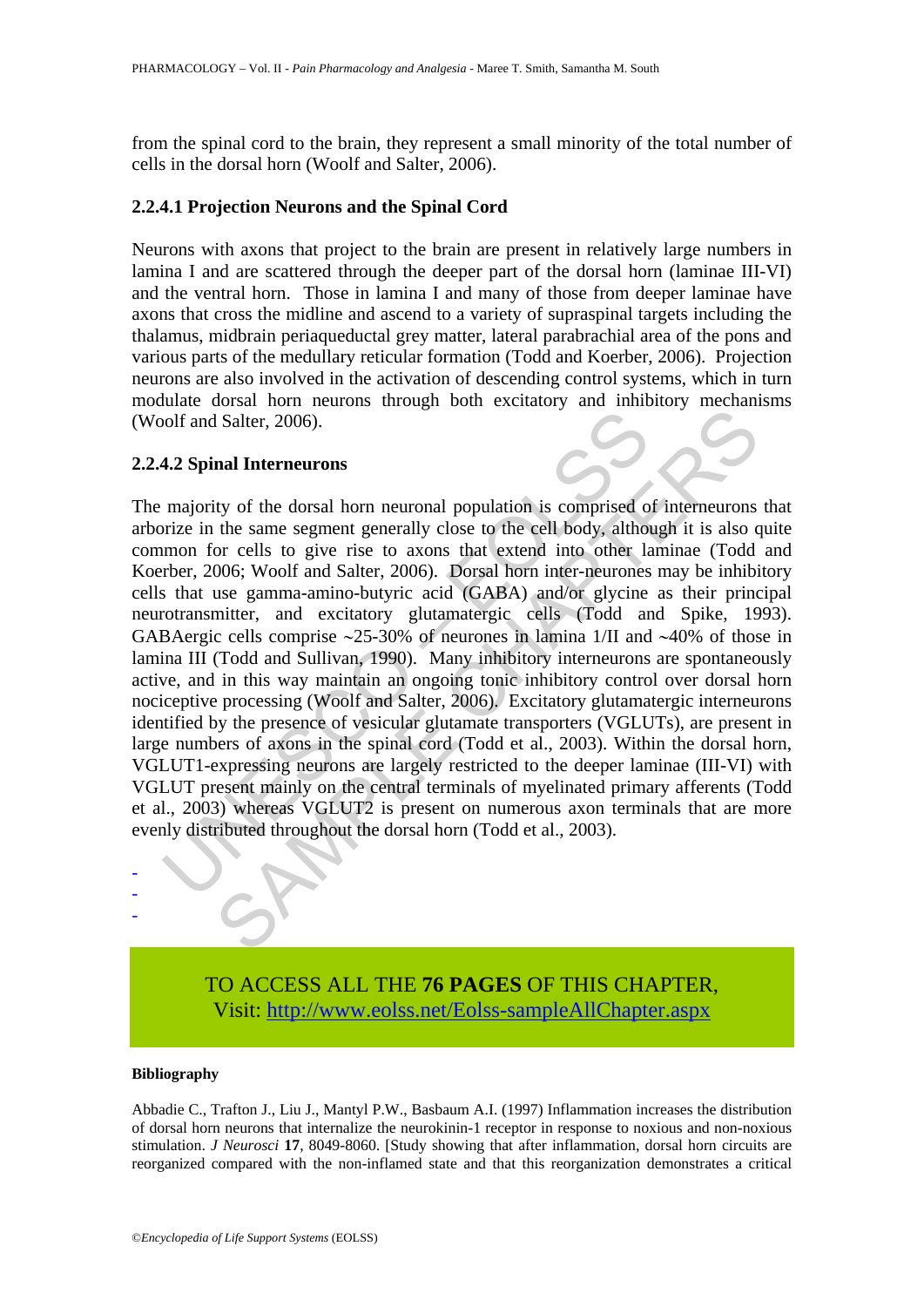contribution of SP.]

Akkari R., Burbiel J.C., Hockemeyer J., Muller C.E. (2006) Recent progress in the development of adenosine receptor ligands as antiinflammatory drugs. *Curr Top Med Chem* **6**, 1375-1399. [Review focuses on adenosine ligands or adenosine signalling modulators published or patented in the last 3 years.]

Akopian A.N., Sivilotti L., Wood J.N. (1996) A tetrodotoxin-resistant voltage-gated sodium channel expressed by sensory neurons. *Nature* (London) **379**, 257-262. [First study to clone and characterize a tetrodotoxin-resistant voltage-gated sodium channel spatially restricted to dorsal root ganglion sensory Cfibres.]

American Medical Association. *Pain Management* (Module 2): Overview of Management Options. http://www.ama-cmeonline.com/pain\_mgmt/module02/04pharm/14\_01.htm; Accessed May 2007.

Amir R., Argoff C.E., Bennett G.J., Cummins T.R., Durieux M.E., Gerner P., Gold M.S., Porreca F., Strichartz G.R. (2006) The role of sodium channels in chronic inflammatory and neuropathic pain. *J Pain* **7** (Suppl 3), S1-S9. [Review of the data implicating various sodium channel isoforms in the pathophysiology of persistent neuropathic and inflammatory pain.]

Annetta M.G., Iemma D., Garisto C., Tafani C., Proietti R. (2005) Ketamine: new indications for an old drug. *Curr Drug Targets* **6**, 789-794. [Review of clinical trials of sub-anaesthetic doses of ketamine for postoperative pain relief, analgesia during regional or local anaesthesia, and for opioid-sparing effects.]

Aragon C., Lopez-Corcuera B. (2003) Structure, function and regulation of glycine neurotransporters. *Eur J Pharmacol* **479**, 249-262. [Review of recent progress on localization, transport mechanisms, structure, regulation and pharmacology of the glycine transporters.]

Babul N., Darke A.C., Hagen N. (1995) Hydromorphone metabolite accumulation in renal failure. *J Pain Symptom Manage* **10**, 184-186. [First case report demonstrating that hydromorphone-3-glucuronide (H3G) plasma levels accumulate in renal failure such that H3G levels exceed those of hydromorphone by ∼100-fold in a patient with renal failure compared with only ∼30-fold in patients with normal renal function.]

Backlund M., Lindgren L., Kajimoto Y., Rosenberg P.H. (1997) Comparison of epidural morphine and oxycodone for pain after abdominal surgery. *J Clin Anesth* **9**, 30-35. [Clinical study showing that the potency of epidural oxycodone for the relief of post-operative pain is ∼10% that of epidural morphine.]

uppl 3), S1-89. [Review of the data implicating various sodium channel<br>pophysiology of persistent neuropathic and inflammatory pain.<br>
Eta M.G., Iemma D., Garisto C., Tafani C., Proietit R. (2005) Ketamine: new<br>
Eta M.G., I SETS). [Review of the data implicating various sodium channel isoforms in<br>egy of persistent neuropathic and implicating various sodium channel isoforms in<br>eq. (n. 11-59). Garisto C., Tarani C., Proietti R. (2005) Ketamine Bartlett S.E., Cramond T., Smith M.T. (1994) The excitatory effects of morphine-3-glucuronide are attenuated by LY274614, a competitive NMDA receptor antagonist, and by midazolam, an agonist at the benzodiazepine site on the GABAA receptor complex. *Life Sci* **54**, 687-694. [Study describing the dosedependent neuro-excitatory effects of the major morphine metabolite, morphine-3-glucuronide in the rat following intracerebroventricular injection with these effects being attenuated by an agonist at the GABAA-benzodiazepine receptor complex and an antagonist at the NMDA receptor.]

Basbaum A.I. (1999) Distinct neurochemical features of acute and persistent pain. *Proc Natl Acad Sci USA* **96**, 7739-7743. [Used preprotachykinin knockout mice and protein kinase C gamma knockout mice to emphasize that acute and persistent pain are underpinned by distinctly different neurochemical profiles.]

Bell R.F., Dahl J.B., Moore R.A., Kalso E. (2006) Perioperative ketamine for acute postoperative pain. *Cochrane Database Syst Rev* **Jan 25**(1), CD004603. [Systematic review of ketamine showing its effectiveness in subanaesthetic doses for reducing morphine requirements in the first 24 h after surgery, as well as reducing postoperative nausea and vomiting.]

Betz H., Gomeza J., Armsen W., Scholze P., Eulenburg V. (2006) Glycine transporters: essential regulators of synaptic transmission. *Biochem Soc Trans* **34**, 55-58. [Review of the respective roles of glial and neuronal glycine transporters in CNS function.]

Bitner R.S., Nikkel A.L., Curzon P., Arneric S.P., Bannon A.W., Decker M.W. (1998) Role of the nucleus raphe magnus in antinociception produced by ABT-594: immediate early gene responses possibly linked to neuronal nicotinic acetylcholine receptors on serotonergic neurons. *J Neurosci* **18**, 5426-5432. [Study showing that the antinoiceptive effects of the novel cholinergic channel modulator, (R)-5-(2 azetidinylmethoxy)-2-chloropyridine (ABT-594), may in part involve the activation of the nucleus raphe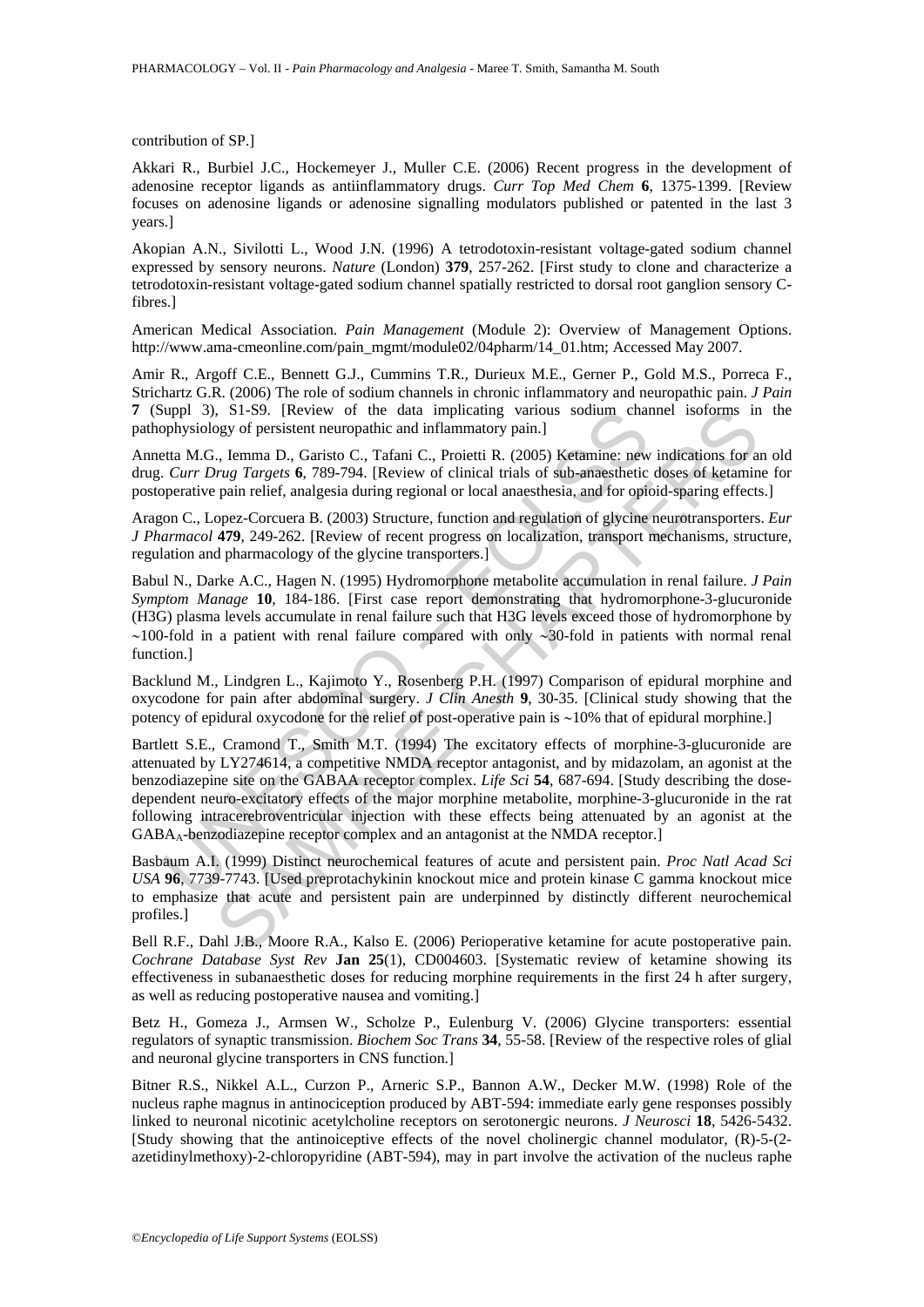magnus, a site where alpha4-containing nAChRs are expressed by serotonergic neurons.]

Boerner U. (1975) The metabolism of morphine and heroin and man. *Drug Metab Rev* **4**, 39-73. [Review of the metabolism of morphine and heroin (diamorphine) in humans].

Bonnefont J., Alloui A., Chapuy E., Clottes E., Eschalier A. (2003) Orally administered paracetamol does not act locally in the rat formalin test: evidence for a supraspinal, serotonin-dependent antinociceptive mechanism. *Anesthesiology* **99**, 976-981. [Study in rats provides evidence to support a central rather than a local mechanism of action for the pain-relieving effects of paracetamol.]

Bovill J.G. (1987) Which potent opioid? Important criteria for selection. *Drugs* **33**, 520-530. [Review of comparative pharmacology of morphine, fentanyl and newer derivatives relative to that of mixed agonistantagonists such as buprenorphine and nalbuphine.]

Bowersox S., Gadbois T., Singh T., Pettus M., Wang Y.-X., Luther R.R. (1996) Selective N-type neuronal voltage-sensitive calcium channel blocker, SNX-111, produces spinal antinociception in rat models of acute, persistent and neuropathic pain. *J Pharmacol Exp Ther* **279**, 1243-1249. [Study showing that SNX-111, an N-type voltage-gated calcium channel blocker produced antinociception in rat models of persistent nociception and neuropathic pain when administered by the intrathecal route.]

Burns T.L., Ineck J.R. (2006) Cannabinoid analgesia as a potential new therapeutic option in the treatment of chronic pain. *Ann Pharmacother* **40**, 251-260. [Review of the physiology of the endocannabinoid system, current drug development of cannabinoid agonists, and current clinical research on the use of cannabinoid agonists for analgesia.]

SNX-111, an N-type voltage-gated calcum channel blocker produced antmos<br>
risistent noccieption and neuropathic paint manufinistered by the intracted<br>
is T.L., Ineck J.R. (2006) Cannabinoid analgesia as a potential new ther I, an N-type voltage-agted calcium channel blocker produced antinocizeption in rat m-<br>nociception and neuropathic pain when administered by the intrathecal route.<br>Ineck J.R. (2006) Cannabinoid analgesia as a potential new Bridges R.J., Esslinger C.S. (2005) The excitatory amino acid transporters: pharmacological insights on substrate and inhibitor specificity of the EAAT subtypes. *Pharmacol Ther* **107**, 271-285. [Review of the pharmacology of the 5 EAAT subtypes and the potential to identify chemical properties that differentiate the processes of binding and translocation as well as strategies for developing EAAT-subtype selective glutamate analogues.]

Bruera E., Sloan P., Mount B., Scott J., Suarez-Almazor M. (1996) A randomized, double-blind, doubledummy, crossover trial comparing the safety and efficacy of oral sustained-release hydromorphone with immediate-release hydromorphone in patients with cancer pain. Canadian Palliative Care Clinical Trials Group. *J Clin Oncol* **14**, 1713-1717. [Clinical trial showing sustained-release and immediate-release hydromorphone are equi-effective for relief of cancer-related pain.]

Bruera E., Belzile M., Pituskin E., Fainsinger R., Darke A., Harsanyi Z., Babul N., Ford I. (1998) Randomized, double-blind, cross-over trial comparing safety and efficacy of oral controlled-release oxycodone with controlled-release morphine in patients with cancer pain. *J Clin Oncol* **16**, 3222-3229. [Clinical trial showing that the median equi-analgesic ratio of controlled-release oxycodone relative to controlled-release morphine is 1.5.]

Cabot P.J., Carter L., Gaiddon C., Zhang Q., Schafer M., Loeffler J.P., Stein C. (1997) Immune cellderived beta-endorphin. Production, release, and control of inflammatory pain in rats. *J Clin Invest* **100**, 142-148. [Immunohistochemical and behavioural study in rats implicating the immune system in the endogenous control of inflammatory pain.]

Cao Y.Q., Mantyh P.W., Carlson E.J., Gillespie A.-M., Epstein C.H., Basbaum A.I. (1998) Primary afferent tachykinins are required to experience moderate to intense pain. *Nature* (London) **392**, 390-394. [Study undertaken in the preprotachykinin A gene (PPT-A) knockout mouse showing that the release of tachykinins such as substance P and neurokinin A from primary afferent pain-sensing receptors (nociceptors) is required to produce moderate to intense pain.]

Cardenas C.G., Del Mar L.P., Cooper B.Y., Scroggs R.S. (1997) 5HT4 receptors couple positively to tetrodotoxin-insensitive sodium channels in a subpopulation of capsaicin-sensitive rat sensory neurons. *J Neurosci* **17**, 7181-7189. [Electrophysiological study suggesting that 5HT- and PGE2-mediated increases in Na<sup>+</sup> current may be involved in hyperesthesia in different but overlapping subpopulations of nociceptors.]

Caterina M.J., Schumacher M.A., Tominaga M., Rosen T.A., Levine J.D., Julius D. (1997) The capsaicin receptor: a heat-activated ion channel in the pain pathway. *Nature* (London) **389**, 816-824. [First study to clone and characterise the capsaicin receptor (TRPV1 previously known as VR-1) from sensory neurones.]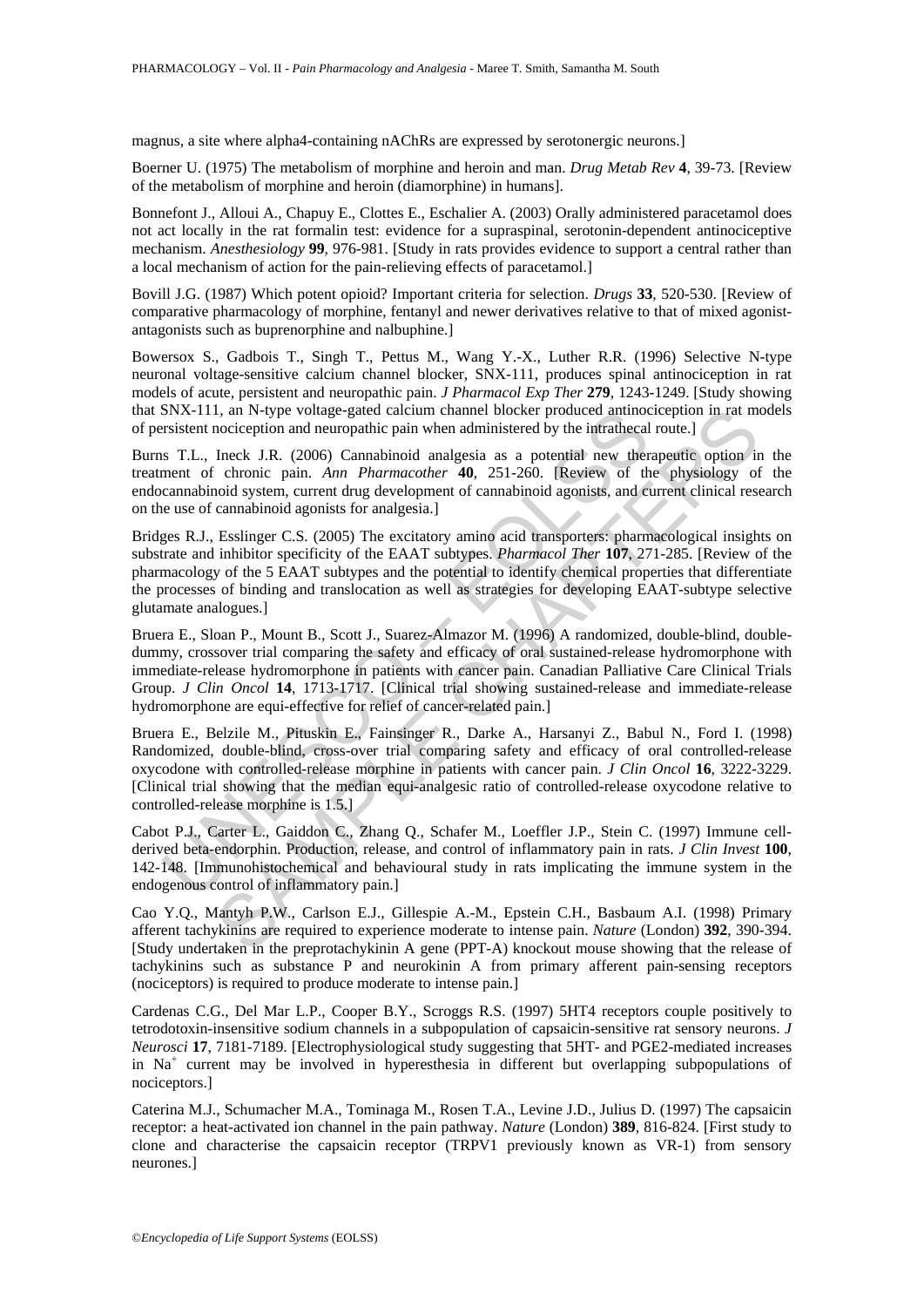Caterina M.J., Leffler A., Malmberg A.B., Martin W.H., Trafton J., Petersen-Zeitz K.R., Koltzenburg M., Basbaum A.I., Julius D. (2000) Impaired nociception and pain sensation in mice lacking the capsaicin receptor. *Science* **288** (5464), 306-313. [First study to show that sensory neurons from TRPV1/VR-1 knockout mice are severely deficient in their responses to noxious mechanical stimuli, vanilloid-evoked pain behaviour, detection of painful heat, and thermal hypersensitivity in inflammation.]

Cervero F. (1994) Sensory innervation of the viscera: peripheral basis of visceral pain. *Physiol Rev* **74**, 95-138. [Review defining visceral noxious stimuli and visceral nocieptors and of sensory innervations of most internal organs.]

Chabal C., Jacobson L., Russell L.C., Burchiel K.J. (1992) Pain response to perineuromal injection of normal saline, epinephrine, and lidocaine in humans. *Pain* **49**, 9-12. [Clinical study assessing sensitivity of neuroma to epinephrine that demonstrates that alpha-adrenergic sensitivity is only one of many components sustaining or exacerbating pain after nerve injury.]

Chang G., Chen L., Mao J. (2007) Opioid tolerance and hyperalgesia. *Med Clin North Am* **91**, 100-211. [Review of clinical implications of the phenomena of opioid-induced hyperalgesia, tolerance and dependence that have been documented in both clinical and preclinical studies.]

Chiechio S., Copani A., Melchiorri D., Canudas A.M., Storto M., Calvani M., Nicolai R., Nicoletti F. (2004) Metabotropic receptors as targets for drugs of potential use in the treatment of neuropathic pain. *J Endocrinol Invest* **27**, 171-176. [Review on the role of metabotropic glutamate receptors (mGluRs) in the modulation of persistent pain, and on their potential use as drug targets in pain management.]

Chizh B.A., Headley P.M. (2005) NMDA antagonists and neuropathic pain: Multiple drug targets and multiple uses. *Curr Pharm Des* **11**, 2977-2994. [Review of the basic pharmacology of the NMDA receptor and evidence supporting clinical use of NMDA antagonists for treatment of neuropathic pain].

Christo P.J., Hobelmann G., Maine D.N. (2007) Post-herpetic neuralgia in older adults: evidence-based approaches to clinical management. *Drugs Aging* **24**, 1-19. [Review of comparative evidence for and against the use of various drug treatments for the relief of post-herpetic neuralgia including topical capsaicin.]

ndence that have been documented in both clinical and preclinical studies;]<br>
chio S., Copani A., Melchiorri D., Canudas A.M., Storto M., Calvani M., N<br>
4) Metabotropic receptors as targets for drugs of potential use in the Chu Y.C., Guan Y., Skinner J., Raja S.N., Johns R.A., Tao Y.X. (2005) Effect of genetic knockout or pharmacologic inhibition of neuronal nitric oxide synthase on complete Freund's adjuvant-induced persistent pain. *Pain* **119**, 113-123. [A study utilising a genetic strategy with a pharmacologic approach to address the role of nNOS in the central mechanism of complete Freund's adjuvant (CFA)-induced chronic inflammatory pain in rats.]

Clark R.J., Fischer H., Nevin S.T., Adams D.J., Craik D.J. (2006) The synthesis, structural characterization, and receptor specificity of the alpha-conotoxin Vc1.1. *J Biol Chem* **281**, 23254-23263. [A comparison of the structure of Vc1.1 with other alpha-conotoxins, taken together with nAChR selectivity data in order to open new opportunities for further development of Vc1.1 or analogues as analgesic agents.]

hat have been documented in both clinical and preclinical studies.]<br>Copani A., Melchiorri D., Canudas A.M., Storto M., Calvani M., Nicolai R., Nicole<br>Copani A., Melchiorri D., Canudas A.M., Storto M., Calvani M., Nicolai Coderre T.J. (1993) The role of excitatory amino acid receptors and intracellular messengers in persistent nociception after tissue injury in rats. *Mol Neurobiol* **7**, 329-346. [Review evidence that central sensitization, and the persistent nociception it leads to, are dependent on an action of glutamate and aspartate at excitatory amino acid (EAA) receptors and influenced by various intracellular second messengers that are coupled to EAA receptors (nitric oxide, arachidonic acid, and protein kinase C, immediate early genes).]

Coggeshall R.E., Carlton S.M. (1998) Ultrastructural analysis of NMDA, AMPA, and kainate receptors on unmyelinated and myelinated axons in the periphery. *J Comp Neurol* **391**, 78-86. [Study to determine the proportions of unmyelinated cutaneous axons at the dermal-epidermal junction in glabrous skin and of myelinated and unmyelinated axons in the sural and medial plantar nerves that immunolabel for subunits of the ionotropic glutamate receptors.]

Coggeshall R.E., Tate S., Carlton S.M. (2004) Differential expression of tetrodotoxin-resistant sodium channels Nav1.8 and Nav1.9 in normal and inflamed rats. *Neurosci Lett* **355,** 45-48. [Study shows that tetrodotoxin-resistant Na<sup>+</sup> channel subunits Nav1.8 (SNS) and Nav1.9 (SNS2) are transported to the periphery in normal animals and are differentially regulated during inflammation. An increase in Nav1.8 expression in myelinated axons suggests that these may contribute to peripheral sensitization and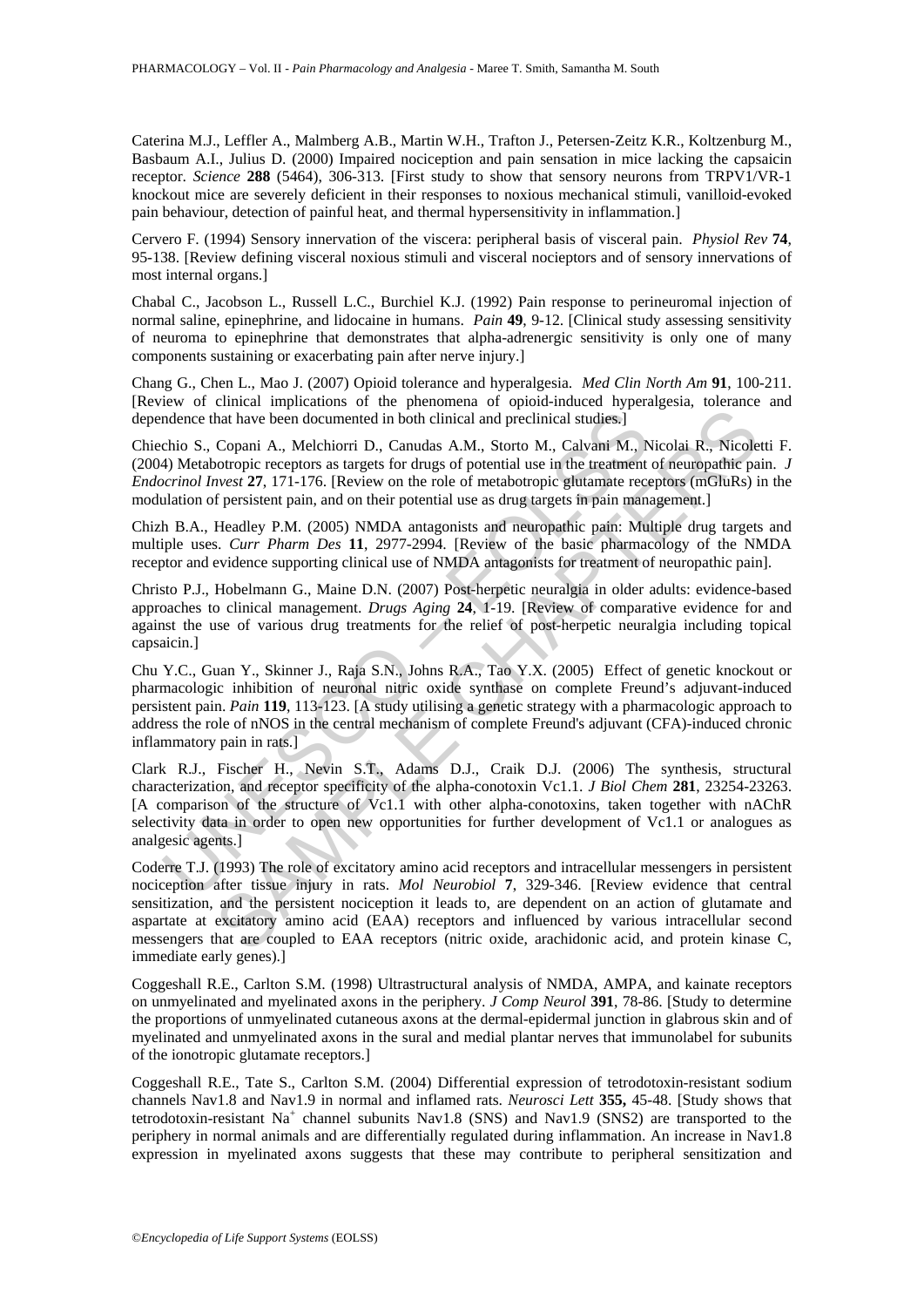inflammatory.]

Collins S.L., Moore R.A., McQuay H.J., Wiffen P. (2000) Antidepressants and anticonvulsants for diabetic neuropathy and postherpetic neuralgia: a quantitative systematic review. *J Pain Symptom Manage* **20**, 449-458. [Meta-analysis of clinical trials to determine the relative efficacy and adverse effects of antidepressants and anticonvulsants in the treatment of diabetic neuroapathy and postherpetic neuralgia.]

Colombo B., Annovazzi P.O., Comi G. (2006) Medications for neuropathic pain: current trends. *Neurol Sci* **27** (Suppl 2), S183-S189. [Review on medications for neuropathic pain.]

Costigan M., Woolf C.J. (2000) Pain: molecular mechanisms. *J Pain* **1**, 35-44. [Review summarisung current theories on somatosensory neuroplasticity in a molecular context, highlighting key receptors, ion channels, and signal molecules involved.]

Cousins M.J. (2007) Persistent Pain: A Disease Entity. *J Pain Symptom Manage* **33**, S4-S10. [Review presenting evidence of independent, pain-perpetuating pathophysiologic changes that occur after, or in the absence of, acute painful events or concomitant painful conditions in the central nervous system].

Cousins M., Power I. (1999) Acute and postoperative pain. In *Textbook of Pain* 4<sup>th</sup> ed. Wall P.D., Melzack R. (eds) Churchill Livingstone, London, UK, pp. 447-491.

Damaj M.I., Glassco W., Aceto M.D., Martin B.R. (1999) Antinociceptive and pharmacological effects of metanicotine, a selective nicotinic agonist. *J Pharmacol Exp Ther* **291**, 390-398. [Assessment of Metanicotine [N-methyl-4-(3-pyridinyl)-3-butene-1-amine], a novel neuronal nicotinic agonist, shows that metanicotine is a centrally acting neuronal nicotinic agonist with preferential antinociceptive effects in animals.]

Damaj M.I., Flood P., Ho K.K., May E.L., Martin B.R. (2005) Effect of dextromethorphan and dextrorphan on nicotine and neuronal nicotinic receptors: in vitro and in vivo selectivity. *J Pharmacol Exp The*r **312**, 780-785. [Study showing that apart from being a low affinity NMDA receptor antagonist, dextrometorphan appears to be a noncompetitive nicotinic receptor antagonist with a preferential activity at  $\alpha_3 \beta_4^*$  neuronal nAChR subtypes.]

Danbolt N.C. (2001) Glutamate uptake. *Prog Neurobiol* **65**, 1-105. [Review of factors that modulate glutamate transporter function in health and neurological disease.]

nce of, acute panntul events or concomitant panntul conditions in the central ner<br>ins M., Power I. (1999) Acute and postoperative pain. In *Textbook of Paia*<br>ack R. (eds) Churchill Livingstone, London, UK, pp. 447-491.<br>aij cute painful events or concomitant painful conditions in the central nervous system].<br>
Power I. (1999) Actur and postoperative pain. In *Textbook of Pain* 4<sup>th</sup> ed. Wall<br>
eds) Churchill Livingstone, London, UK, pp. 447-491 Daniels D.J., Lenard N.R., Etienne C.L., Law P.Y., Roerig S.C., Portoghese P.S. (2005) Opioid-induced tolerance and dependence in mice is modulated by the distance between pharmacophores in a bivalent ligand series. *Proc Natl Acad Sci USA* **102**, 19208-19213. [A study investigating the possible physical interaction between mu and delta opioid receptors using bivalent ligands that contain different length spacers shows that physical interaction between the mu and delta opioid receptors modulates mumediated tolerance and dependence.]

Davis M.P., Walsh D. (2001) Methadone for relief of cancer pain: a review of pharmacokinetics, pharmacodynamics, drug interactions and protocols of administration. *Support Care Cancer* **9**, 73-83. [Review of Methadone, a synthetic opioid, which has unique pharmacodynamics and pharmacokinetics.]

Davis M.P., Varga J., Dickerson D., Walsh D., LeGrand S.B., Lagman R. (2003) Normal-release and controlled-release oxycodone: pharmacokinetics, pharmacodynamics and controversy. *Support Care Cancer* **11**, 84-92. [Review of comparative clinical pharmacology of oxycodone and morphine in humans.]

Davis M.P. (2005) Buprenorphine in cancer pain. *Support Care Cancer* **13**, 878-887. [Review of the clinical pharmacology of buprenorphine and various formulations including a recently developed polymer patch formulation.]

De Biasi S., Rustioni A. (1988) Glutamate and substance P coexist in primary afferent terminals in the superficial laminae of spinal cord. *Proc Natl Acad Sci USA* **85**, 8720-8724. [Immunocytochemical assessment of the superficial dorsal horn demonstrated that substance P and glutamate were co-localized, indicating the possibility of co-release of these neuromediators from the same primary afferent terminal.]

DeHaven-Hudkins D.L., Dolle R.E. (2004) Peripherally restricted opioid agonists as novel analgesic agents. *Curr Pharm Des* **10**, 743-757. [Review of medicinal chemistry approaches that have been used to produce peripherally selective κ-opioid agonists.]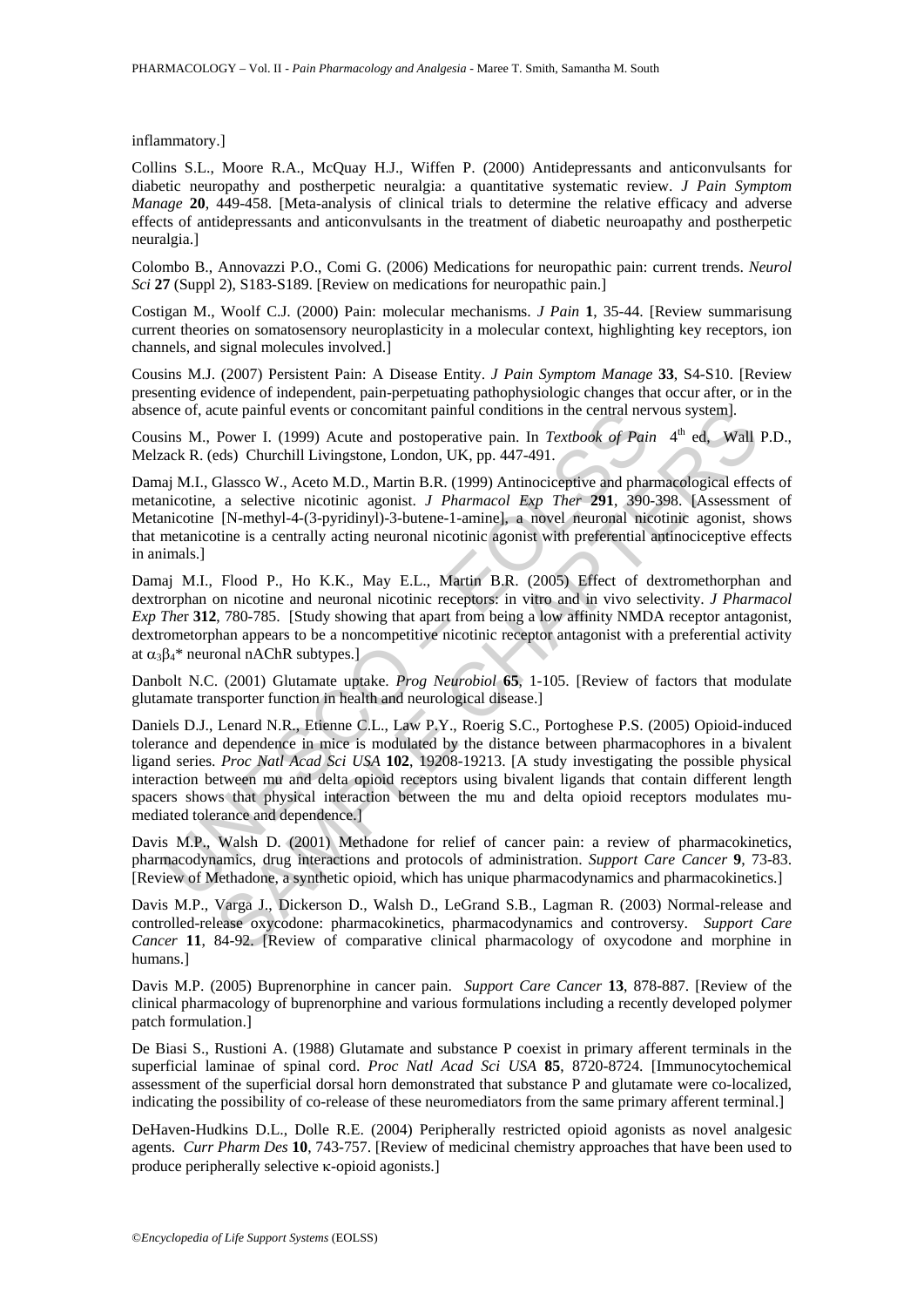Devor M. (1999) Unexplain peculiarities of the dorsal root ganglion. *Pain* Suppl **6**, S27-S35. [Review of the role of the cell soma of primary afferent neurons in the dorsal root ganglion.]

Devor M. (2006) Sodium channels and mechanisms of neuropathic pain*. J Pain* **7** (Suppl 1), S3-S12. [Review on sodium channels and neuropathic pain within the context of the pain system.]

Devor M., Seltzer Z. (1999) Pathophysiology of damaged nerves in relation to chronic pain. in *Textbook of Pain* 4th ed. Wall P.D., Melzack R (eds) Churchill Livingstone, London, UK, pp. 129-164.

Dhami G.K., Ferguson S.S. (2006) Regulation of metabotropic glutamate receptor signaling, desensitization and endocytosis. *Pharmacol Ther* **111**, 260-271. [Review of the current understanding of the contribution of second messenger-dependent protein kinases, beta-arrestins and a novel Ral/phospholipase D2 (PLD2)-mediated endocytic pathway to the regulation of Group I mGluR endocytosis.]

Dib-Hajj S.D., Tyrrell L., Black J.A., Waxman S.G. (1998) NaN, a novel voltage-gated Na channel, is expressed preferentially in peripheral sensory neurons and down-regulated after axotomy *Proc Natl Acad Sci USA* **95**, 8963-8968. [Study demonstrating a preferential expression of NaN in DRG and trigeminal ganglia and the reduction of NaN mRNA levels in DRG after axonal injury, suggesting that NaN, together with SNS/PN3, may influence the generation of electrical activity in peripheral sensory neurons.]

Dickenson A.H. (1997) Plasticity: implications for opioid and other pharmacological interventions in specific pain states. *Behav Brain Sci* **20**, 392-403. [Review of the complex and contradictory findings on how the spinal effects of opioids can be altered in different pain states.]

Doubell T.P., Mannion R.H., Woolf C.J. (1999) The dorsal horn: state-dependent sensory processing, plasticity and the generation of pain. In *Textbook of Pain* 4<sup>th</sup> ed. Wall P.D. Melzack R. (eds) Churchill Livingstone, London, UK, pp. 165-181.

SA 95.8-9508-3908. [Study demonstrating a prelerential expression of NaN mRNA beysles in DRG after axonal injury,<br>her with SNS/PN3, may influence the generation of electrical aetivity<br>ther with SNS/PN3, may influence the 8968-8968. [Study demonstrating a preferential expression of NaN in DRG and trigered applies<br>the reduction of NaN mRNA levels in DRG after axonal injury, suggesting that in SNS/PN3, may influence the generation of electric Dougherty P.M., Palecek J., Paleckova V., Sorkin L.S., Willis W.D. (1992) The role of NMDA and non-NMDA excitatory amino acid receptors in the excitation of primate spinothalamic tract neurons by mechanical, chemical, thermal, and electrical stimuli. *J Neurosci* **12**, 3025-3041. [Study showing a role for excitatory amino acids in the transmission of sensory information from primary afferent fibers to dorsal horn neurons and a role for NMDA receptors in the generation of hyperalgesia].

Dubner R. (2004) The neurobiology of persistent pain and its clinical implications. *Suppl Clin Neurophysiol* **57**, 3-7. [Review of neurobiology of persistent pain with a focus on the alteration of descending modulation of nociception following tissue injury.]

Duggan A.W., Riley R.C., Mark M.A., MacMillan S.J.A., Schaible H.G. (1995) Afferent volley patterns and the spinal release of immunoreactive substance P in the dorsal horn of the anaesthetized spinal cat. *Neurosci* **65**, 849-858. [Using microprobes bearing immobilized SP antibodies, paper shows maximal SP release from central terminals of primary afferent fibres occurs with relatively few impulses and at low frequencies in in a manner similar to that from peripheral terminals of these fibres.]

Dugowson C.E., Gnanashanmugam P. (2006) Nonsteroidal anti-inflammatory drugs. *Phys Med Rehabil Clin N Am* **17**, 347-354. [Review of nonsteroidal anti-inflammatory drugs, includes uses, side effects, toxicities and dosing and duration of therapy.]

Dunbar P.J., Chapman C.R., Buckley F.P., Gavrin J.R. (1996) Clinical analgesic equivalence for morphine and hydromorphone with prolonged PCA. *Pain* **68**, 265-270. [Clinical study showing that the analgesic equivalency ratio of hydromorphone to morphine is 3:1 for the treatment of oral mucositis in bone marrow transplant patients contrary to the widely accepted ratio of 7:1 determined from single dose studies.]

Dunlop J. (2006) Glutamate-based therapeutic approaches: targeting the glutamate transport system. *Curr Opin Pharmacol* **6**, 103-107. [Review of development of EAAT transporter inhibitors with improved subtype selectivity as tools for elucidating the contribution of each transporter subtype to the regulation of extracellular glutamate homeostasis and for the discovery of compounds capable of upregulating the activity of EAAT2.]

DuPen A., Shen D., Ersek M. (2007) Mechanisms of opioid-induced tolerance and hyperalgesia. *Pain Manag Nurs* **8**, 113-121. [Review of known and hypothesized pathological mechanisms surrounding the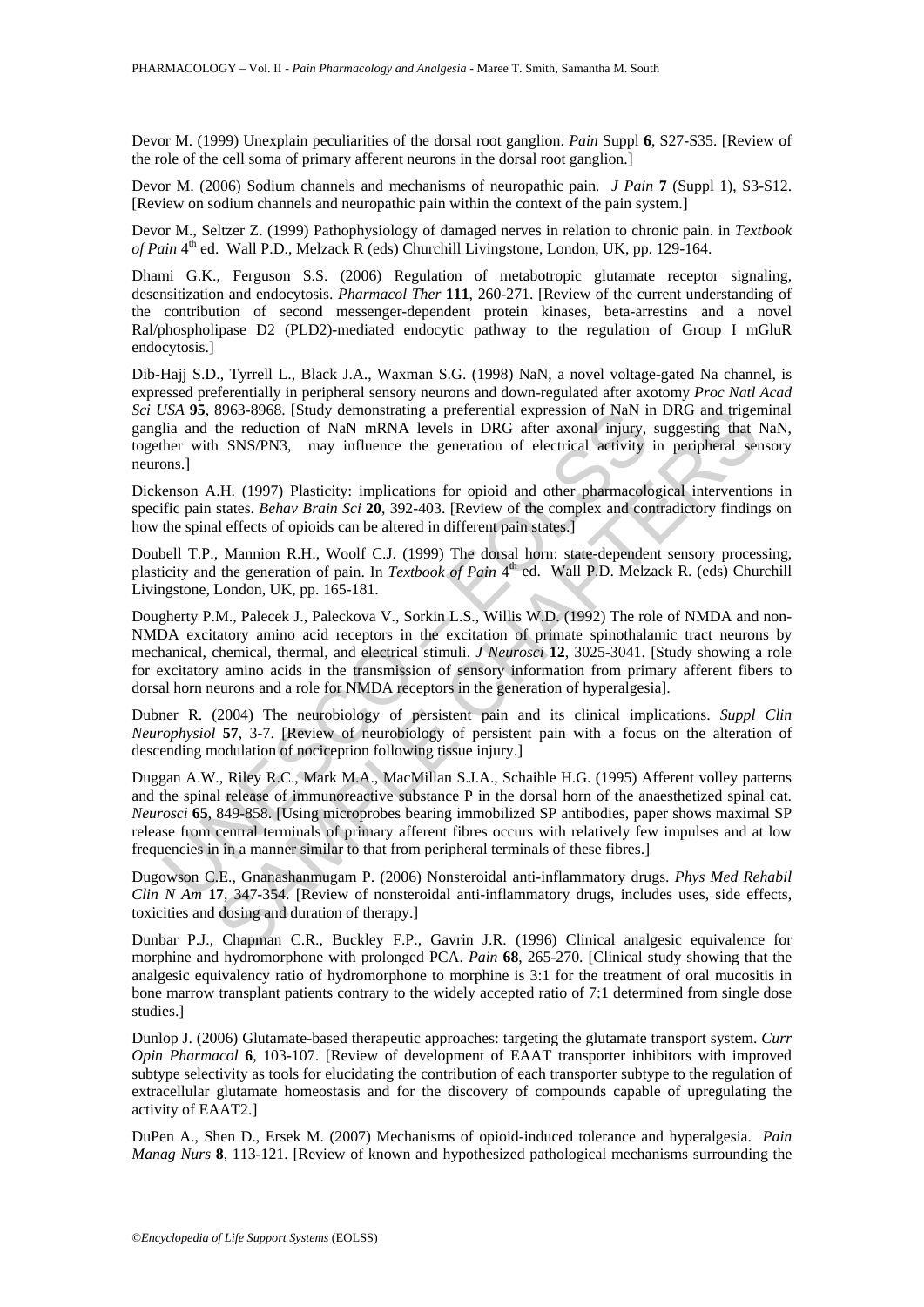phenomena of tolerance and hyperalgesia and their clinical implications.]

Ehret G.B., Desmeules J.A., Broers B. (2007) Methadone-associated long QT syndrome: improving pharmacotherapy for dependence on illegal opioids and lessons learned for pharmacology. *Expert Opin Drug Saf* **6**, 289-303. [Article summarizing factors influencing QT prolongation in patients taking methadone for treatment of opioid dependence.]

Evans H.C., Easthope S.E. (2003) Transdermal buprenorphine. *Drugs* **63**, 1999-2010. [Review of clinical pharmacology and analgesic effects of transdermal buprenorphine, including adverse effects.]

Fields H.L., Basbaum A.I., Heinricher M.M. (2006) Central nervous system mechanisms of pain modulation. In *Textbook of Pain* 5<sup>th</sup> ed. McMahon S.B., Koltzenberg M. (eds) Elsevier Churchill Livingstone, London, UK, pp. 125-142. [Overview of pain modulation focused primarily on the properties of a modulatory network with relays in the midbrain periaqueductal grey and rostral ventromedial medulla.

Finnerup N.B., Sindrup S.H., Jensen T.S. (2007) Chronic neuropathic pain: mechanisms, drug targets and measurement. Fundam *Clin Pharmacol* **21**, 129-136. [Review summarizes mechanisms of neuropathic pain, targets of currently used drugs, and measures used in neuropathic pain trials.]

Fishman S.M., Wilsey B., Mahajan G., Molina P. (2002) Methadone re-incarnated: novel clinical applications with related concerns. *Pain Med* **3**, 339-348. [Review of the clinical pharmacology and analgesic effects of methadone.]

Fitzgerald E.M., Okuse K., Wood J.N., Dolphin A.C., Moss S.J. (1999) cAMP-dependent phosphorylation of the tetrodotoxin-resistant voltage-dependent sodium channel SNS. *J Physiol* (London) **516**, 433-446. [Paper examining PKA phosphorylation of the cloned  $\alpha$ -subunit of the rat sensory neuronespecific TTX-r channel SNS using site-directed mutagenesis, demonstrates that the removal of five PKA consensus sites strongly reduces the degree to which SNS is modulated by cAMP-dependent phosphorylation.]

Food and Drug Administration (1999) Over-the-counter drug products containing analgesic/ antipyretic active ingredients for internal use; required alcohol warning; final rule; compliance date. *Food and Drug Administration*, HHS, Fed Regist **64**, 13066-13067.

Fundytus M.E., Fisher K., Dray A., Henry J.L,. Coderre T.J. (1998) In vivo antinociceptive activity of anti-rat mGluR1 and mGluR5 antibodies in rats. *Neuroreport* **9**, 731-735. [Study involving intrathecal administration of antibodies raised against the C-terminals of mGluR1 and mGluR5 in various rat pain models, demonstrated that mGluRs are involved in nociceptive processing in persistent pain states but not acute pain signaling.]

uterment. Fundam Clin *Pharmacol* 21, 129-136. [Review summarizes mechand respects of currently used drugs, and measures used in neuropathic pain finished and measures of currently used and measures with related concerns. Frudam Clin Pharmacod 21, 129-136. [Review summarizes mechanisms of neuropy<br>of orterntly used drugs, and measures used in neuropathic pain trials]<br>
A. Wilsey B., Mahajan G., Molina P. (2002) Methadone re-incarnated: novel Furuyama T., Kiyama H., Sato K., Park H.T., Maeno H., Takagi H., Tohyama M. (1993) Region-specific expression of subunits of ionotropic glutamate receptors (AMPA-type, KA-type and NMDA receptors) in the rat spinal cord with special reference to nociception. *Brain Res Mol Brain Res* **18**, 141-151. [Study in the rat showing that the subunit composition of AMPA-type receptors regulating motor neurons is different from that of AMPA-type receptors in the spinal sensory neurons, and that there are at least two types of glutamergic systems which regulate motor neurons: via AMPA-type receptors and via NMDA receptors.

Galer B.S., Harle J., Rowbotham M.C. (1996) Response to intravenous lidocaine infusion predicts subsequent response to oral mexiletine: a prospective study. *J Pain Symptom Manage* **12**, 161-167. [Clinical trial in patients with neuropathic pain showing that response to intravenous lignocaine infusions successfully predicts subsequent response to oral mexiletine.]

Gardner J.S., Blough D., Drinkard C.R., Shatin D., Anderson G., Graham D., Alderfer R. (2000) Tramadol and seizures: a surveillance study in a managed care population. Pharmacotherapy **20**, 1423- 1431. [Study defined the risk of tramadol-associated seizures and factors that may increase the risk.]

Garry E.M., Fleetwood-Walker S.M. (2004) A new view on how AMPA receptors and their interacting proteins mediate neuropathic pain. *Pain* **109**, 210-213. [Review implicating intracellular docking proteins and AMPA receptors in chronic neuropathic pain.]

Gee N.S., Brown J.P., Dissanayake V.U., Offord J., Thurlow R., Woodruff G.N. (1996) The novel anticonvulsant drug, gabapentin (Neurontin), binds to the alpha2delta subunit of a calcium channel. *J Biol*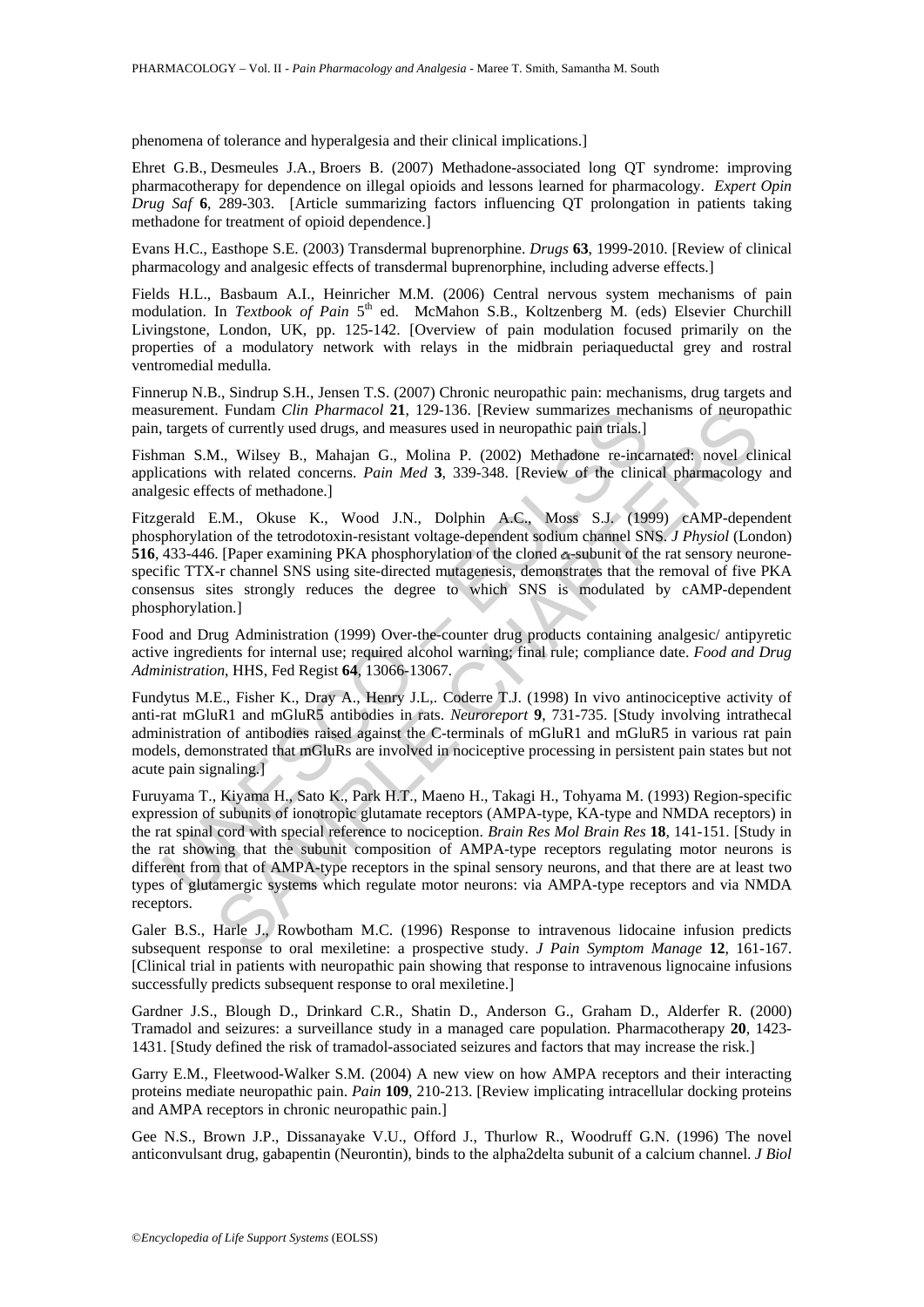*Chem* **271**, 5768-5776. [First study to provide evidence that the mechanism of action of gabapentin is via interaction with alpha2delta subunit of a calcium channel.]

George S.R., Fan T., Xie Z., Tse R., Tam V., Varghese G., O'Dowd B.F. (2000) Oligomerization of muand delta-opioid receptors. Generation of novel functional properties. *J Biol Chem* **275**, 26128-26135. [Study showing that the in vitro pharmacological properties of the mu-delta opioid receptor heterodimer are distinctly different from those of the individually expressed parent mu and delta opioid receptors.]

Gidal B., Billington R. (2006) New and emerging treatment options for neuropathic pain. *Am J Manag Care* **12**, S269-S278. [Review of treatments in development as well as existing agents for the symptomatic relief of neuropathic pain.]

Gillen C., Haurand M., Kobelt D.J., Wnendt S. (2000) Affinity, potency and efficacy of tramadol and its metabolites at the cloned human mu-opioid receptor. *Nauyn Schmiedebergs Arch Pharmacol* **362**, 116- 121. [First study to define the binding of tramadol hydrochloride [(1RS,2RS)-2-[(dimethyl-amino) methyl]-1-(3-methoxyphenyl)-cyclohexanol hydrochloride] and its metabolites M1, M2, M3, M4 and M5 at the cloned human mu-opioid receptor and to show that the metabolite  $(+)$ -M1 is responsible for the muopioid-derived analgesic effect.]

Gogas K.R. (2006) Glutamate-based therapeutic approaches: NR2B receptor antagonists. *Curr Opin Pharmacol* **6**, 68-74. [Review of the data underpinning the development of NR2B subunit-containing NMDA receptors as potential novel therapeutics for treatment of neurodegenerative disorders.]

Gold M.S., Reichling D.B., Schuster M.J., Levine J.D. (1996) Hyperalgesic agents increase a tetrodotoxin-resistant Na+ current in nociceptors. *Proc Natl Acad Sci USA* **93**, 1108-1112. [Study showing that agents that produce hyperalgesia, i.e. prostaglandin E2, adenosine, and serotonin, can modulate tetrodotoxin (TTX)-resistant sodium current suggesting that modulation of TTX-resistant sodium current may be a mechanism for sensitization of nociceptors.]

Gold M.S., Levine J.D., Correa A.M. (1998) Modulation of TTX-R INa by PKC and PKA and their role in PGE2-induced sensitization of rat sensory neurons in vitro. *J Neurosci* **18**, 10345-10355. [Electrophysiological study in isolated sensory neurons showing that PKC activity is necessary to enable subsequent PKA-mediated modulation of tetrodotoxin (TTX)-resistant sodium current.]

Gold M.S. (1999) Tetrodotoxin -resistant Na+ currents and inflammatory hyperalgesia. *Proc Natl Acad Sci USA* **96**, 7645-7649. [Review of evidence supporting a role for tetrodotoxin (TTX)-resistant Na<sup>+</sup> currents in the sensitization of primary afferent neurons and inflammatory-induced hyperalgesia.]

id-derived analgesic effect.]<br>
as K.R. (2006) Glutamate-based therapeutic approaches: NR2B receptor an<br>
macol 6, 68-74. [Review of the data underpining the development of NR<br>
MA receptors as potential novel therapeutics fo of analgesic effect.]<br>
(2006) Glutamate-based therapeutic approaches: NR2B receptor antagonists. *Curr*<br>
(3006) Glutamate-based therapeutic approaches: NR2B receptor antagonists. *Curr*<br>
(58.74. [Review of the data underp Gold M.S., Weinreich D., Kim C.S., Wang R., Treanor J., Porreca F., Lai J. (2003) Redistribution of Na(V)1.8 in uninjured axons enables neuropathic pain. *J Neurosci* **23**, 158-166. [Study demonstrating that Na(V)1.8 expression increases in unmyelinated axons along the sciatic nerve and that attenuation of  $Na(V)1.8$  expression prevented the redistribution of  $Na(V)1.8$  in the sciatic nerve and reversed sciatic nerve ligation-induced neuropathic pain.]

Gomes I., Jordan B.A., Gupta A., Trapaidze N., Nagy V., Devi L.A. (2000) Heterodimerization of mu and delta opioid receptors: A role in opiate synergy. *J Neurosci* **20**, RC110. [*In vitro* study demonstrating that mu-delta opioid receptor heterodimers have distinctly different binding and functional characteristics relative to the parent mu and delta opioid receptors.]

Grond S., Sablotzki A. (2004) Clinical pharmacology of tramadol. *Clin Pharmacokinet* **43**, 879-923. [Review of the analgesic, pharmacokinetic and adverse effects of tramadol.]

Guo W., Zou S., Tal M., Ren K. (2002) Activation of spinal kainate receptors after inflammation: behavioral hyperalgesia and subunit gene expression. *Eur J Pharmacol* **452**, 309-318. [Study showing that the neural response to CFA-induced inflammation and hyperalgesia involves the activation of GluR5 and GluR6 subunits of kainate receptors.]

Guo W., Robbins M.T., Wei F., Zou S., Dubner R., Ren K. (2006) Supraspinal brain-derived neurotrophic factor signalling: A novel mechanism for descending pain facilitation. *J Neurosci* **26**, 126-137. [Paper demonstrating that BDNF-tyrosine kinase receptor B (TrkB) signaling in the descending pain pathway (PAG/RVM) contributes to pain facilitation in an NMDA-dependent manner.]

Hall E.J., Sykes N.P. (2004) Analgesia for patients with advanced disease: 1. *Postgrad Med J* **80**, 148- 154. [This article discusses epidemiology, definitions, pathophysiology, assessment, non-pharmacological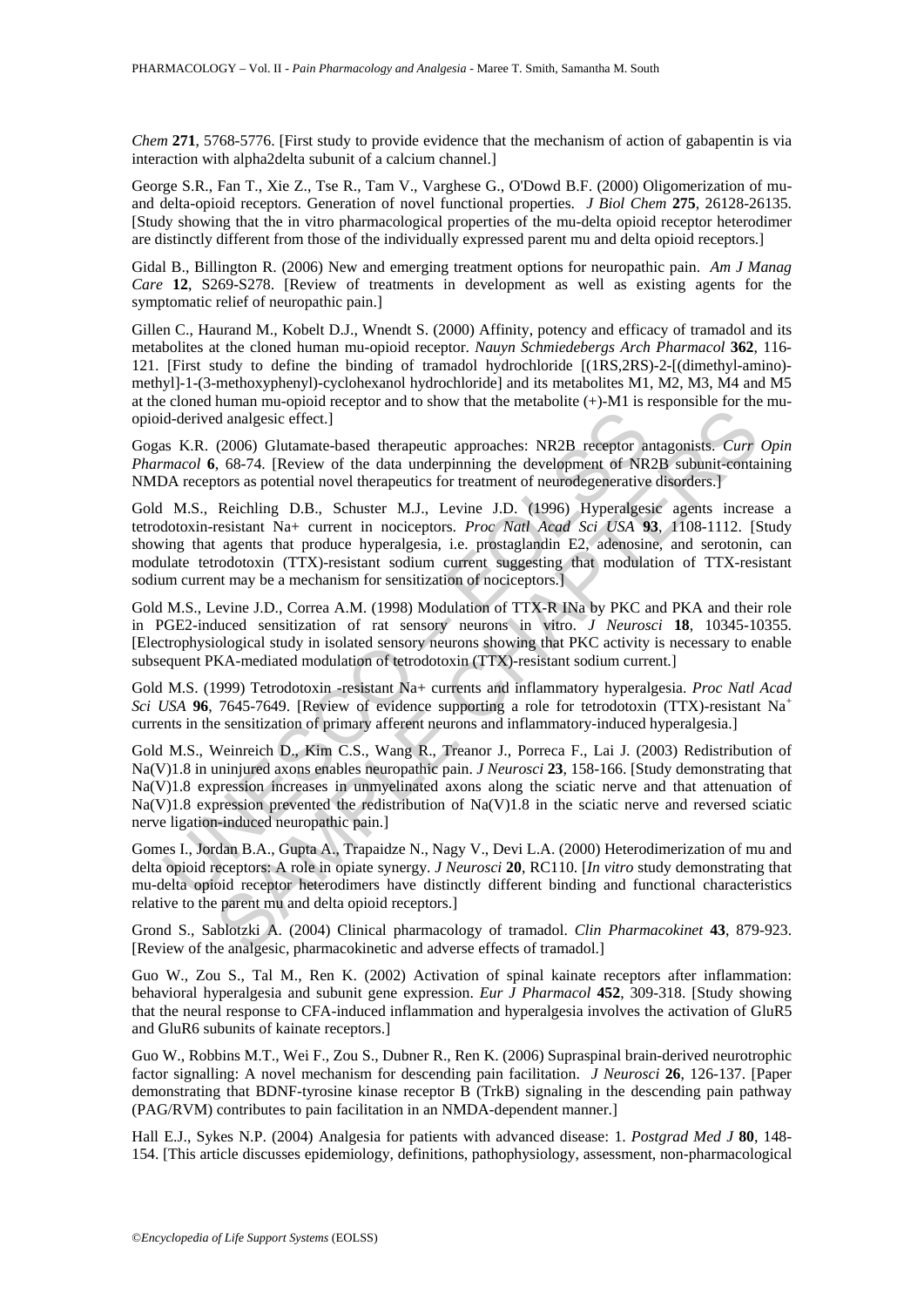approaches to pain management, the analgesic "ladder", and opioids.]

Hanani M. (2005) Satellite glial cells in sensory ganglia: from form to function. *Brain Res Brain Res Rev* **48**, 457-476. [Review of recent information on the physiology and pharmacology of satellite glial cells.]

Harris D.S., Mendelson J.E., Lin E.T., Upton R.A., Jones R.T. (2004) Pharmacokinetics and subjective effects of sublingual buprenorphine, alone or in combination with naloxone: lack of dose proportionality. *Clin Pharmacokinet* **43**, 329-340. [In opioid-experienced volunteers, there were less than doseproportional increases in plasma buprenorphine concentrations were proposed to contribute to the observed plateau for most pharmacodynamic effects as the dose is increased.]

Heiskanen T., Kalso E. (1997) Controlled-release oxycodone and morphine in cancer related pain. *Pain* **73**, 37-45. [In a randomized controlled study in patients with cancer pain, the total opioid consumption ratio of oxycodone to morphine was 2:3 when oxycodone was administered first, and 3:4 when oxycodone was administered after morphine. Significantly more vomiting occurred with morphine, whereas constipation was more common with oxycodone.]

Heiskanen T., Olkkola K.T., Kalso E. (1998) Effects of blocking CYP2D6 on the pharmacokinetics and pharmacodynamics of oxycodone. *Clin Pharmacol Ther* **64**, 603-611. [A randomized double-blind crossover study in healthy human CYP2D6 extensive metabolizers pre-treated with quinidine on one occasion or placebo on another showed that a quinidine-induced significant reduction in plasma oxymorphone levels did not significantly alter the pharmacodynamic effects of oxycodone.]

Heppenstall P.A., Lewin G.R. (2001) BDNF but not NT-4 is required for normal flexion reflex plasticity and function. *Proc Natl Acad Sci USA* **98**, 8107-8112. [Study utilising a spinal cord preparation from BDNF and NT-4 knockout mice demonstrating a direct role for presynaptic BDNF release from sensory neurons in the modulation of pain-related neurotransmission.]

kann T., Olkkola K.T., Kaiso E. (1998) Etters of blocking CYP2D6 on the<br>macodynamics of oxycodone. Clin Pharmacol Ther **64,** 603-61L [A ran<br>macodynamics of oxycodone. Clin Pharmacol Ther **64**, 603-61L [A ran<br>over study in , Olkokal K.T., Kalso E. (1998) Effects of blocking CYP2D6 on the pharmacokinetic.<br>
namies of oxycodone. Clin Pharmacol Ther 64, 603-611. [A randomized double-<br>
ddy in healthy human CYP2D6 extensive metabolizers pre-treat Hill D.R., Shaw T.M., Graham W., Woodruff G.N. (1990) Autoradiographical detection of cholecystokinin A receptors in primate brain using 125I Bolton Hunter CCK 8 and 3 H MK329. *J Neurosci* **10**, 1070-1081. [Study using in vitro autoradiography to show that CCK-A receptors in primate brain may be involved in the processing of sensory information from the gut, the regulation of hormone secretion, and the activity of dopamine cell activity.]

Hogg R.C., Bertrand D. (2007) Partial agonists as therapeutic agents at neuronal nicotinic acetylcholine receptors. *Biochem Pharmacol* **73**, 459-468. [This review discusses the pharmacological properties of partial agonists and recent research developments in the field of partial agonists acting at nicotinic receptors.]

Hokfelt T. (1991) Neuropeptides in perspective – The last 10 years. *Neuron* **7**, 867-879. [Review of the scientific investigation of neuropeptides, including synthesis, localisation, role in neuronal plasticity and potential for development as therapeutic compounds.]

Hollmann M., Heinemann S. (1994) Cloned glutamate receptors. *Ann Rev Neurosci* **17**, 31-108. [Comprehensive review of the cloned glutamate receptors, including ligands, function and location.]

Hong S., Morrow T.J., Paulson P.E., Isom L.L., Wiley J.W. (2004) Early painful diabetic neuropathy is associated with differential changes in tetrodotoxin-sensitive and -resistant sodium channels in dorsal root ganglion neurons in the rat. *J Biol Chem* **279**, 29341-29350. [Study showing significant increases in the expression of Na(v)1.3 and Na(v) 1.7 and decreases in the expression of Na(v) 1.6 and Na(v)1.8 in DRG neurones from streptozotocin-induced diabetic rats and increased phosphorylation of Na(v)1.6 and Na(v)1.8. These results suggest that both TTX-S and TTX-R sodium channels play important roles and that differential phosphorylation of sodium channels contributes to painful diabetic neuropathy.]

Honig S., Murray K.A. (1984) An appraisal of codeine as an analgesic: single-dose analysis. *J Clin Pharmacol* **24**, 96-102. [Clinical study of single dose, codeine versus acetaminophen in the post-operative setting. This paper also provides a review the literature highlighting the difficulty in unequivocally establishing the value of codeine as an analgesic, in acceptable oral doses, in the single dose setting.]

Horn E., Nesbit S.A. (2004) Pharmacology and pharmacokinetics of sedatives and analgesics. *Gastrointest Endosc Clin N Am* **14**, 247-268. [Review of the pharmacology and pharmacokinetic properties of opioids with special emphasis on use in patients undergoing endoscopic procedures.]

Hoskin P.J., Hanks G.W., Aherne G.W., Chapman D., Littleton P., Filshie J. (1989) The bioavailability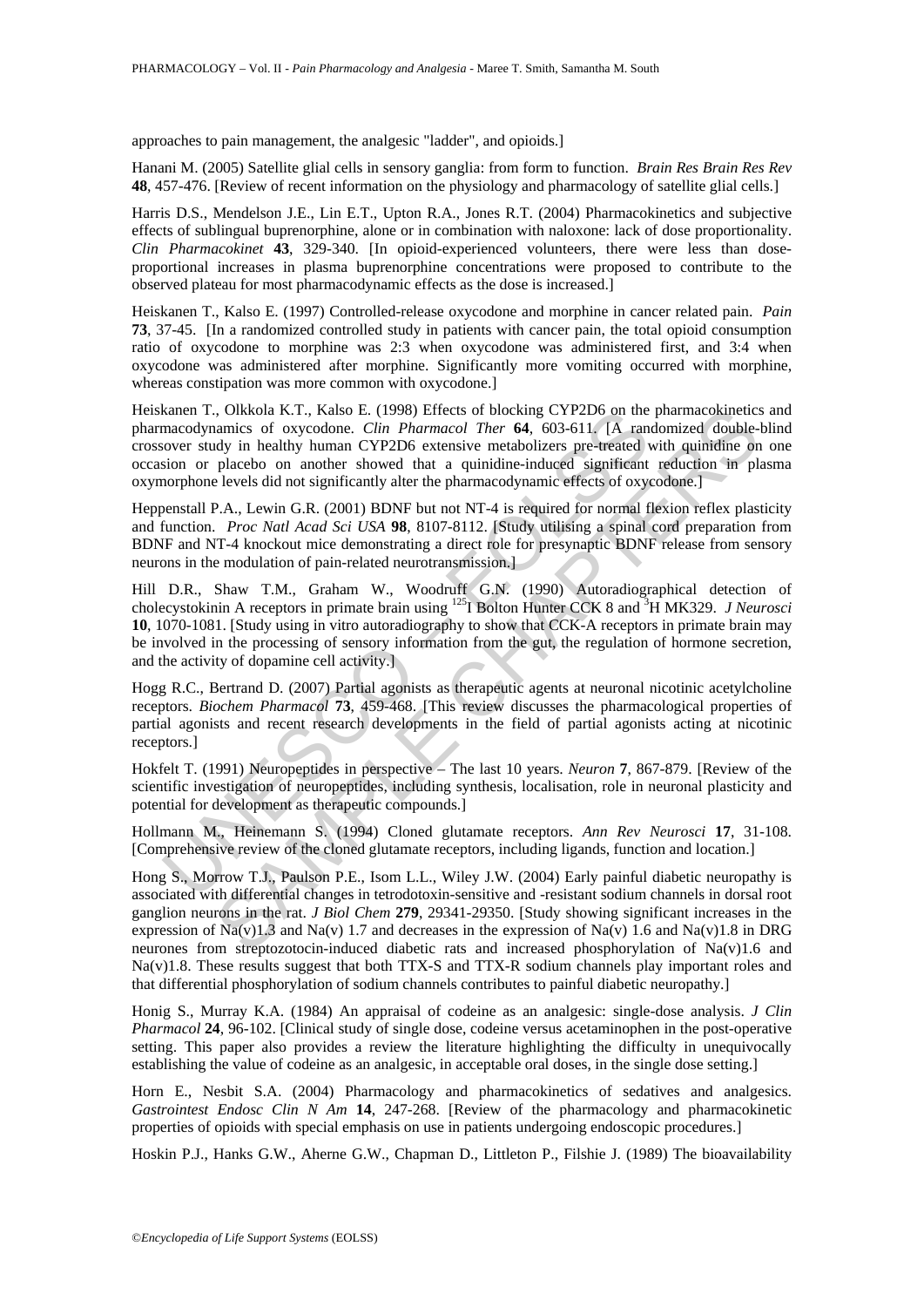and pharmacokinetics of morphine after intravenous, oral and buccal administration in healthy volunteers. *Br J Clin Pharmacol* **27**, 499-505. [Study undertaken in healthy volunteers of the oral and buccal bioavailability of morphine tablets showed route dependent differences in the morphine to morphine-6 glucuronide AUC ratios.]

Hur C., Chan A.T., Tramontano A.C., Gazelle G.S. (2006) Coxibs versus combination NSAID and PPI therapy for chronic pain: an exploration of the risks, benefits, and costs. *Ann Pharmacother* **40**, 1052- 1063. [Systematic review comparing combination therapy with a nonselective NSAID and PPI relative to coxibs reported that both treatment paradigms provided equivalent pain control but coxibs have a lower GI tract complication profile but at an unknown increased risk of cardiovascular events and a greater financial cost.]

Ibrahim M.M., Rude M.L., Stagg N.J., Mata H.P., Lai J., Vanderah T.W., Porreca F., Buckley N.E., Makriyannis A., Malan T.P. Jr (2006) CB2 cannabinoid receptor mediation of antinociception. *Pain* **122**, 36-42. [Study using CB2 knockout mice to confirm the therapeutic potential of CB2 cannabinoid receptor agonists for the treatment of acute pain.]

risi C.E. (2002) Clinical pharmacology of opioids for pain. *Clin J Paia*<br>preprehensive review of the clinical pharmacology of opioids for the umangeorelensive review of the clinical pharmacology of opioids for the umang<br> Inturrisi C.E. (2002) Clinical pharmacology of opioids for pain. *Clin J Pain* **18** (Suppl), S3-13. [Comprehensive review of the clinical pharmacology of opioids for the management of pain; topics covered include opioid receptors, opioids (endogenous and exogenous), pharmacokinetics, issues related to opioid rotation, tolerance and dependence, as well as advantages and disadvantages of opioids for the management of pain.]

Isaac J.T., Mellor J., Hurtado D., Roche K.W. (2004) Kainate receptor trafficking: physiological roles and molecular mechanisms. *Pharmacol Ther* **104**, 163-172. [Review summarizes the current state of knowledge on the molecular mechanisms of kainate receptor trafficking and the potential for these mechanisms to regulate neuronal kainate receptor function.]

Jarvis B., Coukell A.J. (1998) Mexiletine. A review of its therapeutic use in painful diabetic neuropathy. *Drugs* **56**, 691-707. [Review of the clincal pharmacology and pharmacokinetics of mexiletine for symptomatic management of painful diabetic neuropathy in humans.]

Ji R.R., Woolf C.J. (2001) Neuronal plasticity and signal transduction in nociceptive neurons: implications for the initiation and maintenance of pathological pain. *Neurobiol Dis* **8**, 1-10. [Review of central sensitization.]

Jiraki K. (1992) Lethal effects of normeperidine. *Am J Forensic Med Pathol* **13**, 42-43. [A single case study of the lethal effects of normeperidine in a patient with renal failure who had abused meperidine.]

Johnson R.E., Fudala P.J., Payne R. (2005) Buprenorphine: considerations for pain management. *J Pain Symptom Manage* **29**, 297-326. [Review summarizing the partial mu-agonist pharmacology of buprenorphine compared with full mu-opioid agonists.]

.. (2002) Clinical pharmacology of opioids for pain. *Clin J Pain* 18 (Suppl), S.<br>
view review of the clinical pharmacology of opioids for the minagement of pain;<br>
dide opioid receptors, opioids (endogenous and exogenous) Jonker J.W., Wagenaar E., van Deemter L., Gottschlich R., Bender J.M., Dasenbrock J., Schinkel A.H. (1999) Role of blood-brain barrier P-glycoprotein in limiting brain accumulation and sedative side-effects of asimadoline, a peripherally acting analgesic drug. *Br J Pharmacol* **127**, 43-50. [Study in mdr1a/1b double knockout mice showing the absence of P-gp leads to a 9 fold increase in brain asimadoline accumulation without impairing the oral uptake of asimadoline.]

Jonsson K.O., Holt S., Fowler C.J. (2006) The endocannabinoid system: current pharmacological research and therapeutic possibilities. *Basic Clin Pharmacol Toxicol* **98**, 124-134. [Mini-review of the pharmacology of the endocannabinoid system including mechanism of action, identification of the endocannabinoid(s) involved in retrograde signalling, mechanism(s) of endocannabinoid uptake and biologically active metabolites of the endocannabinoids.]

Jordan B.A., Devi L.A. (1999) G-protein-coupled receptor heterodimerization modulates receptor function. *Nature* **399**, 697-700. [Seminal study describing biochemical and pharmacological evidence for the heterodimerization of two fully functional opioid receptors, kappa and delta resulting in a heterodimeric opioid receptor complex whose ligand binding and functional properties are distinctly different from those of either parent opioid receptor.]

Joshi S.K., Mikusa J.P., Hernandez G., Baker S., Shieh C.C., Neelands T., Zhang X.-F., Niforatos W., Kage K., Han P., Krafte D., Faltynek C., Sullivan J.P., Jarvis M.F., Honore P. (2006) Involvement of the TTX-resistant sodium channel Nav1.8 in inflammatory and neuropathic, but not post-operative, pain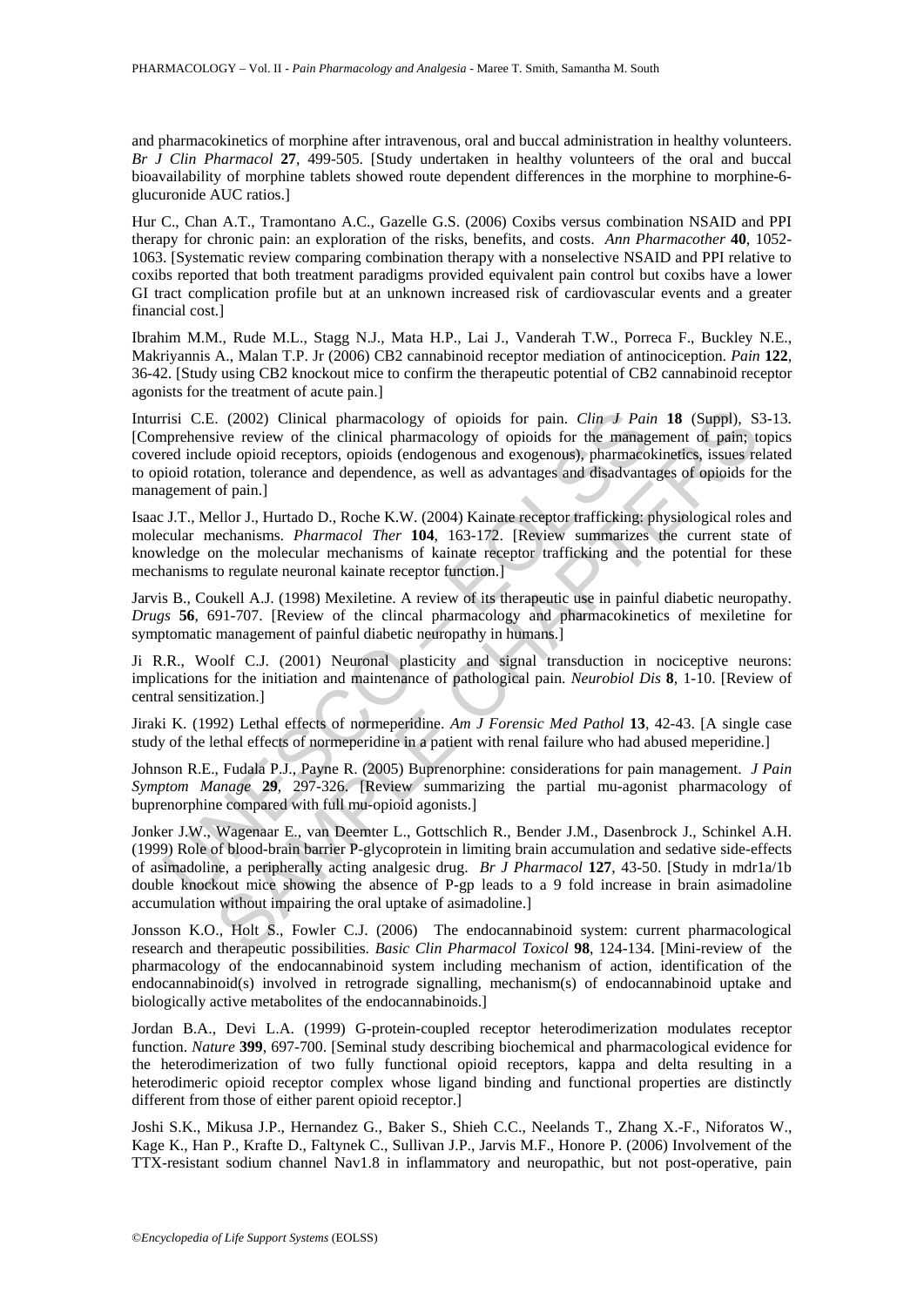states. *Pain* **123**, 75-82. [Study in rats showing antisense oligodeoxynucleotides targeting the Nav 1.8 sodium channel decreased mechanical allodynia following CFA-induced inflammation and chronic constriction injury of the sciatic nerve but did not alter mechanical allodynia in a vincristine chemotherapy-induced neuropathic pain model or a skin-incision model of post-operative pain.]

Kalso E., Poyhia R., Onnela P., Linko K., Tigerstedt I., Tammisto T. (1991) Intravenous morphine and oxycodone for pain after abdominal surgery. *Acta Anaesthesiol Scand* **35**, 642-646. [A clinical study showing that in post-surgical patients, intravenous oxycodone was more potent, had a faster onset and longer duration of analgesic action than intravenous morphine.]

Khaliq W., Alam S., Puri N. (2007) Topical lidocaine for the treatment of postherpetic neuralgia. *Cochrane Database Syst Rev* **Apr 18**(2):CD004846. [A meta-analysis of clinical trials to examine the efficacy and safety of topical lidocaine in the treatment of postherpetic neuralgia.]

King T., Ossipov M.H., Vanderah T.W., Porreca F., Lai J. (2005) Is paradoxical pain induced by sustained opioid exposure an underlying mechanism of opioid antinociceptive tolerance? *Neurosignals* **14**, 194-205. [Review of the evidence that prolonged opioid exposure enhances a descending pain facilitatory pathway from the RVM that is mediated at least in part by CCK activity and is essential for the maintenance of antinociceptive tolerance.]

Knotkova H., Pappagallo M. (2007) Adjuvant analgesics. *Med Clin N Am* **91**, 113-124. [Review of clinically available adjuvants for pain management].

Ko S., Zhao M.G., Toyoda H., Qiu C.S., Zhuo M. (2005) Altered behavioral responses to noxious stimuli and fear in glutamate receptor 5 (GluR5)- or GluR6-deficient mice. *J Neurosci* **25**, 977-984. [Study that used GluR5 and GluR6 subunit knockout mice to show that GluR5 is the kainate subunit involved in capsaicin-evoked or inflammatory pain but GluR6 is the kainate subunit involved in fear-memory and lateral amygdala synaptic potentiation.]

Koltzenburg M., Lundberg L.E.R., Torebjork H.E. (1992) Dynamic and static components of mechanical hyperalgesia in human hairy skin *Pain* **51**, 207-220. [Study showing two types of mechanical hyperalgesia develop in human hairy skin, viz a dynamic component (brush-evoked pain, allodynia) signalled by large myelinated afferents and a static component (hyperalgesia to pressure stimuli) signalled by unmyelinated afferents.]

itatory pathway from the RVM that is mediated at least in part by CCK active<br>naintenance of antinociceptive tolerance.]<br>Kova H., Pappagallo M. (2007) Adjuvant analgesics. *Med Clin N Am* 91,<br>c., Zhao M.G., Toyad H., Qin C change mylimated afferents and a static component (byeralgesia to present).<br>
Lab Papagalo M. (2007) Adjuvant analgesiss. *Med Clin N Am* **91**, 113-124. [Review and buy component]. Papagalo M. (2007) Adjuvant analgesiss. Kontinen V.K., Meert T.F. (2003) Predictive validity of neuropathic pain models in pharmacological studies with a behavioural outcome in the rat: A systematic review. In: *Proceedings of the 10th World Congress on Pain, Progress in Pain Rsearch and Management*, Vol 24. Dostrovsky J.O., Carr D.B., Koltzenburg M. (eds) IASP Press, Seattle, pp. 489-498. [Review of the validity of various rodent models of neuropathic pain with respect to accurately predicting efficacy or lack therof of various treatments used to alleviate neuropathic pain in humans.]

Kovelowski C.J., Ossipov M.H., Sun H., Lai T.P., Malan T.P., Porreca F. (2000) Supraspinal cholecystokinin may drive tonic descending facilitation mechanisms to maintain neuropathic pain in the rat. *Pain* **87**, 265-273. [Study in rats implicating descending nociceptive facilitatory pathways in the maintenance of neuropathic pain that appears to be dependent on CCK release, and that may be driven by sustained afferent input from injured peripheral nerves to brainstem sites.]

Krause J.E., DiMaggio D.A., McCarson K.E. (1995) Alterations in neurokinin 1 receptor gene expression in models of pain and inflammation. *Can J Physiol Pharmacol* **73**, 854-859. [Review of substance P and the neurokinin 1 (NK1) receptor expression in arthritic disease, including the effect of morphine pretreatment on substance P and NK1 receptor levels, with reference to mechanisms that may regulate substance P turnover and NK1 receptor sensitivity in models of pain and inflammation.]

Krzanowska E.K., Rossi G.C., Pasternak G.W., Bodnar R.J. (1998) Potency ratios of morphine and morphine-6beta-glucuronide analgesia elicited from the periaqueductal gray, locus coeruleus or rostral ventromedial medulla of rats. *Brain Res* **799**, 329-333. [Review summarizing the antinociceptive potency of morphine compared with its metabolite morphine-6beta-glucuronide in supraspinal sites in the rat brain.]

Kronenberg R.H. (2002) Ketamine as an analgesic: parenteral, oral, rectal, subcutaneous, transdermal and intranasal administration. *J Pain Palliat Care Pharmacother* **16**, 27-35. [Review comparing the clinical pharmacology of ketamine with respect to various routes of administration and with special reference to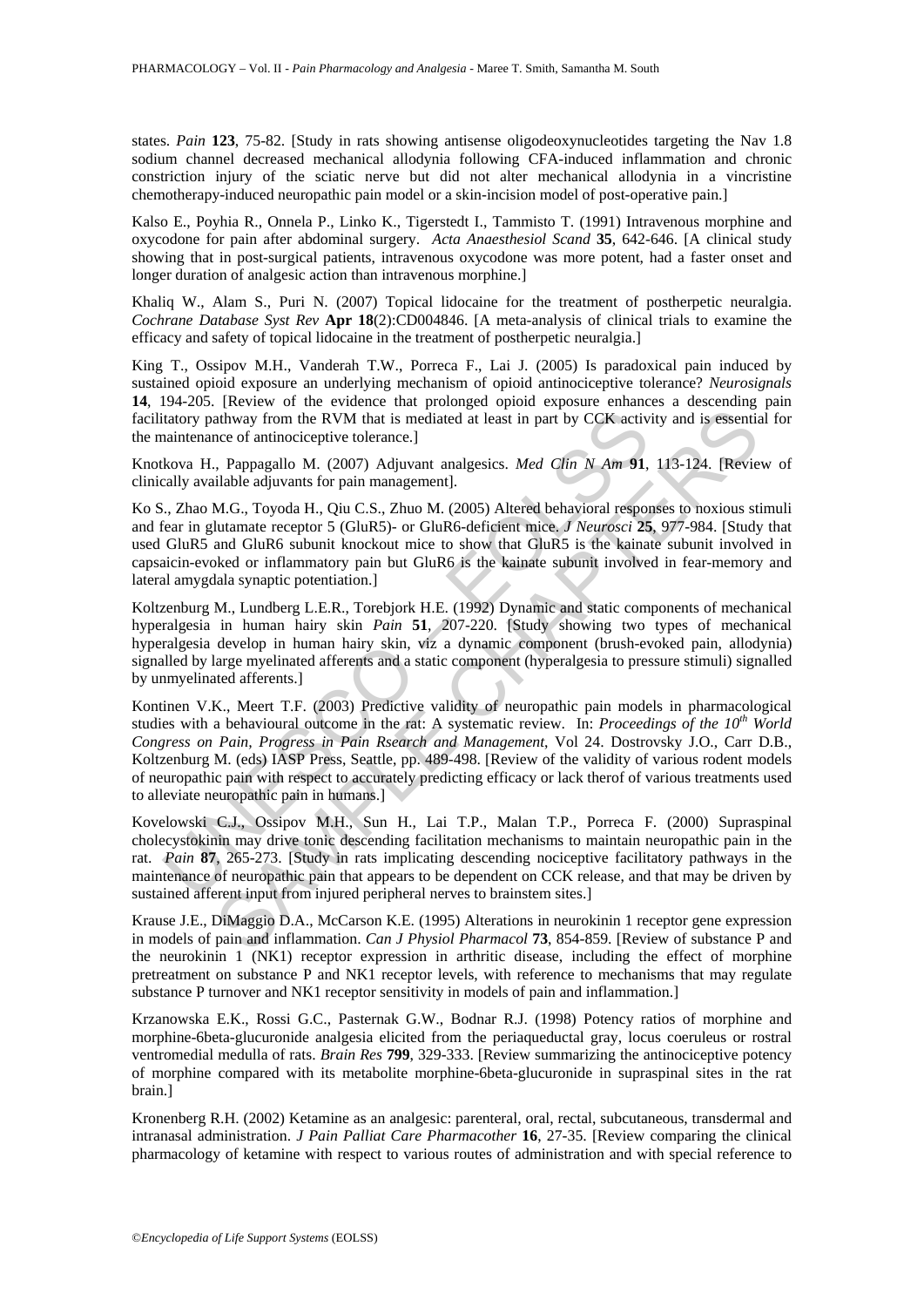#### possible psychological adverse effects.]

Kupers R., Kehlet H. (2006) Brain imaging of clinical pain states: a critical review and strategies for future studies. *Lancet Neurol* **5**, 1033-1044. [Critical review of the limitations of most published reports of brain imaging and chronic pain with suggested strategies for future studies]

Kurrikoff K., Koks S., Matsui T., Bourin M., Arend A., Aunapuu M., Vasar E. (2004) Deletion of the CCK2 receptor gene reduces mechanical sensitivity and abolishes the development of hyperalgesia in mononeuropathic mice. *Eur J Neurosci* **20**, 1577-1586. [Study showing that CCK2 knockout mice (i) have increased expression of CCK1, delta and kappa opioid receptor, (ii) are hyposensitive to mechanical stimulation and (ii) don't develop allodynia after peripheral nerve injury but have increased spinal POMC expression. Together these data suggest that mechanical sensitivity and development of neuropathic pain are regulated by antagonistic interactions between CCK and opioid systems.]

Lai J., Ossipov M.H., Vanderah T.W., Malan T.P. Jr, Porreca F. (2001) Neuropathic pain: the paradox of dynorphin. *Mol Interv* **1**, 160-167. [Review of the biological roles of spinal dynorphin in neurotransmission with a particular focus on the effective treatment of chronic pain syndromes and of the development of antinociceptive tolerance.]

Lai J., Gold M.S., Kim C.S., Bian D., Ossipov M.H., Hunter J.C., Porreca F. (2002) Inhibition of neuropathic pain by decreased expression of the tetrodotoxin-resistant sodium channel, NaV1.8. *Pain* **95**, 143-152. [Rat study showing administration of specific antisense oligodeoxynucleotide to Nav1.8 reversed spinal nerve injury-induced neuropathic pain suggesting that Nav1.8 may be a suitable target for novel anti-neuropathic drugs due to its restricted distribution to sensory nerves.]

Lai J., Luo M.C., Chen Q., Ma S., Gardell L.R., Ossipov M.H., Porreca F. (2006) Dynorphin A activates bradykinin receptors to maintain neuropathic pain. *Nat Neurosci* **9**, 1534-1540. [First study to show that dynorphin promotes pronocieptive signalling through agonist action at bradykinin receptors and suggest new avenues for therapeutic intervention.]

Laird J.M., Souslova V., Wood J.N., Cervero F. (2002) Deficits in visceral pain and referred hyperagesia in Nav1.8 (SNS/PN3)-null mice*. J Neurosci* **22**, 8352-8356. [Study comparing visceral pain and referred hyperalgesia in Nav1.8 knockout and wild-type mice demonstrating an essential role for Nav1.8 in mediating spontaneous activity in sensitized nociceptors.]

Ioment of antinociceptive tolerance.]<br>
U., Gold M.S., Kim C.S., Bian D., Ossipov M.H., Hunter J.C., Porreca F.<br>
15.1. Gold M.S., Kim C.S., Bian D., Ossipov M.H., Hunter J.C., Porreca F.<br>
152. [Rat study showing administrat of antinociceptive tolerance.]<br>
M.S., Kim C.S., Bian D., Ossipov M.H., Hunter J.C., Porreca F. (2002) Inhibitionial by decreased expression of the tertodotoxin-resistant sodium endamel, NaV1.8. Fair at at study showing adm Lalovic B., Phillips B., Risler L.L., Howald W., Shen D.D. (2004) Quantitative contribution of CYP2D6 and CYP3A to oxycodone metabolism in human liver and intestinal microsomes. *Drug Metab Dispos* **32**, 447-454. [Study used expressed human CYP's, human liver microsomes and intestinal mucosal microsomes to show that the total intrinsic clearance for noroxycodone formation was 8 times greater than that for oxymorphone formation with liver microsomal N-demethylation being 4-5 times greater than that of intestinal microsomes.]

Lalovic B., Kharasch E., Hoffer C., Risler L., Liu-Chen L.Y., Shen D.D. (2006) Pharmacokinetics and pharmacodynamics of oral oxycodone in healthy human subjects: role of circulating active metabolites. *Clin Pharmacol Ther* **79**, 461-479. [Comprehensive study of the pharmacokinetics and metabolism of oxycodone in healthy volunteers with pharmacokinetic-pharmacodynamic modelling showing that pupil constriction is fully explained by plasma oxycodone concentrations with negligible contribution from oxymorphone or N-oxycodone.]

Larson A.M., Polson J., Fontana R.J., Davern T.J., Lalani E., Hynan L.S., Reisch J.S., Schiodt F.V., Ostapowicz G., Shakil A.O., Lee W.M.; Acute Liver Failure Study Group (2005). Acetaminopheninduced acute liver failure: results of a United States multicenter, prospective study. *Hepatology* **42**, 1364-1372. [Multi-centre prospective clinical study showing that acetaminophen hepatotoxicity far exceeds other causes of acute liver failure in the United States.]

Lashbrook J.M., Ossipov M.H., Hunter J.C., Raffa R.B., Tallarida R.J., Porreca F. (1999) Synergistic anti-allodynic effects of spinal morphine with ketorolac and selective COX1- and COX-2 inhibitors in nerve-injured rats. *Pain* **82**, 65-72. [Study in rats implicating spinal prostanoids in neuropathic pain states and the potential clinical utility of combined opioid and COX-inhibitor therapy.]

Latta K.S., Ginsberg B., Barkin R.L. (2002) Meperidine: a critical review. *Am J Ther* **9**, 53-68. [Critical review of the clinical pharmacology of meperidine.]

Laughlin T.M., Larson A.A., Wilcox G.L. (2001) Mechanisms of induction of persistent nociception by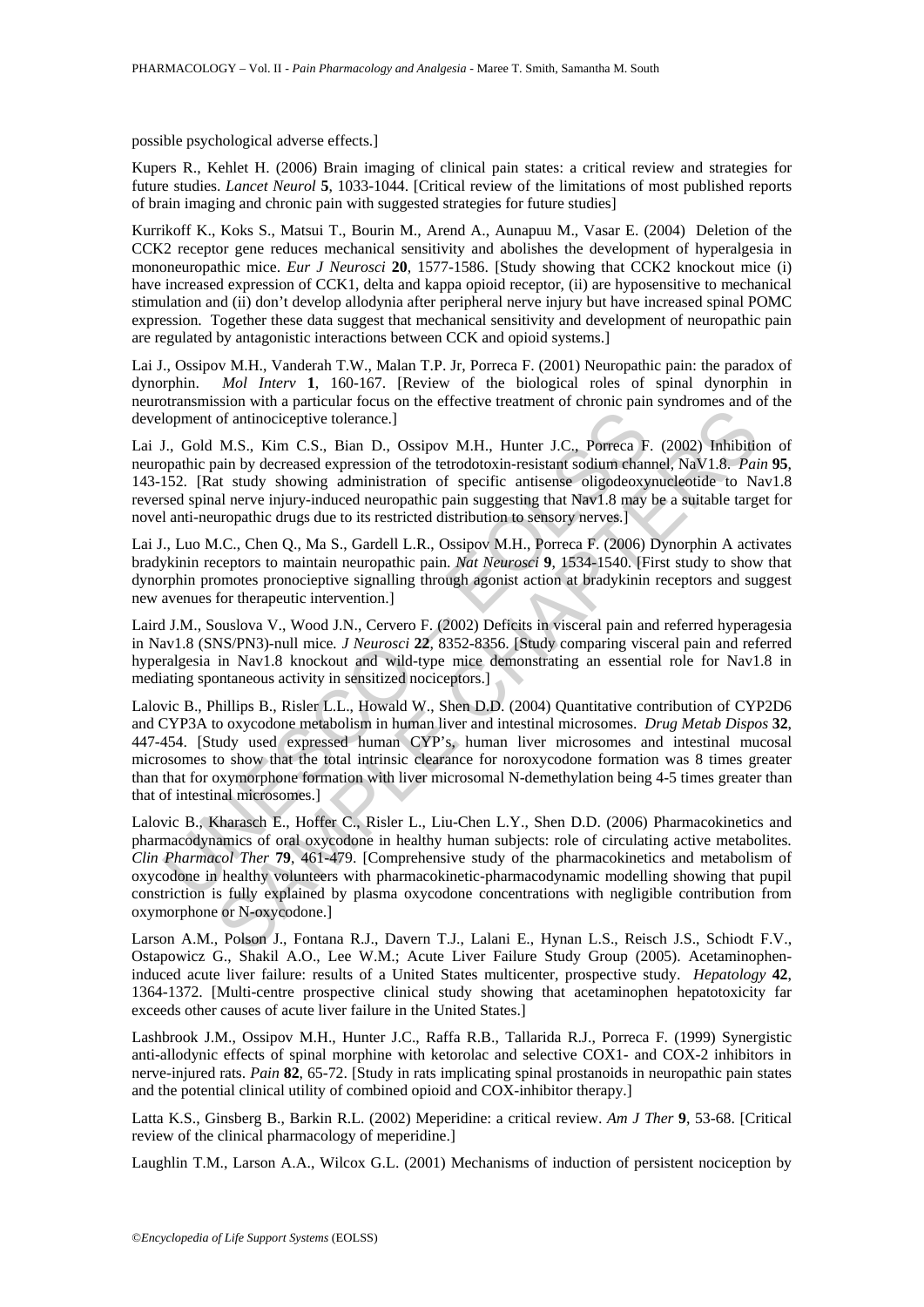dynorphin. *J Pharmacol Exp Ther* **299**, 6-11. [Review of the potential mechanisms through which dynorphin contributes to spinally mediated antinociception, as well its interaction with multiple sites on the NMDA receptor complex to produce nociception and potential toxicity.]

Lawson S.N., McCarthy P.W., Prabhakar E. (1996) Electrophysiological properties of neurones with CGRP-like immunoreactivity in rat dorsal root ganglia. *J Comp Neurol* **365**, 355-366. [Study using in vitro intracellular voltage recordings and fluorescent dye injections in rat lumbar dorsal root ganglia neurons to examination correlation between expression of calcitonin gene-related, peptide (CGRP) and electrophysiological properties of C-, A delta-, and A alpha/beta-fibres.]

Lenz G.R., Evans S.M., Walters D.E., Hopfinger A.J. (1986) Opiates. Academic Press, Orlando, USA. [Comprehensive text describing the structure-activity relationships of opiates.]

Leow K.P., Smith M.T., Williams B., Cramond T. (1992) Single-dose and steady-state pharmacokinetics and pharmacodynamics of oxycodone in patients with cancer. *Clin Pharmacol Ther* **52**, 487-495. [Clinical study undertaken in patients with cancer pain showing marked inter-individual differences in the pharmacokinetics and pharmacodynamics of oxycodone, re-inforcing the need for individualized therapy.]

Leslie J.B., Watkins W.D. (1985) Eicosanoids in the central nervous system. *J Neurosurg* **63**, 659-668. [Review of role of the actions of eicosanoids as mediators or modifiers of central nervous system physiology and pathophysiology.]

py.]<br>
e J.B., Watkins W.D. (1985) Eicosanoids in the central nervous system. *J N*<br>
eiew of role of the actions of eicosanoids as mediators or modifiers of<br>
ciology and pathophysiology.]<br>
is R.J., Nielsen K.J., Craik D.J., **EXAMPLE CONSTRAINER CONSUMPLE CONSUMPLE CONSUMPLE CONSUMPLE (1997)**<br>
Makins W.D. (1985) Eicosanoids as mediators or modifiers of central nervous system of the actions of eicosanoids as mediators or modifiers of central n Lewis R.J., Nielsen K.J., Craik D.J., Loughnan M.L., Adams D.A., Sharpe I.A., Luchian T., Adams D.J., Bond T., Thomas L., Jones A., Matheson J.-L., Drinkwater R., Andrews P.R., Alewood P.F. (2000) Novel omega-conotoxins from Conus catus discriminate among neuronal calcium channel subtypes. *J Biol Chem* **275**, 35335-35344. [Isolation and identification of four new omega-conotoxins (CVIA-D) from the venom of the piscivorous cone snail, Conus catus; radioligand binding and electrophysiological characterisation of activity at N-type calcium channels.]

Liu H., Mantyh P.W., Basbaum A.I. (1997) NMDA-receptor regulation of substance P release from primary afferent nociceptors *Nature* **386**, 721-724. [Paper shows that presynaptic NMDA receptors located on the terminals of small-diameter pain fibres facilitate and prolong the transmission of nociceptive messages through release of SP and glutamate.]

Liu H.C., Zhang X.J., Yang Y.Y., Wang N., Hou Y.N. (2002) Stereoselectivity in renal clearance of trans-tramadol and its active metabolite, trans-o-demethyltramadol. *Acta Pharmacol Sin* **23**, 83-86. [Study using isolated perfused kidneys from male rats showing that renal clearance of trans-tramadol and its metabolite, trans-O-demethyltramadol is stereoselective.]

Livett B.G., Sandall D.W., Keays D., Down J., Gayler K.R., Satkunanathan N., Khalil Z. (2006) Therapeutic applications of conotoxins that target the neuronal nicotinic acetylcholine receptor. *Toxicon* **48**, 810-829. [Review of the potential of ACV1, a neuronal nicotinic Ach receptor antagonist, as a potential novel agent for the treatment of neuropathic pain.]

Luo Z.D., Calcutt N.A., Higuera E.S., Valder C.R., Song Y.-H., Svensson C.I., Myers R.R. (2002) Injury type-specific calcium channel α2δ2-1 subunit up-regulation in rat neuropathic pain models correlates with anti-allodynic effects of gabapentin. *J Pharm Exp Ther* **303**, 1199-1205. [Study demonstrating that gabapentin-sensitivity of mechanical allodynia secondary to peripheral nerve injury induced by chronic constriction injury of the sciatic nerve, spinal nerve transection or ligation, diabetes-induced neuropathy but not vincristine-induced chemical neuropathy, was correlated in rats with upregulation of alpha2delta-1 subunit expression in the DRG and/or spinal cord.]

Lynch S.S., Cheng C.M., Yee J.L. (2006) Intrathecal ziconotide for refractory chronic pain. *Ann Pharmacother* **40**, 1293-1300. [Meta-analysis of the pharmacology, efficacy and safety of ziconotide for treatment of severe chronic pain in patients who are candidates for intrathecal therapy.]

Ma Q.-P., Woolf C.J. (1996) Progressive tactile hypersensitivity: an inflammation-induced incremental increase in the excitability of the spinal cord. *Pain* **67**, 97-106. [Study describing phenomenon of progressive tactile hypersensitivity, which contributes to a cumulative allodynia during inflammation, in relation to the established phenomena of peripheral and central sensitization.]

Ma Q.-P., Allchorne A.J., Woolf C.J. (1998) Morphine, the NMDA receptor antagonist MK801 and the tachykinin NK1 receptor antagonist RP67580 attenuate the development of inflammation-induced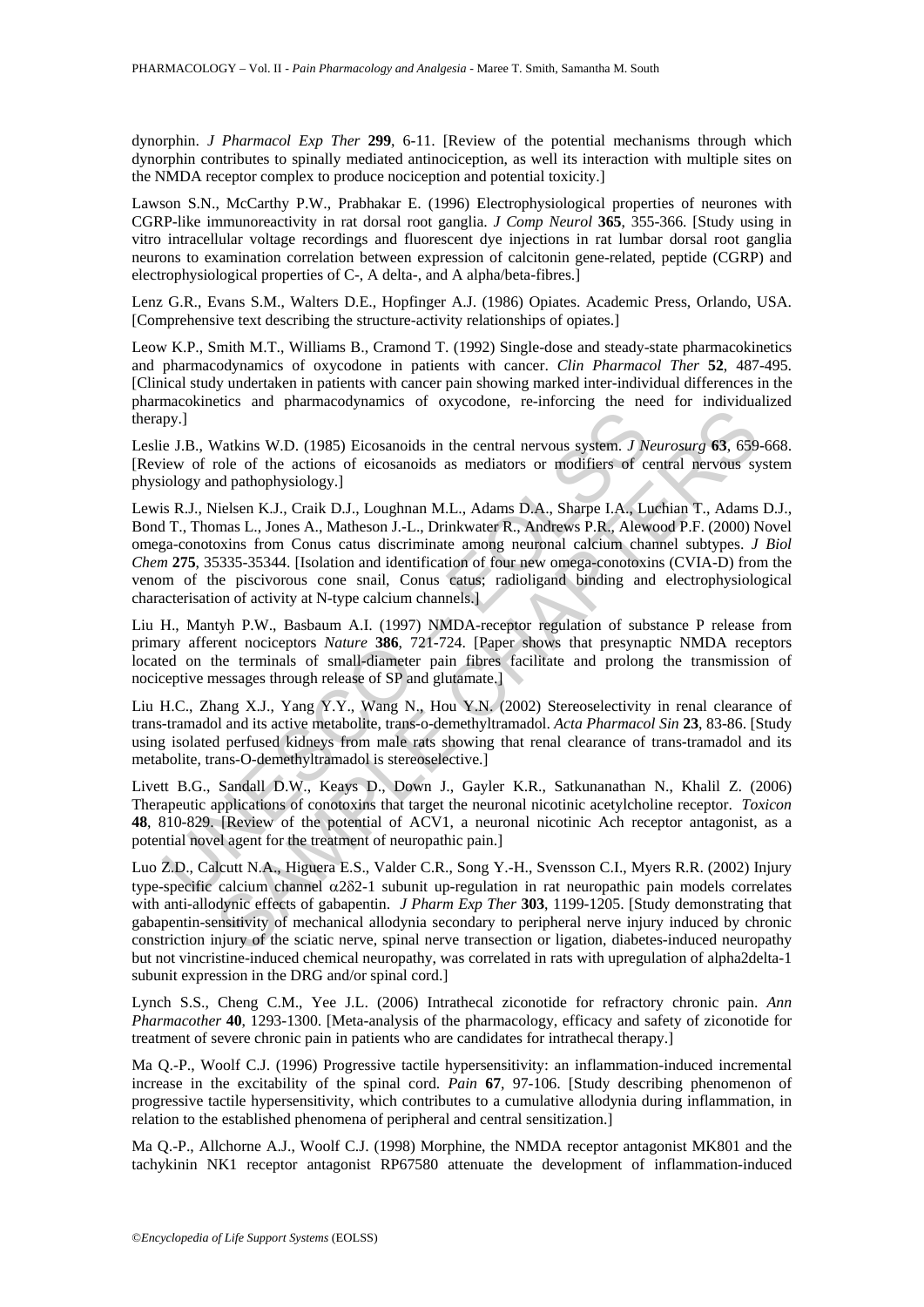progressive tactile hypersensitivity. *Pain* **77**, 49-57. [Study showing intermittent tactile stimulation of the CFA-induced inflamed hindpaw to induce inflammatory progressive tactile hypersensitivity is sensitive to morphine, and to a lesser extent NMDA and NK1 receptor antagonists.]

Malmberg A.B., Yaksh T.L. (1995) Effect of continuous intrathecal infusion of omega-conopeptides, Ntype calcium-channel blockers, on behavior and antinociception in the formalin and hot-plate tests in rats. *Pain* **60**, 83-90. [Study in rats showing that chronic intrathecal infusion of omega-conopeptides that block N-type voltage-sensitive calcium channels produce significant antinociception with minimal development of tolerance.]

Mancini I., Lossignol D.A., Body J.J. (2000) Opioid switch to oral methadone in cancer pain. *Curr Opin Oncol* **12**, 308-313. [Paper highlights variable equi-analgesic ratio of methadone to other opioids and urges caution when switching from another opioid to methadone for patients undergoing opioid rotation.]

Maneuf Y.P., Gonzalez M.I., Sutton K.S., Chung F.Z., Pinnock R.D., Lee K. (2003) Cellular and molecular action of the putative GABA-mimetic, gabapentin. *Cell Mol Life Sci* **60**, 742-750. [Review of the effects of gabapentin on calcium channel function, neurotransmitter release and intracellular signalling.]

Maneuf Y.P., Luo Z.D., Lee K. (2006)  $\alpha$ 2 $\delta$  and the mechanism of action of gabapentin in the treatment of pain. *Semin Cell Dev Biol* **17**, 565-570. [Review of the pharmacological, biochemical and molecular information that led to identification of the alpha2delta1 auxilliary subunit of voltage gated calcium channels as the target for gabapentin's actions.]

alling.]<br>
ulting.]<br>
ulting.]<br>
uctive P.P., Luo Z.D., Lee K. (2006)  $\alpha$ 28 and the mechanism of action of gabape<br>
semin Cell Dev Biol 11, 565-570. [Review of the pharmacological, bioch<br>
mation that led to identification of Example 1.1 (1.5 (2006) and the mechanism of action of gabapentin in the treatmet<br>
Luo Z.D., Lee K. (2006)  $\alpha$ 28-570). Review of the pharacological, bifochemical and mole<br>
that led to identification of the pharacological Manzanares J., Corchero J., Romero J., Fernandez-Ruiz J.J., Ramos J.A., Fuentes J.A. (1999) Pharmacological and biochemical interactions between opioids and cannabinoids. *Trends Pharmacol Sci* **20**, 287-294. [Review of recent advances in understanding of pharmacological interactions between opioids and cannabinoids, focusing on antinociception and drug addiction, with respect to potential biochemical mechanisms involved in these pharmacological interactions and possible therapeutic implications of opioid-cannabinoid interactions.]

Mao J. (2002) Opioid-induced abnormal pain sensitivity. *Pain* **100**, 213-217. [Review of the evidence that opioids produce abnormal pain sensitivity with neural mechanisms in common with those underpinning opioid analgesic tolerance development.]

Markman J.D., Philip A. (2007) Interventional approaches to pain management. *Med Clin North Am* **91**, 271-286. [Review of the evidence for use of interventional techniques for chronic pain management including challenges and practical issues.]

Matsuda L.A., Lolait S.J., Brownstein M.J., Young A.C., Bonner T.I. (1990) Structure of a cannabinoid receptor and functional expression of the cloned cDNA. *Nature* **346**(6284), 561-564. [First report of the cloning of the cannabinoid receptor.]

Mayer M.L., Westbrook G.L. (1987) The physiology of excitatory amino acids in the vertebrate central nervous system. *Prog Neurobiol* **28**, 197-276. [Major review of the role of excitatory amino acids and their receptors in excitatory neurotransmission the vertebrate CNS.]

Mayer D.J., Mao J., Holt J., Price D.D. (1999) Cellular mechanisms of neuropathic pain, morphine tolerance and their interactions. *Proc Natl Acad Sci USA* **96**, 7731-7736. [Review describes evidence of common neural mechanisms underlying hyperalgesia and morphine tolerance providing a scientific basis for improved pain management with opioid analgesics.]

McCartney C.J., Sinha A., Katz J. (2004) A qualitative systematic review of the role of N-methyl-Daspartate receptor antagonists in preventive analgesia. *Anesth Analg* **98**, 1385-1400. [Systematic review showing that dextromethorphan and ketamine have significant immediate and preventive analgesic benefit in 67% and 58% of studies, respectively.]

McCleane G. (2003) Pharmacological management of neuropathic pain. *CNS Drugs* **17**, 1031-1043. [Review of comparative evidence for and against the use of various drug treatments for the relief of neuropathic pain.]

McCleane G.J. (2003) A randomised, double-blind, placebo-controlled crossover study of the cholecystokinin 2 antagonist L365,260 as an adjunct to strong opioids in chronic human neuropathic pain. *Neurosci Lett* **338**, 151-154. [Clinical randomised, double blind, placebo controlled study demonstrated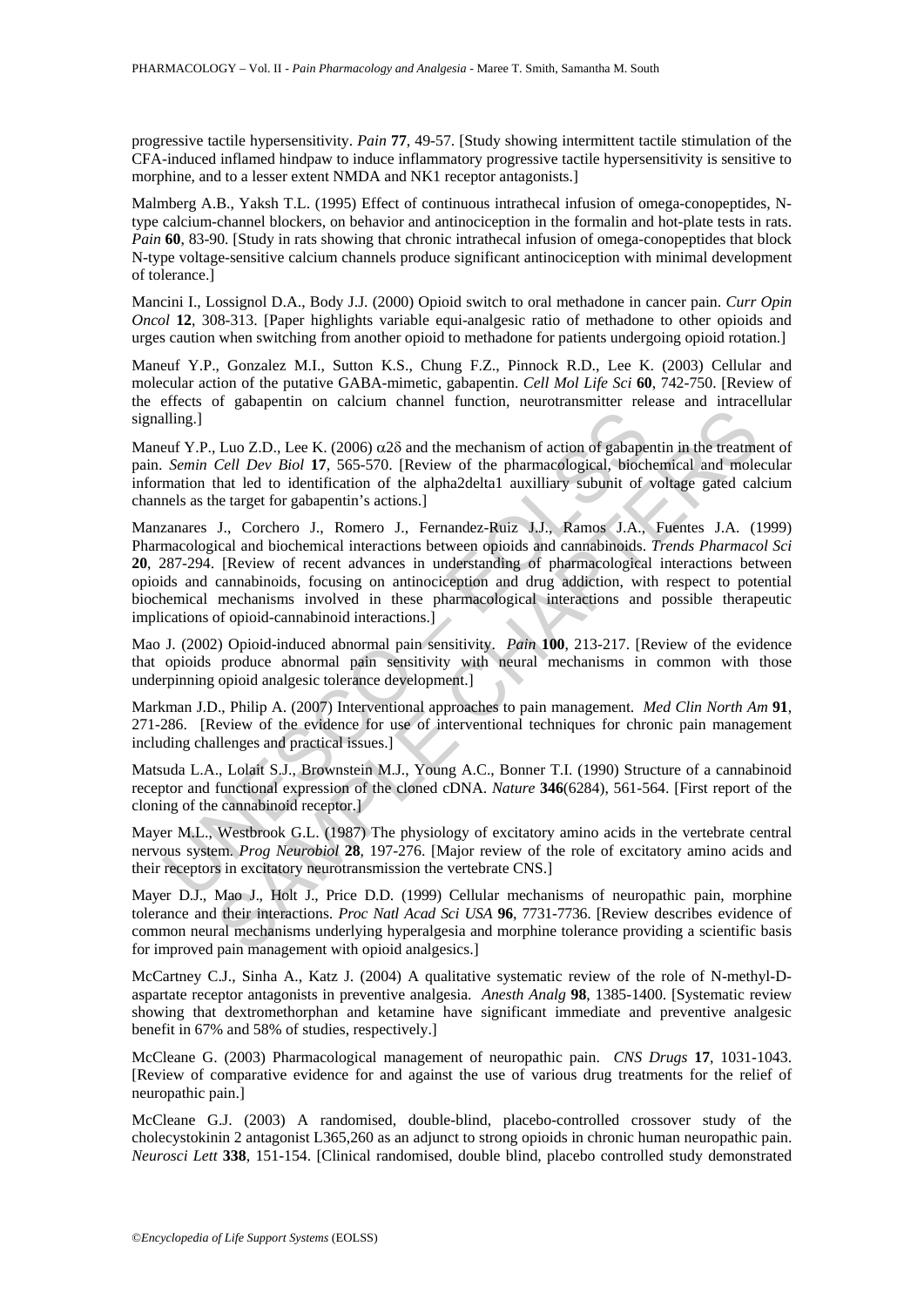that the CCK 2 antagonist L-365,260 does not augment the analgesic effect of morphine in subjects with chronic neuropathic pain.]

McCleane G. (2004) Cholecystokinin antagonists: A new way to improve the analgesia from old analgesics? *Curr Pharm Des* **10**, 303-314. [Review examines the available evidence that suggests a role for CCK antagonists in human pain management.]

McCleane G. (2007) Topic analgesics. *Med Clin North Am* **91**, 125-139. [Review of agents that have been used topically for pain management.]

McLean M.J. (1994) Clinical pharmacokinetics of gabapentin. *Neurology* **44**(Suppl 5), S17-22. [Review of the unique clinical pharmacokinetic properties of gabapentin.]

McNicol E., Horowicz-Mehler N., Fisk R.A., Bennett K., Gialeli-Goudas M., Chew P.W., Lau J., Carr D.; Americal Pain Society (2003) Management of opioid side effects in cancer-related and chronic noncancer pain: a systematic review. *J Pain* **4**, 231-256. [Systematic review of clinical trials undertaken to assess the management of opioid side effects for the management of cancer pain or chronic noncancer pain.]

McQuay H.J., Tramer M., Nye B.A., Carroll D., Wiffen P.J., Moore R.A. (1996) A systematic review of antidepressants in neuropathic pain. *Pain* **68**, 217-227. [Systematic review of published clinical trials show that antidepressants are effective for the symptomatic relief of neuropathic pain.]

J<br>
uny H.J., Tramer M., Nye B.A., Carroll D., Wiffen P.J., Moore R.A. (1996)  $\mu$ <br>
uepressants in neuropathic pain. Pain 68, 217-227. [Systematic review of p<br>
that antidepressants are effective for the symptomatic relief , Tramer M., Nye B.A., Carroll D., Wiffen P.J., Moore R.A. (1996) A systematic revists in neuropathic pain. Pain 68, 217-227. [Systematic review of published clinical idepressants are effective for the symptomatic relief Meller S.T., Dykstra C., Gebhart G.F. (1996) Acute thermal hyperalgesia in the rat is produced by activation of N-methyl-D-aspartate receptors and protein kinase C and production of nitric oxide. *Neuroscience* **71**, 327-335. [Study showing that N-methyl-D-aspartate induced thermal hyperalgesia y is mediated by activation of nitric oxide synthase and protein kinase C, but not by phospholipase C, phospholipase A2, cyclo-oxygenase or lipoxygenase.]

Mellor J.R. (2006) Synaptic plasticity of kainate receptors. *Biochem Soc Trans* **34**, 949-951. [Review summarizing the evidence for the removal or insertion of functional kainate receptors in response to synaptic activity and the cellular mechanisms that underlie regulation of neuronal kainate receptor function.]

Melzack R., Katz J. (2006) Pain assessment in adult patients. In: Wall and Melzack's *Textbook of Pain* McMahon S.B., Koltzenburg M. (eds). 5<sup>th</sup> ed. Elsevier Limited. pp. 291-304. [Due to the subjectivity of the pain experience, patient self-report is the most valid measure. This chapter reviews the various pain measurement scales that have been devised and validated.]

Merighi A., Carmignoto G., Gobbo S., Lossi L., Salio C., Vergnano A.M., Zonta M. (2004) Neurotrophins in spinal cord nociceptive pathways. *Prog Brain Res* **146**, 291-321. [Review of studies undertaken using transgenic mice that provide insight into the modulatory mechanisms of BDNF at central synapses and that implicate a direct central effect of NGF in pain modulation.]

Merskey H., Bogduk N. (eds) (1994) Classification of chronic pain. Descriptions of chronic pain syndromes and definitions of pain terms. 2<sup>nd</sup> ed. IASP Press, Seattle, Washington. [Seminal descriptions] and definitions of pain terminology.]

Mico J.A., Ardid D., Berrocoso E., Eschalier A. (2006) Antidepressants and pain. *Trends Pharmacol Sci* **27**, 384-354. [Review of evidence supporting the hypothesis that pain and depression share common biochemical mechanisms and of the data supporting the notion that antidepressants have a genuine analgesic effect.]

Miguel R. (2000). Interventional treatment of cancer pain: the fourth step in the World Health Organization analgesic ladder? *Cancer Control* **7**,149-56.

Millan M.J. (1999) The induction of pain: an integrative review. *Prog Neurobiol* **57**, 1-164. [Review providing a global account of mechanisms involved in the induction of pain with particular attention focused on cellular aspects and on consequences of peripheral nerve injury.]

Milne R.W., Nation R.L., Somogyi A.A. (1996) The disposition of morphine and its 3- and 6-glucuronide metabolites in humans and animals, and the importance of the metabolites to the pharmacological effects of morphine. *Drug Metab Rev* **28**, 345-472. [Comprehensive review of the metabolism of morphine to active glucuronide metabolites and the contribution of these metabolites to the net pharmacology of systemically administered morphine.]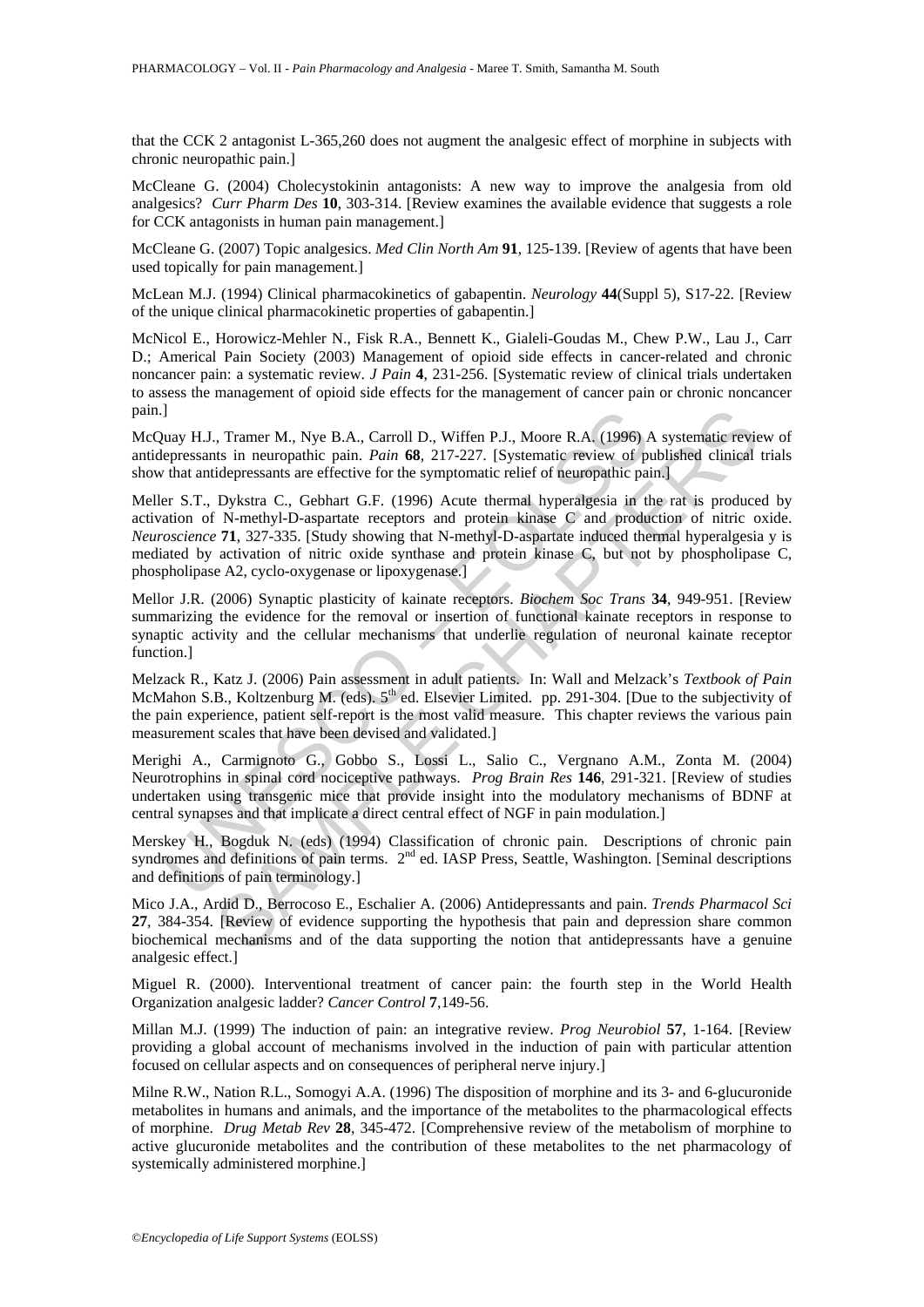Moalem G., Tracey D.J. (2006) Immune and inflammatory mechanisms in neuropathic pain. *Brain Res Brain Res Rev* **51**, 240-264. [Brief review of studies implicating immune cells and inflammatory mediators in the development and maintenance of neuropathic pain.]

Munir M.A., Enany N., Zhang J.M. (2007) Nonopioid analgesics. *Med Clin North Am* **91**, 97-111. [Review of the use of paracetamol and NSAIDs as analgesics for the relief of various pain states.]

Murray A., Hagen N.A. (2005) Hydromorphone. *J Pain Symptom Manage* **29** (Suppl), S57-S66. [Review of the clinical use, pharmacokinetics and pharmacodynamics of hydromorphone with areas requiring further research attention to address remaining areas of uncertainty, highlighted.]

Moulin D.E., Palma D., Watling C., Schulz V. (2005) Methadone in the management of intractable neuropathic noncancer pain. *Can J Neurol Sci* **32**, 340-343. [Clinical case series of noncancer pain patients treated with oral methadone for a variety of intractable neuropathic pain states indicates that methodone may be especially useful in the management of intractable neuropathic pain.]

Nadal X., Banos J.E., Kieffer B.L., Maldonado R. (2006) Neuropathic pain is enhanced in delta-opioid receptor knockout mice. *Eur J Neurosci* **23**, 830-834. [DOR knockout mice with partial ligation of the sciatic nerve showed enhanced development of mechanical and thermal allodynia, and thermal hyperalgesia, suggesting a potential therapeutic use for DOR agonists for relief of neuropathic pain.]

brockut mice. *Eur J Neurosci* 23, 830-834. [DOR knockut mice with<br>tic nerve showed enhanced development of mechanical and thermal al<br>ralgesia, suggesting a potential tenepeutic use for DOR agonists for relief of n<br>ar M.A. Extrainer. *Eur J Neurosci* 23, 830-834. [DOR knockout mice with partial ligation consideration and the suggesting a potential ligation energy and the suggesting a potential derapeutic use for DOR agonists for relief of n Nassar M.A., Stirling L.C., Forlani G., Baker M.D., Matthew E.A., Dickenson A.H., Wood J.N. (2004) Nociceptor-specific gene deletion reveals a major role for Nav1.7 (PN1) in acute and nflammatory pain. *Proc Natl Acad Sci USA* **101**, 12706-12711. [Study used the Cre (Na(v)1.8) recombinase- loxP (Na(v)1.7) conditional knockout technique to produce nociceptor-specific Na(v)1.7 knockout mice that exhibited increased mechanical and thermal pain thresholds but with a decrease in all inflammatory pain responses evoked by a range of stimuli, such as formalin, carrageenan, complete Freund's adjuvant, or nerve growth factor.]

Nassar M.A., Levato A., Stirling L.C., Wood J.N. (2005) Neuropathic pain develops normally in mice lacking both Nav1.7 and Nav1.8. *Mol Pain* **1**, 24-32. [Study using sodium channel Na(v)1.7 knockout mice or Na(v)1.7 and Na1.8 double knockout mice to demonstrate that the development of neuropathic pain does not require the presence of either Nav1.7 or Nav1.8 alone or in combination whereas Nav1.7 is highly significant in determining inflammatory pain thresholds.

Neumann S., Doubell T.P., Leslie T., Woolf C.J. (1996) Inflammatory pain hypersensitivity mediated by phenotypic switch in myelinated primary sensory neurons. *Nature* (London) **384**, 360-364. [Study showing that inflammation results in A(beta) fibres acquiring the capacity to increase the excitability of spinal cord neurons due to a phenotypic switch in a subpopulation of these fibres so that they, like Cfibres, now express substance P.]

Novakovic S.D., Tzoumaka E., McGivern J.G., Haraguchi M., Sangameswaran L., Gogas K.R., Eglen R.M., Hunter J.C. (1998) Distribution of the tetrodotoxin-resistant sodium channel PN3 in rat sensory neurons in normal and neuropathic conditions. *J Neurosci* **18**, 2174-2187. [Study suggesting that specific subcellular redistribution of PN3 after peripheral nerve injury may be an important factor in establishing peripheral nerve hyperexcitability and resultant neuropathic pain.]

Obata K., Noguchi K. (2006) BDNF in sensory neurons and chronic pain. *Neurosci Res* **55**, 1-10. [Review of studies documenting contribution of the upregulation of brain-derived-neurotrophic-factor (BDNF) in dorsal root ganglia and spinal cord to development of hypersensitivity in chronic pain states thereby suggesting that blocking BDNF may be a fruitful strategy for the development of novel pain therapeutics.]

Okada Y., Tsuda Y., Bryant S.D., Lazarus L.H. (2002) Endomorphins and related opioid peptides. *Vitam Horm* **65**, 257-279. [Review of the endogenous opioid system focussing on the potential for development of unique opioid analgesics with minimal abuse potential and side-effects.]

Okuse K., Chaplan S.R., McMahon S.B., Luo Z.D., Calcutt N.A., Scott B.P., Akopian A.N., Wood J.N. (1997) Regulation of expression of the sensory neuron-specific sodium channel SNS in inflammatory and neuropathic pain. *Mol Cell Biol* **10**, 196-207. [Study in rat models of inflammatory and neuropathic pain indicating that the SNS (PN1) sodium channel is unlikely to underlie sensory neuron hyperexcitability associated with inflammation wheras reduced SNS (PN1) transcript levels were shown to be associated with peripheral nerve damage.]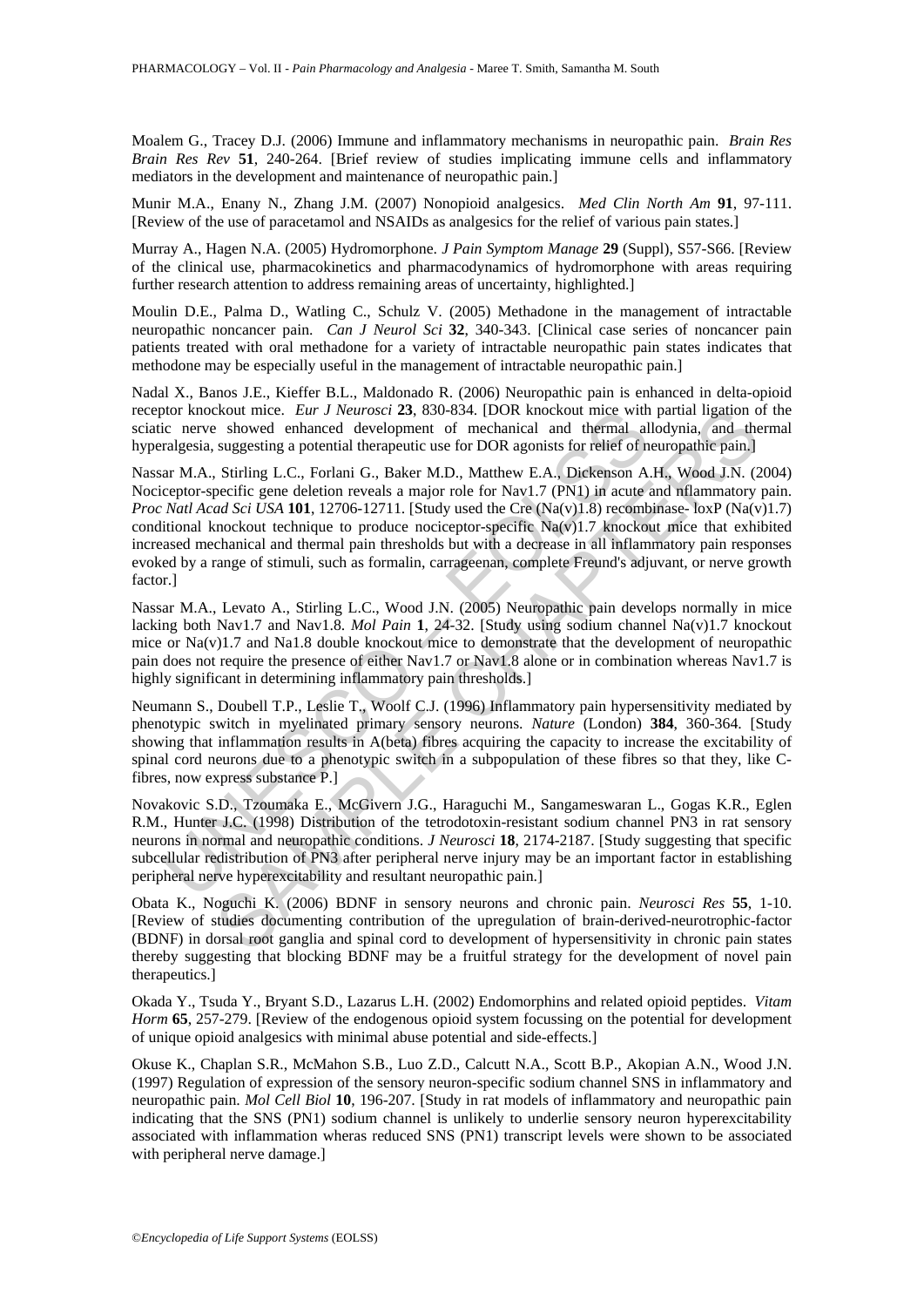Okuse K. (2007) Pain signalling pathways: From cytokines to ion channels. *Int J Biochem Cell Biol* **39**, 490-496. [Review of the currently available information on the molecular aspects of pain signalling pathways including novel and promising therapeutic targets for the treatment of pain in humans.]

Omana-Zapata I., Khabbaz M.A., Hunter J.C., Bley K.R. (1997) QX-314 inhibits ectopic nerve activity associated with neuropathic pain. *Brain Res* 771, 228-237. [Study in rats implicating Na<sup>+</sup> channel accumulation in the generation of ectopic discharges in dorsal root ganglia and neuromas after sciatic nerve transection and showing that intravenous administration of the positively charged lidocaine derivative, QX-314, acutely blocks  $Na<sup>+</sup>$  channels at these sites.]

Ossipov M.H., Lai J., Vanderah T.W., Porreca F. (2003) Induction of pain facilitation by sustained opioid exposure: relationship to opioid antinociceptive tolerance. *Life Sci* **73**, 783-800. [Review describing systems-level adaptive changes induced by sustained opioid exposure resulting in pain due to descending facilitation, upregulation of spinal dynorphin and enhanced release of excitatory transmitters from primary afferents.]

Paar W.D., Frankus P., Dengler J.H. (1992) The metabolism of tramadol by human liver microsomes. *Clin Invest* **70**, 708-710. [Study of the in vitro metabolism of tramadol in human liver microsomes.]

Pace M.C., Mazzariello L., Passavanti M.B., Sansone P., Barbarisi M., Aurilio C. (2006) Neurobiology of pain. *J Cell Physiol* **209**, 8-12. [Review of the mechanisms implicated in the maintenance of pain and in inducing NMDA and AMPA receptor gene expression after prolonged inflammation.]

Pacher P., Batkai S., Kunos G. (2006) The endocannabinoid system as an emerging target of pharmacotherapy. *Pharmacol Rev* **58**, 389-462. [Comprehensive overview on the current state of knowledge of the endocannabinoid system as a target of pharmacotherapy.]

Pan Y.X., Xu J., Bolan E., Chang A., Mahurter L., Rossi G., Pasternak G.W. (2000) Isolation and expression of a novel alternatively spliced mu opioid receptor isoform, MOR-1F. *FEBS Lett* **466**, 337- 340. [Study describing the isolation and characterisation a seventh MOR-1 gene splice variant, MOR-1F, which has selectivity for mu opioid ligands.]

Perea G., Araque A. (2005) Glial calcium signaling and neuron-glia communication. *Cell Calcium* **38**, 375-382.

Petrenko A.B., Yamakura T., Baba H., Shimoji K. (2003) The role of N-methyl-D-aspartate (NMDA) receptors in pain: a review. *Anesth Analg* **97**, 1108-1116. [Review of the role of NMDARs in pain in the context of subunit composition, particularly focusing on the importance of the NR2B subunit and its potential as a target for development of novel pain therapeutics.]

Invest 70, 708-710. [Study of the in vitro metabolism of tramadol in human liv M.C., Mazzariello L., Passavanti M.B., Sansone P., Barbarisi M., Aurilio C. (*J Cell Physiol* 209, 8-12. [Review of the mechanisms implicated i 0, 708-710. [Study of the niviro metabolism of tramadol in human liver microsomes.]<br>
aazzariello L., Passavanti M.B., Sansone P., Barbarisi M., Aurilio C. (2006) Neurobiolo,<br>  $P_{\text{D3}}$ SAS-12. [Review of the mechanisms im Pezet S., Cunningham J., Patel J., Grist J., Gavazzi I., Level I.J., Malcangio M. (2002a) BDNF modulates sensory neuron synaptic activity by a facilitation of GABA transmission in the dorsal horn. *Moll Cell Neurosci* **21**, 51-62. [Study using using in vitro and in vivo methods to show that exogenous BDNF can indirectly modulate primary sensory neuron synaptic efficacy via facilitation of the release of GABA from dorsal horn interneurons.]

Pezet S., Malcangio M., McMahon S.B. (2002c) BDNF: a neuromodulator in nociceptive pathways? *Brain Res Brain Res Rev* **40**, 240-249. [Review of the potential role of brain-derived neurotrophic factor as a neuromodulator in the spinal dorsal horn.]

Pezet S., McMahon S.B. (2006) Neurotrophins: mediators and modulators of pain. *Annu Rev Neurosci* **29**, 507-538. [Review of the evidence implicating NGF as a peripheral pain mediator and its regulation of BDNF from nociceptors and central terminals of peripheral nerves.]

Picard N., Cresteil T., Djebli N., Marquet P. (2005) In vitro metabolism study of buprenorphine: evidence for new metabolic pathways. *Drug Metab Dispos* **33**, 689-695. [Study using human liver microsomes and Ad293 P450-transfected cell lines as well as CYP3A4 and CYP2C8 recombinant isoforms to identify the human hepatic CYPs involved in the metabolism of buprenophine.]

Pick C.G., Peter Y., Schreiber S., Weizman R. (1997) Pharmacological characterization of buprenorphine, a mixed agonist-antagonist with kappa 3 analgesia. *Brain Res* **744**, 41-46. [Behavioural study in rats suggesting that buprenorphine produces antinociception as a partial mu receptor agonist as well as through an interaction with kappa-3 opioid receptors and to a lesser extent with kappa 1 opioid receptors.]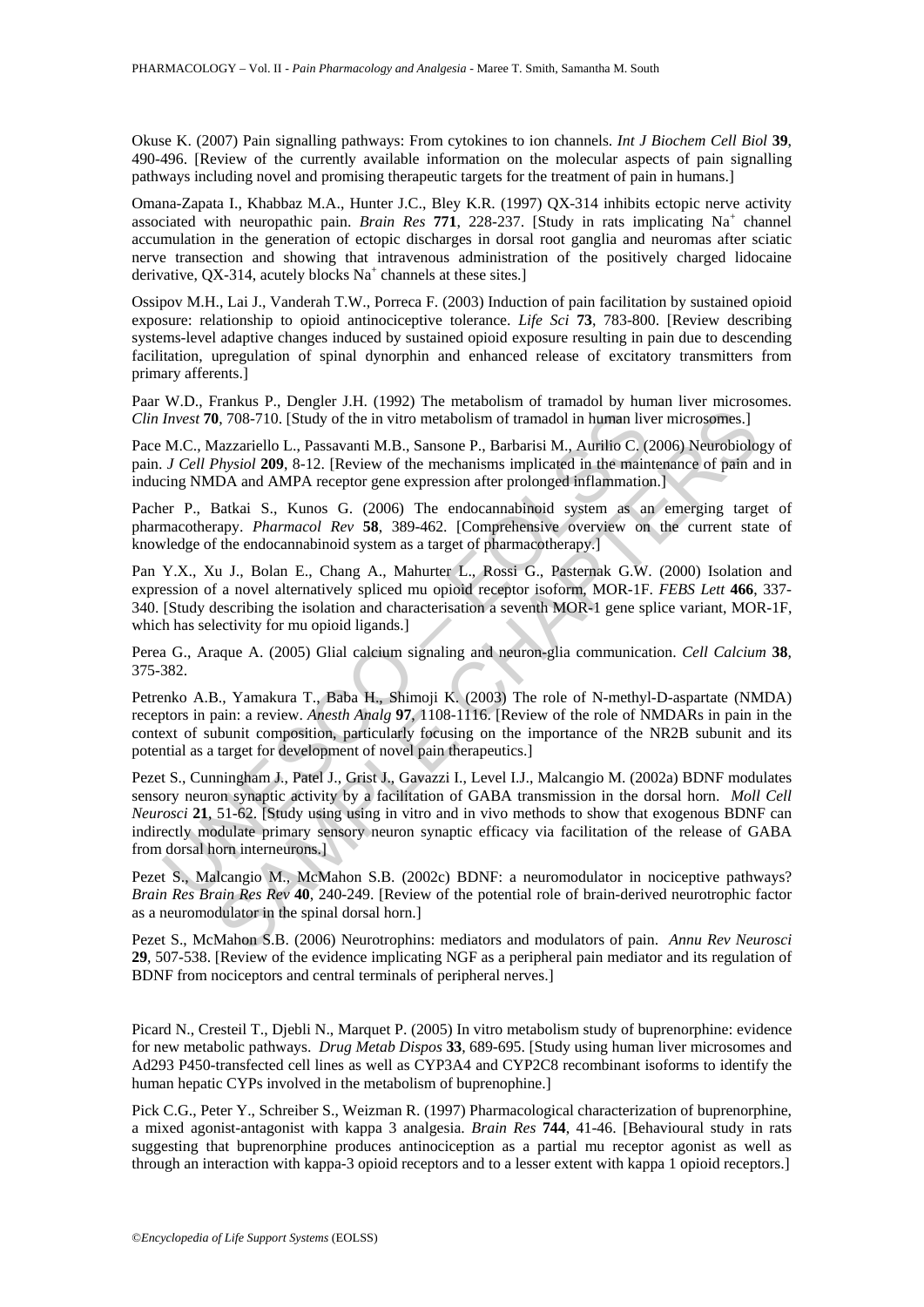Plummer J.L., Gourlay G.K., Cmielewski P.L., Odontiadis J., Harvey I. (1995) Behavioural effects of norpethidine, a metabolite of pethidine, in rats. *Toxicology* **95**, 37-44. [Behavioural study in rats of the pethidine metabolite, norpethidine, indicates that its neurotoxic effects are unlikely to involve dopaminergic or cholinergic pathways.]

Porreca F., Lai J., Bian D., Wegert S., Ossipov M.H., Eglen R.M., Kassotakis L., Novakovic S., Robert D.K., Sangameswaran L., Hunter J.C. (1999) A comparison of the potential role of the tetrodotoxininsensitive sodium channels, PN3/SNS and NaN/SNS2, in rat models of chronic pain. *Proc Natl Acad Sci USA* **96**, 7640-7644. [Study implicating Nav1.8 (PN3) sodium channels in chronic inflammatory or neuropathic pain suggesting that selective blockade of this target, in light of its restricted distribution to sensory neurons, might offer effective pain relief without a significant side-effect liability.]

Poyhia R., Olkkola K.T., Seppala T., Kalso E. (1991) The pharmacokinetics of oxycodone after intravenous injection in adults. *Br J Clin Pharmacol* **32**, 516-518. [Study describing the clinical pharmacokinetics of oxycodone after i.v. injection to healthy young adult surgical patients.]

Poyhia R., Seppala T., Olkkola K.T., Kalso E. (1992) The pharmacokinetics and metabolism of oxycodone after intramuscular and oral administration to healthy subjects. *Br J Clin Pharmacol* **33**, 617- 621. [Crossover study undertaken in healthy volunteers to define the pharmacokinetics and metabolism of single oral and intramuscular bolus doses of oxycodone.]

odone after intramuscular and oral administration to healthy subjects. *Br J CI*.<br>Crossover study undertaken in healthy voluteres to define the pharmacokine<br>oral and intramuscular bolus doses of oxycodone.]<br>
t B.T., Murphy Eter intrannuscular and oral administration to healthy subjects. *Br. J Clin Pharmacel* 33,<br>ther intrannuscular and oral administration to healthy subjects. *Br. J Clin Pharmacel* 33,<br>di intrannuscular holus doses of oxyc Priest B.T., Murphy B.A., Lindia J.A., Diaz C., Abbadie C., Ritter A.M., Liberator P., Lyer L.M., Kash S.F., Kohler M.G., Kaczorowski G.J., MacIntyre D.E., Martin W.J. (2005) Contribution of the tetrodotoxin-resistant voltage-gated sodium channel Nav1.9 to sensory transmission and nociceptive behaviour. *Proc Natl Acad Sci USA* **102**, 9382-9387. [Study using electrophysiological and behavioral methods in mice with a disruption of the SCN11A gene that encodes the NaV1.9 sodium channel, to suggest that inflammatory mediators modify the function of NaV1.9 to maintain inflammation-induced hyperalgesia.]

Raivich G. (2005) Like cops on the beat: the active role of resting microglia. *Trends Neurosci* **28**, 571- 573. [Overview of the role of microglia in the normal and the injured brain.]

Rami H.K., Gunthorpe M.J. (2004) The therapeutic potential of TRPV1 (VR1) antagonists. *Drug Discov Today: Therapeutic Strategies* **1**, 97-104. [Review highlighting key evidence for targeting TRPV1 receptors for the treatment of persistent inflammatory and neuropathic pain as well as a range of other debilitating conditions.]

Rapp S.E., Egan K.J., Ross B.K., Wild L.M., Terman G.W., Ching J.M. (1996) A multidimensional comparison of morphine and hydromorphone patient-controlled analgesia. *Anesth Analg* **82**, 1043-1048. [Parallel group clinical trial undertaken in post-operative patients that assessed levels of analgesia and adverse event profiles of morphine relative to hydromorphone administered via patient-controlled analgesia devices.]

Remy C., Marret E., Bonnet F. (2006) State of the art of paracetamol in acute pain therapy. *Curr Opin Anaesthesiol* **19**, 562-565. [Review highlighting new insights into the mechanism of action of paracetamol (acetaminophen) and its use in therapeutics.]

Robinson S.E. (2002) Buprenorphine: an analgesic with an expanding role in the treatment of opioid addiction. *CNS Drug Rev* **8**, 377-390. [Review of the clinical and molecular pharmacology of buprenorphine, with an emphasis on its use for the treatment of opioid addiction.]

Rogers M., Tang L., Madge D.J., Stevens E.B. (2006) The role of sodium channels in neuropathic pain. *Semin Cell Dev Biol* **17**, 571-581. [Review of current understanding of the roles of sodium channels in pain and nociceptive information processing, with a particular emphasis on neuropathic pain and drugs useful for the treatment of neuropathic pain that act through mechanisms involving block of sodium channels.]

Ross F.B., Wallis S.C., Smith M.T. (2000) Co-administration of sub-antinociceptive doses of oxycodone and morphine produces marked antinociceptive synergy with reduced CNS side-effects in rats *Pain* **84**, 421-428. [First study in rats to show that co-administration of sub-antinociceptive doses of oxycodone with morphine by intracerebroventricular or systemic routes, results in markedly increased (synergistic) levels of antinociception.]

Ruscheweyh R., Sandkühler J. (2002) Role of kainate receptors in nociception. *Brain Res Brain Res Rev*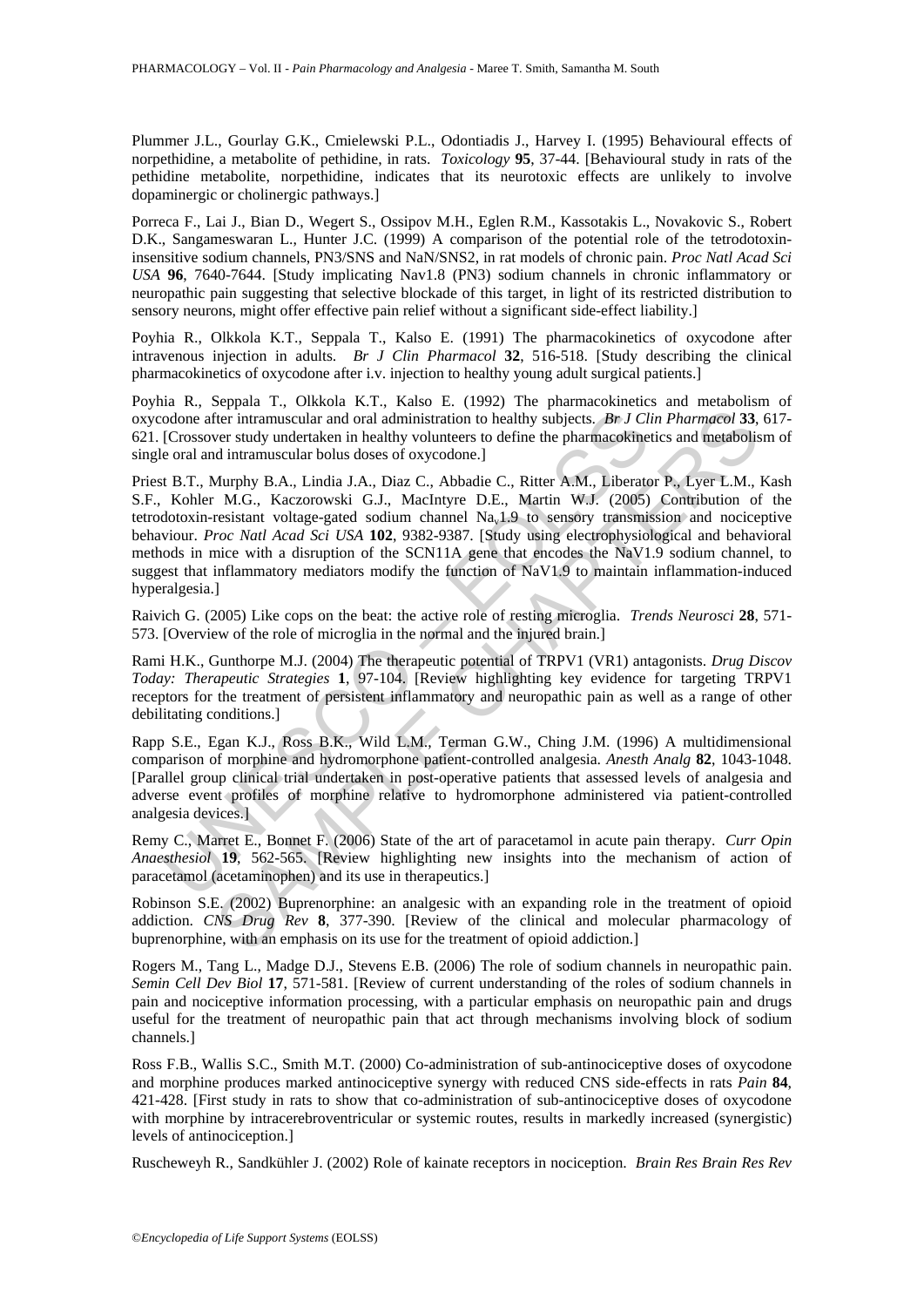**40**, 215-222. [Review of studies on the localization of kainate receptors in dorsal root ganglia and spinal dorsal horn and their physiological and pathophysiological importance particularly with regard to nociceptive pathways including a brief overview of the agonist and antagonist pharmacology].

Salerno L., Sorrenti V., Di Giacomo C., Romeo G,. Siracusa M.A. (2002) Progress in the development of selective nitric oxide synthase (NOS) inhibitors. *Curr Pharm Des* **8**, 177-200. [Review of recent developments of new molecules endowed with inhibitory properties against the various isoforms of NOS with a major focus on structure-activity-selectivity relationships especially concerning compounds belonging to the non-amino acid-based inhibitors.]

Sangameswaran L., Delgado S.G., Fish L.M., Koch B.D., Jakeman L.B., Steward G.R., Sze P., Hunter J.C., Eglen R.M., Herman R.C. (1996) Additions and Corrections to Structure and function of a novel voltage-gated, tetrodotoxin-resistant sodium channel specific to sensory neurons. *J Biol Chem* **271**, 5953- 5956. [First study to clone and assess functional expression of the α- subunit of a novel, voltage-gated, TTX-resistant sodium channel, PN3, which is expressed predominantly by small sensory neurons within the peripheral nervous system.]

unanathan N., Livett B., Gayler K., Sandall D., Down J., Khalil Z. (2005) A<br>iates neuropathic pain and accelerates functional recovery of injured neurones.<br>[Study showing that alpha-conotoxin Vc1.1, a neuronal nAChR antago Satkunanathan N., Livett B., Gayler K., Sandall D., Down J., Khalil Z. (2005) Alpha-conotoxin Vc1.1 alleviates neuropathic pain and accelerates functional recovery of injured neurones. *Brain Res* **1059**, 149- 158. [Study showing that alpha-conotoxin Vc1.1, a neuronal nAChR antagonist, suppressed mechanical pain responses associated with peripheral neuropathy in rats and accelerated functional recovery of the injured neurones.]

Sawynok J. (2005) Topical analgesics in neuropathic pain. *Curr Pharm Des* **11**, 2995-3004. [Review of pathophysiology of neuropathic pain and agents with evidence of topical use for the management of neuropathic pain].

Schafer M., Zhou L., Stein C. (1998) Cholecystokinin inhibits peripheral opioid analgesia in inflamed tissue. *Neuroscience* **82**, 603-611. [Study in rats showing that activation of peripheral cholecystokinin B (CCK B) but not CCK A receptors attenuates the peripheral antinociceptive effects of  $\mu$ -opioid agonists in inflamed tissue, possibly via a protein kinase C-dependent mechanism in sensory nerve terminals.]

Schaible H.-G., Grubb B.D. (1993) Afferent and spinal mechanisms of joint pain. *Pain* **55**, 5-54. [Extensive review of the mechanisms involved in the sensitization of joint afferents, in neural processing in the CNS and in neuroplasticity with respect to joint pain.]

Schaible H.G. (2007) Peripheral and central mechanisms of pain generation. *Handb Exp Pharmacol* **177**, 3-28. [Review of the neuronal mechanisms that underlie clinically relevant pain states such as inflammatory and neuropathic pain.]

Schoepp D.D., Jane D.E., Monn J.A. (1999) Pharmacological agents acting at subtypes of metabotropic glutamate receptors. *Neuropharmacology* **38**, 1431-1476. [Review of evolution of pharmacological agents targeting mGlu receptors, with a focus on known receptor subtype selectivities of current agents.]

In N., Livett B., Gayler K., Sandall D., Down J., Khalil Z. (2005) Alpha-conotoxin Voropathic pair and accelerates functional recovery of injured neurones. *Brain Resy* **105**)<br>holoning that alpha-conotoxin Vc1.1, a neuro Schulte G., Robertson B., Fredholm B.B., DeLander G.E., Shortland P., Molander C. (2003) Distribution of antinociceptive adenosine A1 receptors in the spinal cord dorsal horn, and relationship to primary afferents and neuronal subpopulations. *Neuroscience* **121**, 907-916. [Study using immunohistochemistry, in situ hybridization, radioligand binding and confocal microscopy to show that adenosine A1 receptors are localised in the postsynaptic neuronal cell bodies and processes of inner lamina II of the dorsal horn of the spinal cord, in close contact with structures important for modulation of nociceptive information.]

Scott D.A., Wright C.E., Angus J.A. (2002) Actions of intrathecal omega-conotoxins CVID, GVIA, MVIIA, and morphine in acute and neuropathic pain in the rat. *Eur J Pharmacol* **451**, 279-286. [Study undertaken a spinal nerve ligation model of neuropathic pain in the rat showing that the therapeutic window of spinally administered CVID, was superior to that of either MVIIA or GVIA.]

Sherrington C.S. (1906) The integrative action of the nervous system. Scribner, New York. [Seminal text written as a series of 10 lectures that changed the subsequent course of neurophysiology; re-published 3 times in 1920, 1947 & 1961.]

Sills G.J. (2006) The mechanisms of action of gabapentin and pregabalin. *Curr Opin Pharmacol* **6**, 108- 113. [Review of the evidence in support of the notion that gabapentin and pregabalin produce their antineuropathic effects through selective inhibition of voltage-gated calcium channels containing the alpha2delta-1 subunit.]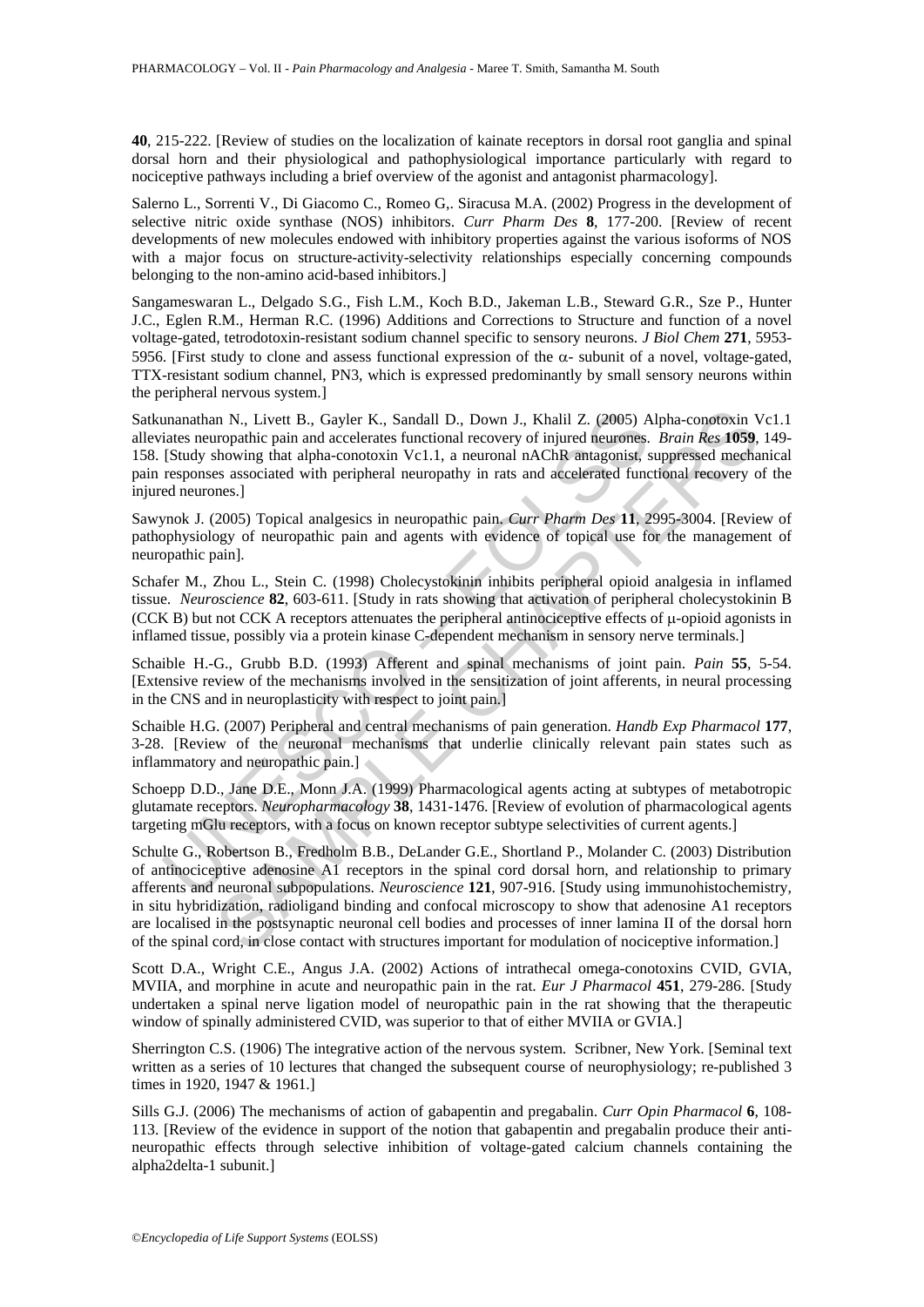Silverman J.D., Kruger L. (1988) Acid phosphatase as a selective marker for a class of small sensory ganglion cells in several mammals: spinal cord distribution, histochemical properties, and relation to fluoride-resistant acid phosphatase (FRAP) of rodents. *Somatonsens Res* **5**, 219-246. [Review of the visualization of FRAP-like activity in several nonrodent species, with reference to previous work indicating its presence only in mouse and rat, with the inclusion of technical factors, limitations and alternative interpretations.]

Simmons R.M., Li D..L, Hoo K.H., Deverill M., Ornstein P.L., Iyengar S. (1998) Kainate GluR5 receptor subtype mediates the nociceptive response to formalin in the rat. *Neuropharmacol* **37**, 25-36. [Study using compounds with varying activities at the AMPA and kainate receptor subtypes suggest an involvement of the GluR5 subunit in the processing of nociceptive information.]

Sindrup S.H., Graf A., Sfikas N. (2006) The NK1-receptor antagonist TKA731 in painful diabetic neuropathy: a randomised, controlled trial. *Eur J Pain* **10**, 567-571. [Multicenter, randomised, doubleblind, placebo-controlled and parallel-group clinical trial showing that the non-peptide NK(1)-receptor antagonist TKA731, at 150 mg daily for 2 weeks did not produce significant pain relief above placebo in patients with painful diabetic polyneuropathy.]

Sindrup S.H., Jensen T.S. (1999) Efficacy of pharmacological treatments of neuropathic pain: an update and effect related to mechanism of drug action. *Pain* **83**, 389-400. [Systematic review of currently available agents used to treat neuropathic pain including numbers needed to treat for particular agents in specific neuropathic pain sub-types].

Slack S.E., Pezet S., McMahon S.B., Thompson S.W., Malcangio M. (2004) Brain-derived neurotrophic factor induces NMDA receptor subunit one phosphorylation via ERK and PKC in the rat spinal cord. *Eur J Neurosci* **20**, 1769-1778. [Paper provides evidence to suggest that BDNF modulates the activity of the NMDA receptor by phosphorylation via the kinases ERK and PKC.]

Smith H., Elliott J. (2001) Alpha2 receptors and agonists in pain management. *Curr Opin Anaesthesiol* **14**, 513-518. [Review of the clinical utility of alpha2 receptor agonists in pain management.]

Smith H.S. (2006) Arachidonic acid pathways in nociception; *J Support Oncol* **4**, 277-287. [Review of the mechanisms contributing to various pain and inflammatory states, the metabolic fates of arachidonic acid, the functions of its many metabolites, and the interrelatedness of the various metabolic pathways involved in nociception with a view to optimising future pain treatments.]

nts with paintul diabetic polyneuropathy.]<br>
Elfrace, The Herence T.S. (1999) Efficacy of pharmacological treatments of neuro-<br>
effect related to mechanism of drug action. Pain 83, 389-400. [Systemati<br>
able agents used to t painful diabetic polyneuropathy.]<br>
Jensen T.S. (1999) Efficacy of pharmacological treatments of neuropathic pains an ulated to mechanism of drag action. *Pain* **a33**, 389-400. [Systematic review of currats used to treat n Smith M.T., Cabot P.J., Ross F.B., Robertson A.D., Lewis R.J. (2002) The novel N-type calcium channel blocker, AM336, produces potent dose-dependent antinociception after intrathecal dosing in rats and inhibits substance P release in rat spinal cord slices. *Pain* **96**, 119-127. [First study documenting the antinociceptive effects of the N-type calcium channel blocker, AM336 (otherwise known as CVID) in a rat model of persistent pain and that AM336 likely produces its antinociceptive effects by inhibiting release of the pro-nociceptive neurotransmitter,substance P, in the spinal cord.]

Snyder S.H., Pasternak G.W. (2003) Historical review: Opioid receptors. *Trends Pharmacol Sci* **24**, 198- 205. [Historical overview of investigations undertaken to characterize opioid receptor binding, localization and function.]

Somogyi A.A., Barratt D.T., Coller J.K. (2007) Pharmacogenetics of opioids. *Clin Pharmacol Ther* **81**, 429-444. [Review of genetic factors potentially modulating the pharmacokinetics (metabolizing enzymes, transporters) and pharmacodynamics (receptors and signal transduction elements) that contribute to interpatient variability in the response to opioids.]

Souslova V., Cesare P., Ding Y., Akopian A.N., Stanfa L., Suzuki R., Carpenter K., Dickenson A., Boyce S., Hill R., Nebenuis-Oosthuizen D., Smith A.J., Kidd E.J., Wood J.N. (2000) Warm-coding deficits and aberrant inflammatory pain in mice lacking P2X3 receptors. *Nature* **407**(6807): 1015-1017. [Paper showing that ablation of the P2X3 gene in mice results in the loss of rapidly desensitizing ATP-gated cation currents in dorsal root ganglion neurons and altered responses of nodose ganglion neurons to ATP as well as enhanced thermal hyperalgesia in these mice under conditions of chronic inflammation.]

South S.M., Smith M.T. (2001) Analgesic tolerance to opioids. *Pain – Clinical Updates* **9**, 1-4. [Brief review highlighting the common signalling pathways between analgesic tolerance to morphine and persistent pain.]

Srinivasan V., Wielbo D., Simpkins J., Karlix J., Sloan K., Tebbett I. (1996) Analgesic and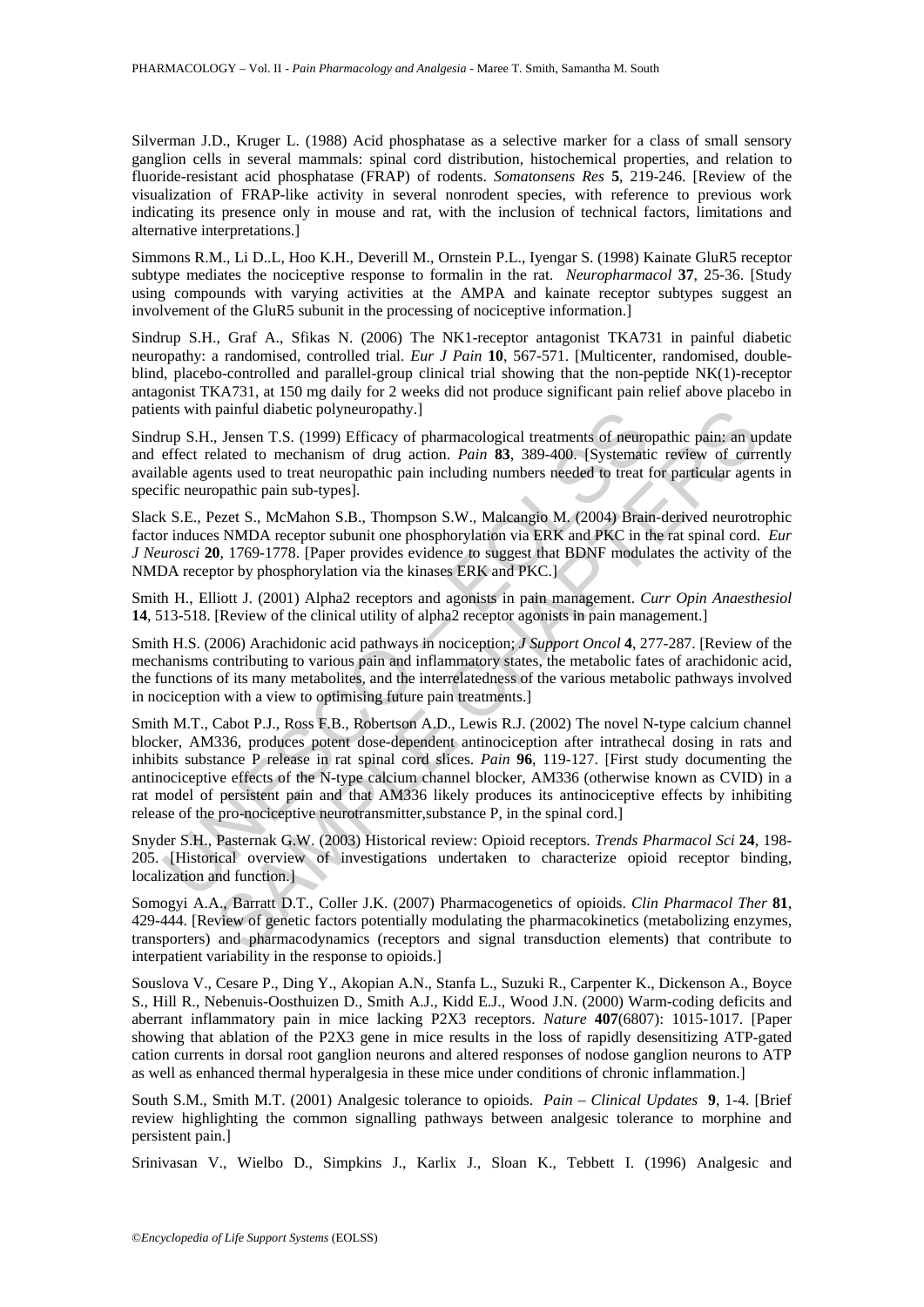immunomodulatory effects of codeine and codeine 6-glucuronide. *Pharm Res* **13**, 296-300. [Study showing intracerebroventricular codeine-6-glucuronide, the major metabolite of systemically administered codeine, is a potent antinociceptive agent, suggesting that codeine-6-glucuronide may contribute to the analgesic effects of codeine.]

Standifer K.M., Pasternak G.W. (1997) G proteins and opioid receptor-mediated signalling. *Cell Signal* **9**, 237–248. [Review of in vivo and in vitro studies that have examined G-protein interactions with each of the opioid receptor subtypes.]

Stanley T.H. (2005) Fentanyl. *J Pain Symptom Manage* **29** (Suppl), S67-S71. [Review of the development and clinical use of fentanyl.]

Stubhaug A., Breivik J., Eide P.K., Kreunen M., Foss A. (1997) Mapping of punctate hyperalgesia around a surgical incision demonstrates that ketamine is a powerful suppressor of central sensitization to pain following surgery. *Acta Anaesthesiol Scand* **41**, 1124-1132. [Clinical study in patients showing that NMDA receptor blockade prevents central sensitization induced by nociceptive input during and after surgery.]

2<br>
ahmanyam V., Renwick A.B., Walters D.G., Price R.J., Tonelli A.P., Lake B.C<br>
tochrome P-450 isoforms responsible for cis-tramadol metabolism in human li<br>
ab Dispos 29, 1146-1155. [Study used human liver microsomes to s am V., Renwick A.B., Walters D.G., Price R.J., Tonelli A.P., Lake B.G. (2001) Identificate P-450 isoforms responsible for cis-tramadol metabolism in human liver microsomes, a 29, 1146-1155. [Study used human liver microsom Subrahmanyam V., Renwick A.B., Walters D.G., Price R.J., Tonelli A.P., Lake B.G. (2001) Identification of cytochrome P-450 isoforms responsible for cis-tramadol metabolism in human liver microsomes. *Drug Metab Dispos* **29**, 1146-1155. [Study used human liver microsomes to show that cis-tramadol is metabolized to the tramadol metabolites, M1, M2, M3, and M5 via multiple CYP isoforms with hepatic CYP2D6 being primarily responsible for metabolism to M1 whereas M2 formation is catalyzed by both CYP2B6 and CYP3A4.]

Szekely J.I., Torok K., Mate G. (2002) The role of ionotropic glutamate receptors in nociception with special regard to the AMPA binding sites. *Curr Pharm Des* **8**, 887-912. [Review of the antinociceptive effects of ionotropic glutamate receptor antagonists, with emphasis on clinical potential.]

Taiwo Y.O., Goetzl E.J., Levine J.D. (1987) Hyperalgesia onset latency suggests a hierarchy of action. *Brain Res* **423**, 333-337. [Study assessing the temporal onset of hyperalgesia following intradermal administration of various inflammatory mediators in rats, showed that inflammatory mediators known to produce hyperalgesia via indirect mechanisms resulted in a significant delay in onset of hyperalgesia after intradermal administration.]

Tao R., Auerbach S.B. (1995) Involvement of the dorsal raphe but not median raphe nucleus in morphineinduced increases in serotonin release in the rat forebrain. *Neuroscience* **68**, 553-561. [In vivo microdialysis study showing that systemic morphine acting in the dorsal raphe nucleus, but not the median raphe nucleus, enhances serotonin release in specific forebrain sites, and that increases in serotonin release in dorsal raphe nucleus projection sites do not occur secondary to changes in behavioral state or body temperature.]

Tao F., Liaw W.J., Zhang B., Yaster M., Rothstein J.D., Johns R.A., Tao Y.X. (2004) Evidence of neuronal excitatory amino acid carrier 1 expression in rat dorsal root ganglion neurons and their central terminals. *Neuroscience* **123**, 1045-1051. [Immunohistochemical study indicating the presence of EAAC1 in dorsal root ganglion neurons and their central terminals, thereby suggesting that EAAC1 might play an important role in nociceptive neurotransmission via the regulation of pre-synaptically released glutamate.]

Tassone D.M., Boyce E., Guyer J., Nuzum D. (2007) Pregabalin: A novel gamma-aminobutyric acid analogue in the treatment of neuropathic pain, partial-onset seizures, and anxiety disorders. *Clin Ther* **29**, 26-48. [Review summarizing the pharmacology, pharmacokinetics, efficacy, and tolerability of pregabalin, its approved use in the management of neuropathic pain and refractory partial-onset seizures; and the notion that it may be usefel as an adjunctive treatment for patients with generalized anxiety disorder or social anxiety disorder.]

Tate S., Benn S., Hick C., Trezise D., John V., Mannion RJ., Costigan M., Plumpton C., Grose D., Gladwell Z., Kendall G., Dale K., Bountra C., Woolf C.J. (1998) Two sodium channels contribute to the TTX-R sodium current in primary sensory neurons. *Nat Neurosci* **1**, 653-655. [First study to show that two distinct sodium channels, SNS2 and SNS/PN3, contribute to the TTX-R sodium current in smalldiameter DRG neurons.]

Taylor C.P., Angelotti T., Fauman E. (2007) Pharmacology and mechanism of action of pregabalin: The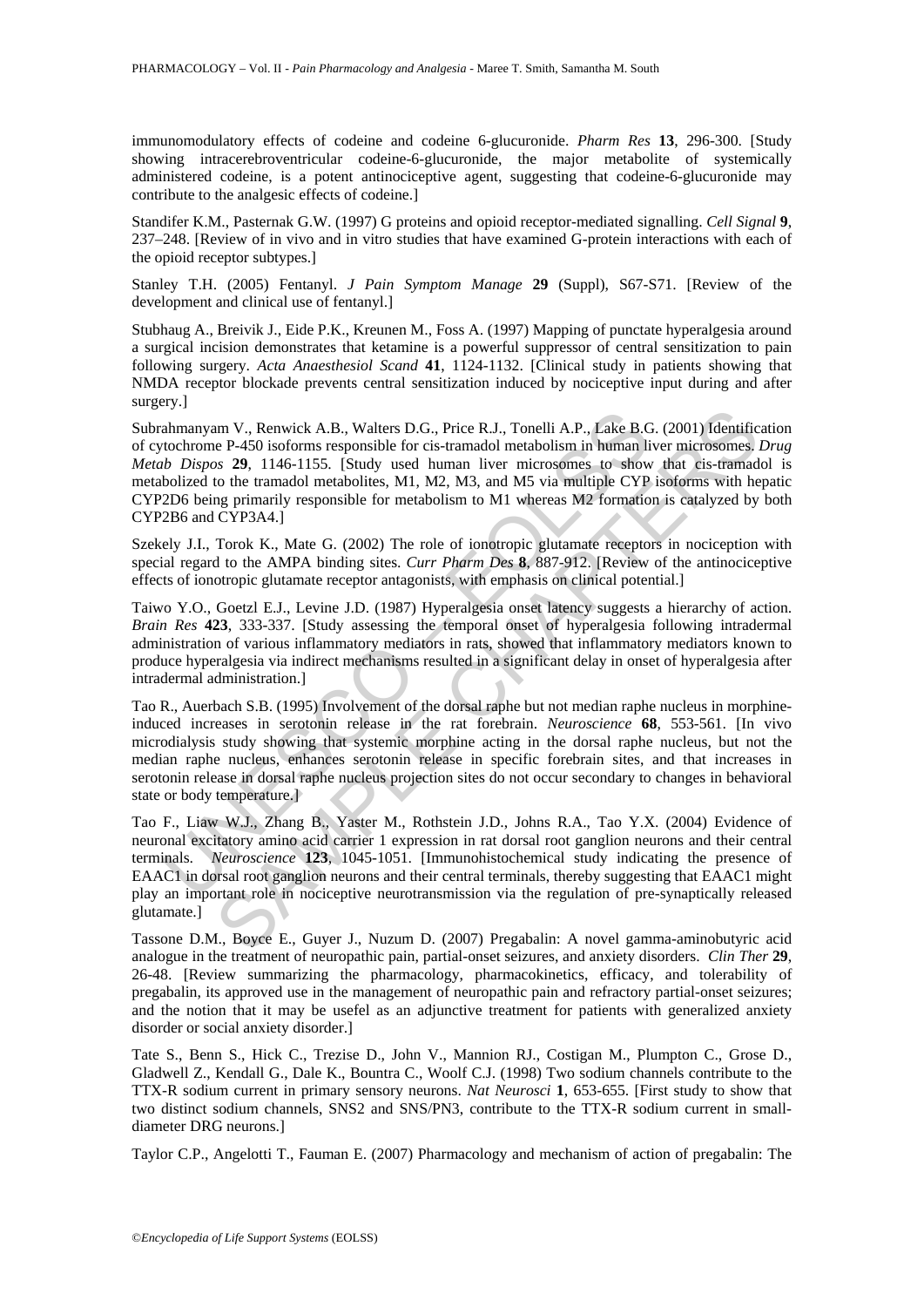calcium channel alpha(2)-delta subunit as a target for antiepileptic drug discovery. *Epilepsy Res* **73**, 137- 150. [Review summarizing the preclinical pharmacology of pregabalin, the biology of the high affinity binding site on the alpha(2)-delta subunit of calcium channels and pregabalin's presumed mechanism of action.]

Thompson S.W., Bennett D.L., Kerr B.J., Bradbury E.J., McMahon S.B. (1999) Brain-derived neurotrophic factor is an endogenous modulator of nociceptive responses in the spinal cord. *Proc Natl Acad Sci USA* **96**, 7714-7718. [Review summarizing how BDNF satisfies many of the criteria necessary to be regarded as a neurotransmitter/neuromodulator in small-diameter nociceptive neurons and implicating BDNF in sensory abnormalities associated with persistent inflammation.]

Todd A.J., Sullivan A.C. (1990) A light microscope study of the coexistence of GAA-like and glycinelike immunoreactivities in the spinal cord of the rat. *J Comp Neurol* **296**, 496-505. [Immunohistochemical study suggesting that the inhibitory neurotransmitters GABA and glycine coexist within cell bodies and axons in the rat spinal cord.]

Todd A.J., Spike R.C. (1993) The localization of classical transmitters and neuropeptides within neurons in laminae I-III of the mammalian spinal dorsal horn. *Prog Neurobiol* **41**, 609-646. [Review summarising the available information concerning transmitter and peptide content of neurons in lamina I-III of the dorsal horn of the mammalian spinal cord.

Todd A.J., Hughes D.I., Polgár E., Nagy G.G., Mackie M., Ottersen O.P., Maxwell D.J. (2003) The expression of vesicular glutamate transporters VGLUT1 and VGLUT2 in neurochemically defined axonal populations in the rat spinal cord with emphasis on the dorsal horn. *Eur J Neurosci* **17**, 13-27. [Immunohistochemical study in rats showing differential expression of vesicular glutamate transporters, VGLUT1 and VGLUT2, on various neurochemically-defined neuronal populations in the dorsal horn of the spinal cord.]

Todd A.J., Koerber J.R. (2006) Neuroanatomical substrates of spinal nociception. In: *Textbook of Pain* Eds McMahon SB and Koltzenburg M, 5<sup>th</sup> ed. pp. 73-90. [Overview of the neuroanatomical organization of nociceptive neurotransmission at the level of the spinal cord.]

minae I-III of the mammalian spinal dorsal horn. *Prog Neurobiol* **41**, 609-646.<br>
waliable information concerning transmitter and peptide content of neurons<br>
al horn of the mammalian spinal cord.<br>
1 A.J., Hughes D.I., Pol III of the mammalian spinal dorsal hom. *Prog Neurobiol* 41, 609-646. [Review summan information concerning transmitter and peptide content of neurons in lamina 14III of the mammalian spinal dorsal hom. *Prog Neurobiol* 4 Tölle T.R., Berthele A., Zieglgänsberger W., Seeburg P.H., Wisden W. (1993) The differential expression of 16 NMDA and non-NMDA receptor subunits in the rat spinal cord and in periaqueductal gray. *J Neurosci* **13**, 5009-5028. [Study that used *in situ* hybridization in rat lumbar spinal cord and the periaqueductal gray to assess the differential expression of 16 genes, encoding all known subunits for the NMDA receptor, AMPA/low-affinity kainate, high-affinity kainate ionotropic receptors and two orphan receptor subunits.]

Tominaga M., Caterina M.J., Malmberg A.B., Rosen T.A., Gilbert H., Skinner K,. Raumann B.E., Basbaum A.I., Julius D. (1998) The cloned capsaicin receptor integrates multiple pain-producing stimuli. *Neuron* **21**, 531-543. [Electrophysiological study in excised membrane patches showing that noxious heat gates VR1 (TRPV1) receptors and implicating VR1 receptors in injury-induced hypersensitivity at the level of the sensory neuron.]

Urban L., Thompson S.W.N., Dray A. (1994) Modulation of spinal excitability: co-operation between neurokinin and excitatory amino acid neurotransmitters. *Trends Neurosci* **17**, 432-438. [Overview of some of the mechanisms underpinning central hyperexcitability in hyperalgesia and allodynia based on evidence from both in vivo and in vitro experiments using neurokinin and N-methyl-D-aspartate receptor antagonists.]

Urban M.O., Zahn P.K., Gebhart G.F. (1999) Descending facilitatory influences from the rostral medial medulla mediate secondary, but not primary hyperalgesia in the rat. *Neuroscience* **90**, 349-352. [Study undertaken in rat models of primary and secondary hyperalgesia showing that descending nociceptive facilitatory influences from the rostral medial medulla significantly contribute to the development of secondary, but not primary, hyperalgesia.]

Vadalouca A., Siafaka I., Argyra E., Vrachnou E., Moka E. (2006) Therapeutic management of chronic neuropathic pain: an examination of pharmacologic treatment. *Ann N Y Acad Sci* **1088**, 164-186. [Review of recent advances in the therapeutic management of chronic neuropathic pain.]

Vane J.R. (1971) Inhibition of prostaglandin synthesis as a mechanism of action for aspirin-like drugs. *Nat New Biol* **231**, 232-235. [Seminal paper defining the mechanism of action of NSAIDs.]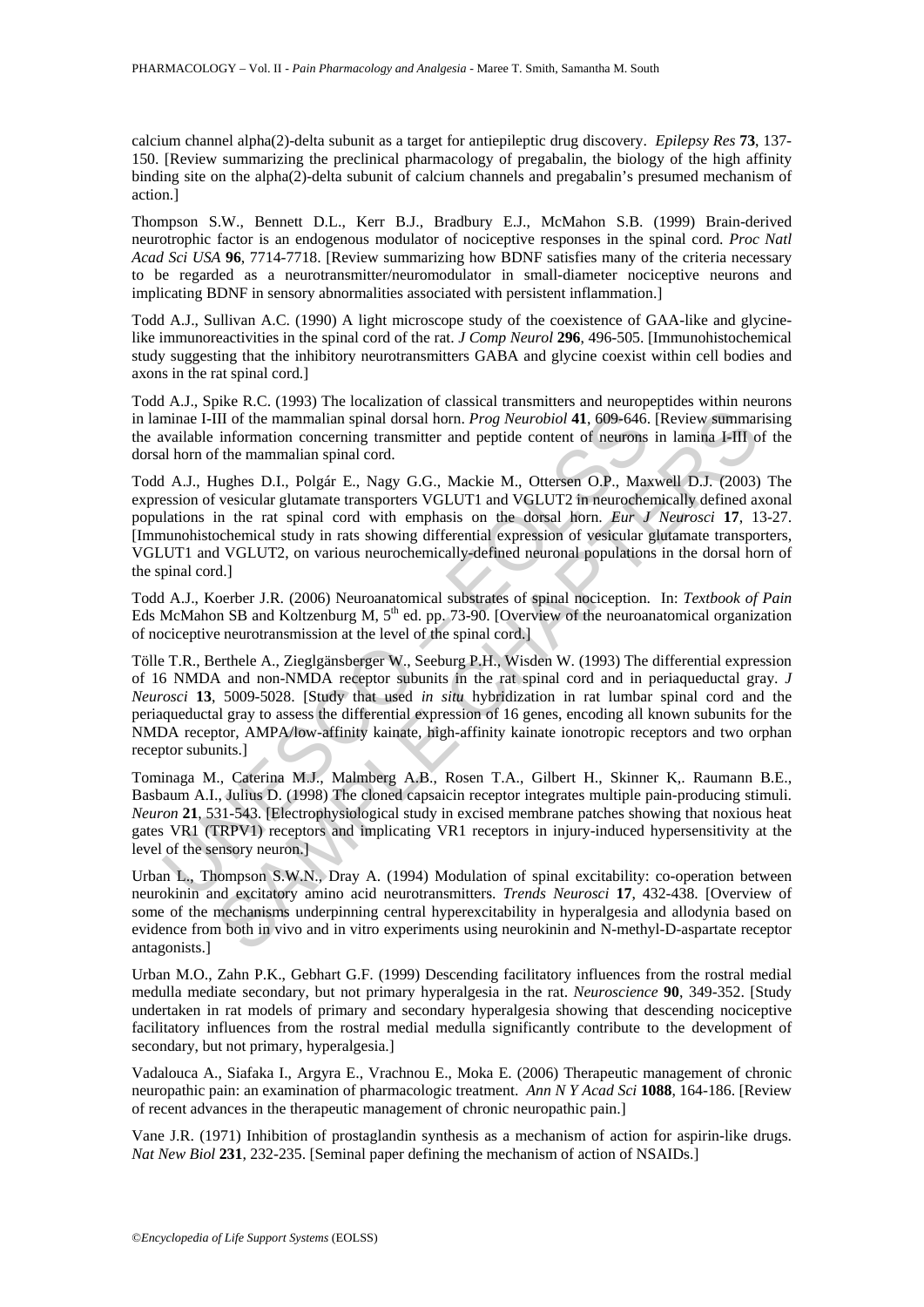Vanegas H., Schaible H.G. (2004) Descending control of persistent pain: inhibitory or facilitatory? *Brain Res Brain Res Rev* **46**, 295-309. [Review of the evidence supporting the notion that persistent inflammatory and neuropathic pain simultaneously triggers descending facilitation and inhibition.]

Vincler M., Wittenauer S., Parker R., Ellison M., Olivera B.M., McIntosh J.M. (2006) Molecular mechanism for analgesia involving specific antagonism of alpha9alpha10 nicotinic acetylcholine receptors. *Proc Natl Acad Sci USA* **103**, 17880-17884. [Paper demonstrates the involvement of alpha9alpha10 nAChRs in the pathophysiology of peripheral nerve injury and the data implicate this receptor as a target for the treatment of neuropathic pain.]

Vree T.B., van Dongen R.T., Koopman-Kimenai P.M. (2000) Codeine analgesia is due to codeine-6 glucuronide, not morphine. *Int J Clin Pract* **54**, 395-398. [Study implicating codeine-6-glucuronide rather than morphine, as the analgesic metabolite of codeine.]

Vulchanova L., Riedl M.S., Shuster S.J., Buell G., Surprenant A., North R.A. Elde R. (1997) Immunohistochemical study of the P2X2 and P2X3 receptor subunits in rat and monkey sensory neurons and their central terminals. *Neuropharmacology* **36**, 1229-1242. [Study showing species differences in P2X2 and P2X3 localisation between rats and monkey and that these receptors are expressed differentially on sensory neurons in the dorsal root and nodose ganglia as well as the dorsal horn of the spinal cord.]

Walsh D. (2005) Advances in opioid therapy and formulations. *Support Care Cancer* **13**, 138-144. [Review of newer dosage forms and formulations for delivery of opioid treatment in humans.]

2 and P2X3 localisation between rats and monkey and that these recentially on sensory neurons in the dorsal root and nodose ganglia as well as il cord.] cord il cord il ord il ord il ord il ord in D. (2005) Advances in op 22X3 localisation between rats and monkey and that these receptors are expronses and monkey and that these receptors are expromenons in the dorsal root and nodose ganglia as well as the dorsal hom comparison y neurons in Watkins L.R., Hutchinson M.R., Ledeboer A., Wieseler-Frank J., Milligan E.D., Maier S.F. (2007) Norman Cousins Lecture. Glia as the "bad guys": implications for improving clinical pain control and the clinical utility of opioids. *Brain Behav Immun* **21**, 131-146. [Review of the role of glia in the development and maintenance of persistent pain states as well as the development of tolerance to the pain-relieving effects of opioid analgesics such as morphine and the possibility of developing new treatments targeted to activated glia as a means of improving pain management.]

Watson N., Linder M.E., Druey K.M., Kehrl J.H., Blumer K.J. (1996) RGS family members: GTPaseactivating proteins for heterotrimeric G-protein a-subunits. *Nature* 383, 172–175. [Study showing the mechanisms that govern the duration and specificity of physiological responses elicited by G-proteinmediated signalling pathways and that RGS proteins are likely to regulate a subset of the G-protein signalling pathways in mammalian cells.]

Whitcomb D., Block G. (1994) Association of acetaminophen hepatotoxicity with fasting and ethanol use. *JAMA* **272**, 1845-1850. [Retrospective case series studied to determine that acetaminophen hepatotoxicity after an overdose appears to be enhanced by fasting in addition to alcohol ingestion.]

Wiesenfeld-Hallin Z., Xu X.J., Hokfelt T. (2002) The role of spinal cholecystokinin in chronic pain states. *Pharmacol Toxicol* **91**, 398-403. [Review of the experimental evidence implicating cholecystokinin in persistent pain and hence its potential as a target for the development of novel pain therapeutics.]

Wiffen P.J., McQuay H.J., Moore R.A. (2005) Carbamazepine for acute and chronic pain. *Cochrane Database Syst Rev* **Jul 20**(3), CD005451. [Meta-analysis of clinical trials indicating that there is evidence to show that carbamazepine is effective even though the clinical trials are small.]

Willis W.D., Coggeshall R.E. (2004) Sensory mechanisms of the spinal cord.  $3<sup>rd</sup>$  ed. Kluwer Academic/Plenum Publishers, New York. [Comprehensive book covering many topics relevant to pain.]

Wood J.N., Boorman J.P., Okuse K., Baker M.D. (2004) Voltage-gated sodium channels and pain pathways. *J Neurobiol* **61**, 55-71. [Review of the experimental data supporting the development of isotype-specific sodium channel blockers for the treatment of persistent pain.]

Woolf C.J., Costigan M. (1999) Transcriptional and posttranslational plasticity and the generation of inflammatory pain. *Proc Natl Acad Sci USA* **96**, 7723-7730. [Review of peripheral and central neuroplasticity secondary to induction of inflammation in peripheral tissues.]

Woolf C.J., King A.E. (1987) Physiology and morphology of multireceptive neurons with C-afferent fiber inputs in the deep dorsal horn of the rat lumbar spinal cord. *J Neurophysiol* **58**, 460-479. [Electrophysiological study defining the physiological properties and morphology of neurons that respond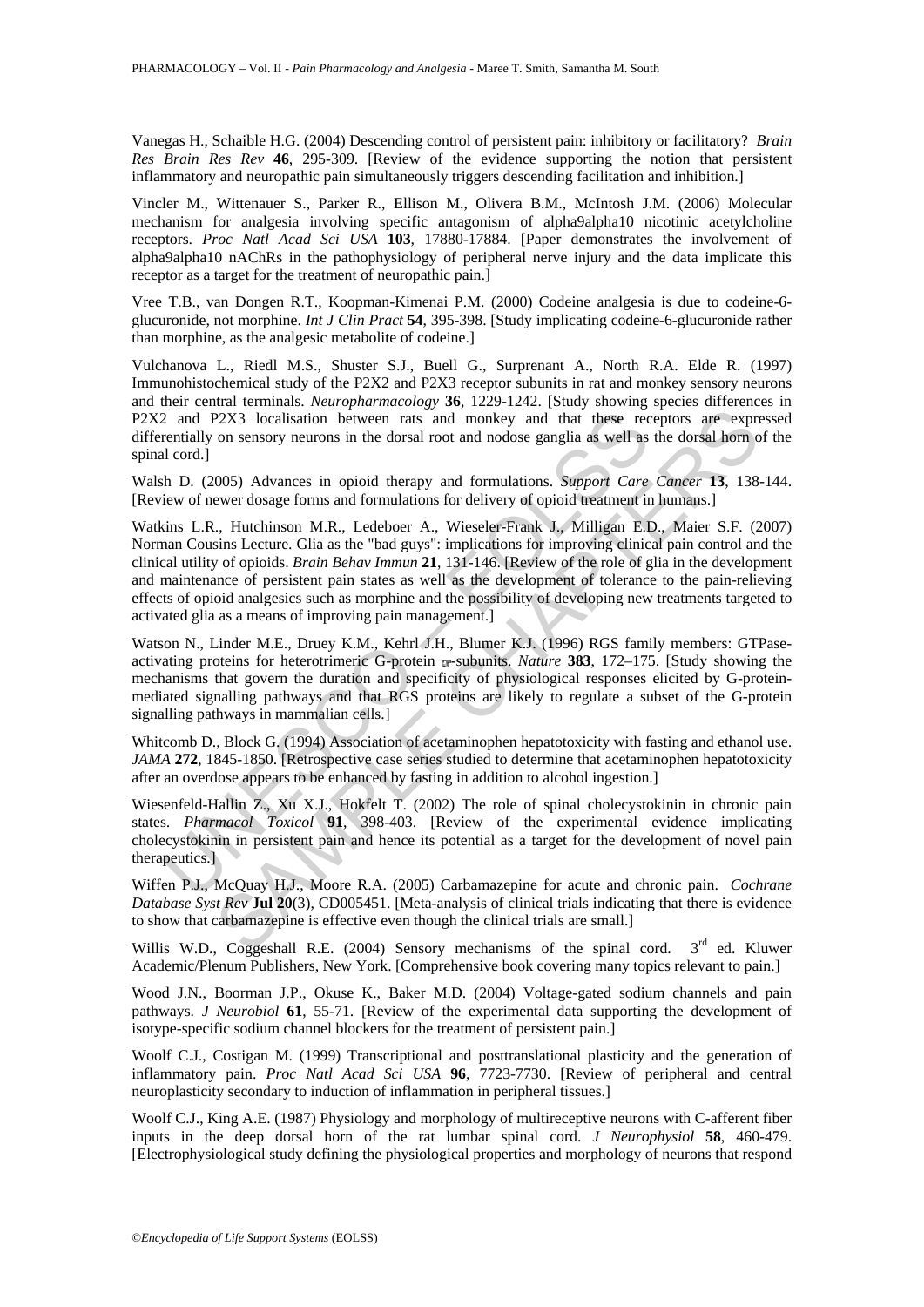to low- and to high-intensity mechanical stimulation of the skin of the rat hindpaw.]

Woolf C.J., Safieh-Garabedian B., Ma Q.-P., Crilly P., Winter J. (1994) Nerve growth factor contributes to the generation of inflammatory sensory hypersensitivity. *Neuroscience* **62**, 327-331. [Study showing that elevation in levels of the neurotrophin, NGF, in the periphery is a major contributor to CFA-induced inflammatory pain.]

Woolf C.J., Salter M.W. (2006) Plasticity and pain: role of the dorsal horn. In: *Textbook of Pain* Eds McMahon SB and Koltzenburg M,  $5<sup>th</sup>$  ed. pp. 91-105. [Review of progress in elucidating the molecular and cellular mechanisms responsible for synaptic plasticity in the spinal cord.]

World Health Organisation (1986) Cancer Pain Relief. Geneva: WHO. [Booklet summarizing the guidelines developed by the World Health Organisation in collaboration with the International Association for the Study of Pain for the management of chronic cancer pain and encapsulated by the WHO Analgesic Ladder.]

Wotherspoon G., Fox A., McIntyre P., Colley S., Bevan S., Winter J. (2005) Peripheral nerve injury induces cannabinoid receptor 2 protein expression in rat sensory neurons. *Neuroscience* **135**, 235-245. [Study showing marked upregulation of cannabinoid CB2 receptor immunoreactivity in dorsal root ganglia and in laminae 1/2 of the dorsal horn of the spinal cord in mouse models of neuropathic pain, suggesting that the CB2 receptor may be a useful target for the development of novel anti-neuropathic pain medications].

Eres cannabinoid receptor 2 protein expression in rat sensory neurons. Neuron<br>is showing marked upregulation of cannabinoid CB2 receptor immunorealia and in laminae 1/2 of the dorsal horn of the spinal cord in mouse model<br> abinoid receptor 2 protein expression in rat sensory neuros. Neuroscience 135, 235 and<br>in mimal end to the dynamic of canabinoid CB2 receptor immunoeactivity in dostal<br>in laminae 1/2 of the dorsal horn of the spiral cord Wright A.W., Mather L.E., Smith M.T. (2001) Hydromorphone-3-glucuronide: a more potent neuroexcitant than its structural analogue, morphine-3-glucuronide. *Life Sci* **69**, 409-420. [Comparative study of the neuro-excitatory pharmacology of hydromorphone-3-glucuronide (H3G) relative to morphine-3 glucuronide (M3G) in rats showing that following intracerebrventricular administration, H3G is approximately 2.5-fold more potent than M3G.]

Wu L.J., Ko S.W., Zhuo M. (2007) Kainate receptors and pain: from dorsal root ganglion to the anterior cingulated cortex. *Curr Pharm Des* **13**, 1597-1605. [Review of studies showing kainate receptors regulate nociceptive responses and highlighting them as a potential target for the development of novel treatments for management of chronic pain.]

Xu X.-J., Alster P., Wu W.-P., Hao J.-X., Wiesenfeld-Hallin Z. (2001) Increased level of cholecystokinin in cerebrospinal fluid is associated with chronic pain-like behaviour in spinally injured rats. *Peptides* **22**, 1305-1308. [Study showed that spinally injured rats which exhibit pain-like behaviours have elevated CSF levels of the anti-opioid peptide, cholecystokinin, relative to non-injured rats and spinally injured rats that don't exhibit pain-like behaviours.]

Xu H., Wu L.J., Zhao M.G., Toyoda H., Vadakkan K.I., Jia Y., Pinaud R., Zhuo M. (2006) Presynaptic regulation of the inhibitory transmission by GluR5-containing kainate receptors in spinal substantia gelatinosa. *Mol Pain* **2**, 29. [Study using pharmacological, electrophysiological and genetic methods in spinal cord slices to show that presynaptic GluR5 KARs are involved in the modulation of inhibitory transmission in the spinal substantia gelatinosa.]

Yajima Y., Narita M., Narita M., Matsumoto N., Suzuki T. (2002) Involvement of a spinal brain-derived neurotrophic factor/full-length TrkB pathway in the development of nerve injury-induced thermal hyperalgesia in mice. *Brain Res* **958**, 338-346. [Study in mice implicating BDNF but not neurotrophin-4 in the development of thermal hyperalgesia secondary to partial sciatic nerve ligation.]

Yaksh T.L. (2006) Central pharmacology of nociceptive transmission. In: *Textbook of Pain* Eds McMahon SB and Koltzenburg M,  $5<sup>th</sup>$  ed. pp. 371-414. [Overview of the pharmacology associated with nociceptive neurotransmission at spinal and supraspinal sites.]

Yeung J.C., Rudy T.A. (1980) Multiplicative interaction between narcotic agonisms expressed at spinal and supraspinal sites of antinociceptive action as revealed by concurrent intrathecal and intracerebroventricular injections of morphine. *J Pharmacol Exp Ther* **215**, 633-642. [Study showing that the analgetic potency of intrathecal morphine is potentiated by concurrent administration of intracerebroventricular morphine and vice versa.]

Yu X.-M., Salter M.W. (1999) Src, a molecular switch governing gain control of synaptic transmission mediated by N-methyl-D-aspartate receptors. *Proc Natl Acad Sci USA* **96**, 7697-7704. [Paper provides evidence to support view that increased NMDA receptor function secondary to Src activation and raised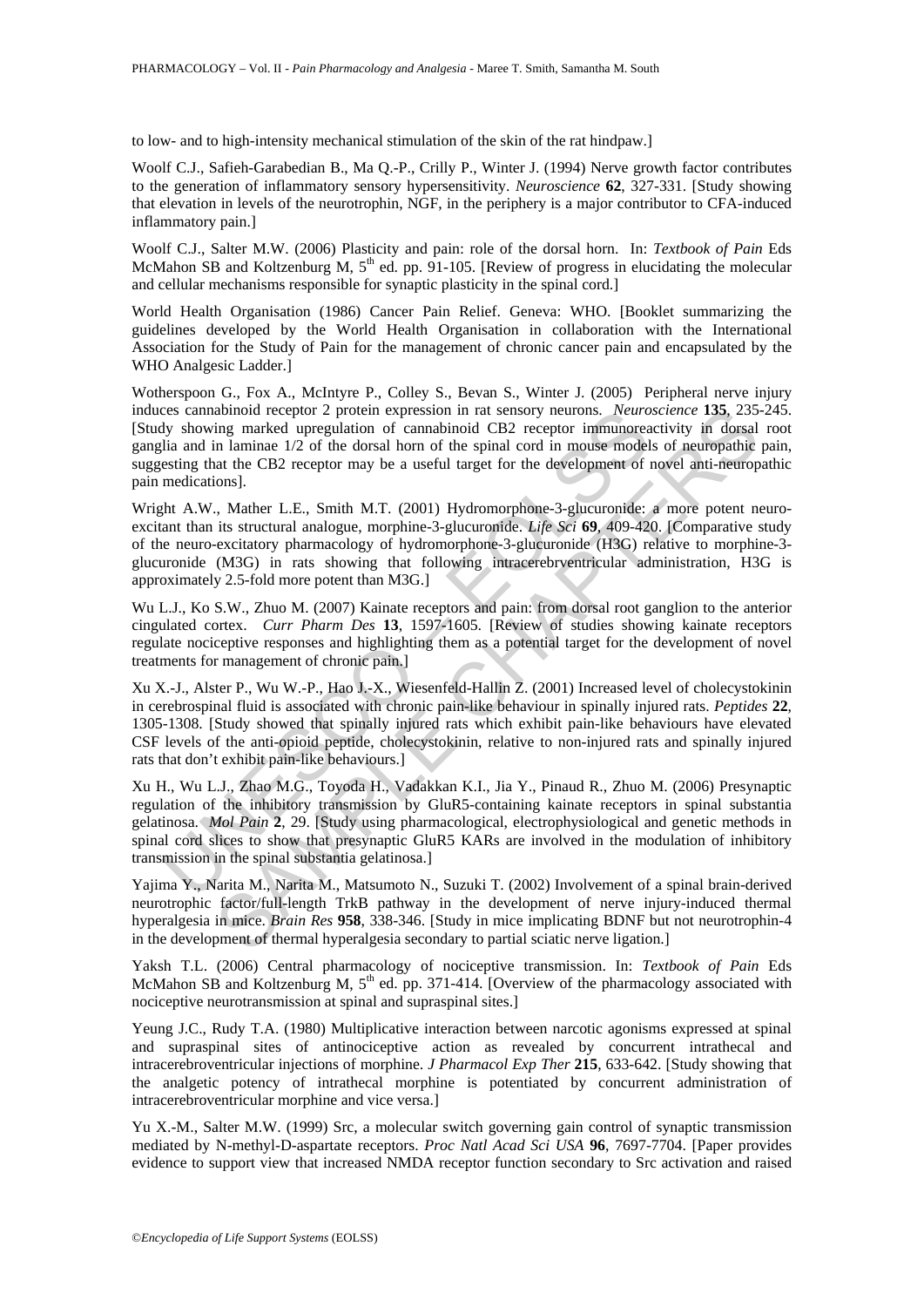intracellular sodium may underpin physiological and pathophysiological enhancement of excitatory transmission in the dorsal horn of the spinal cord and elsewhere in the central nervous system.]

Zeilhofer H.U. (2007) Prostanoids in nociception and pain. *Biochem Pharmacol* **73**, 165-174. [Review of the role of different prostaglandins, prostaglandin synthases and prostaglandin receptors in pain pathways.]

Zhang X.F., Zhu C.Z., Thimmapaya R., Choi W.S., Honore P., Scott V.E., Kroeger PE., Sullivan J.P., Faltynek C.R., Gopalakrishnan M., Shieh C.C. (2004) Differential action potentials and firing patterns in injured and uninjured small dorsal root ganglion neurons after nerve injury. *Brain Res* **1009**, 147-158. [Electrophysiological study in isolated small dorsal root ganglion (DRG) neurons after L5/L6 spinal nerve ligation in rats indicates that tetrodotoxin (TTX)-resistant Na<sup>+</sup> channels play an important role in regulating action potentials and firing patterns in small DRG neurons and that downregulation in injured neurons and upregulation in uninjured neurons have differential roles in shaping electrogenesis, and perhaps pain transmission, in these neurons.]

Zhao J., Seereeram A., Nassar M.A., Levato A., Pezet S., Hathaway G., Morenilla-Palao C., Stirling C., Fitzgerald M., McMahon S.B., Rios M., Wood J.N. (2006) Nociceptor-derived brain-derived neurotrophic factor regulates acute and inflammatory but not neuropathic pain. *Mol Cell Neurosci* **31**, 539-548. [Study using Cre-loxP system to delete BDNF in most nociceptive sensory neurons in mice showed that BDNF released from nociceptors plays no role in the development of neuropathic pain but plays an important role in regulating inflammatory pain thresholds and secondary hyperalgesia.]

Zollner C., Stein C. (2007) Opioids. *Handb Exp Pharmacol* **177**, 31-63. [Review of opioid receptor pharmacology and signalling, as well clinical use of opioid analgesics and their adverse event profiles.]

#### **Biographical Sketches**

**Professor Maree T. Smith** was born in Brisbane and educated at The University of Queensland, Brisbane, Queensland, Australia. Profesor Smith graduated with a Bachelor of Pharmacy in 1975 followed by B Pharm (Hons) in 1976 and PhD in Medicine in 1983.

erald M., McMahon S.B., Rios M., Wood J.N. (2006) Nocieeptor-<br>otrophic factor regulates actue and inflammatory but not neuropahite pain.<br>
548. [Study using Cre-loxP system to delete BDNF in most nocieeptive set<br>
eed that B 4., McMahon S.B., Rios M., Wood J.N. (2006) Nocieeptor-derived brain-defactor regulates actet and inflammatory but not neuropathic paint. *McC* Movem And Cell Neuroves in the factor regulates acte and inflammatory but not Since 2005, she has been employed as the Director of the Centre for Integrated Preclinical Drug Development and she has a joint appointment (20%) as Professor of Pharmacy at The University of Queensland, Brisbane, Queensland, Australia. Her previous appointments include Professor of Pharmacy (2004), Reader in Pharmacy (1999-2003), Senior Lecturer in Pharmacy (1995-1998) and Lecturer in Pharmacy (mid 1989-1994) at The University of Queensland, Brisbane, Queensland, Australia. Prior to that (1984-mid-1989), she undertook postdoctoral training in pain medicine with Professor Tess Cramond in the Division of Anaesthetics, The University of Queensland, and in bioanalytical methods, pharmacokinetics and pharmacokinetic modeling in the Department of Medicine, The University of Queenland. She is a member of the editorial board for Pain: Clinical Updates.

Professor Smith is a member of the International Association for the Study of Pain, Pharmaceutical Society of Australia, Australian Pain Society, Australian Society for Medical Research, Australasian Society of Clinical and Experimental Pharmacologists and Toxicologists, Australasian Pharmaceutical Sciences Association, Women in Biotechnology and AusBiotech.

**Dr Samantha South** was born in Brisbane and educated at The University of Western Australia, Perth, Western Australia and The University of Queensland, Brisbane, Queensland, Australia. Dr South graduated with a Bachelor of Pharmacology from The University of Western Australia in 1994, moved to Queensland the following year and completed a Postgraduate Honours degree in Pharmacology in 1995 followed by a PhD in Pharmacy in 2000.

Since 2005, Dr South has been employed as the Technical and Quality Control Manager for the Efficacy laboratory of the Centre for Integrated Preclinical Drug Development and she has a joint appointment (10%) as a Senior Research Officer within the School of Pharmacy at The University of Queensland, Brisbane, Queensland, Australia. Her previous appointments include Senior Research Officer, School of Pharmacy at The University of Queensland (2004-2005), Senior Research Fellow, The Garvan Institute, Sydney, New South Wales, Australia (2003-2004) and Senior Resarch Officer, The Weill Medical College of Cornell University, New York, New York, USA (1999-2003).